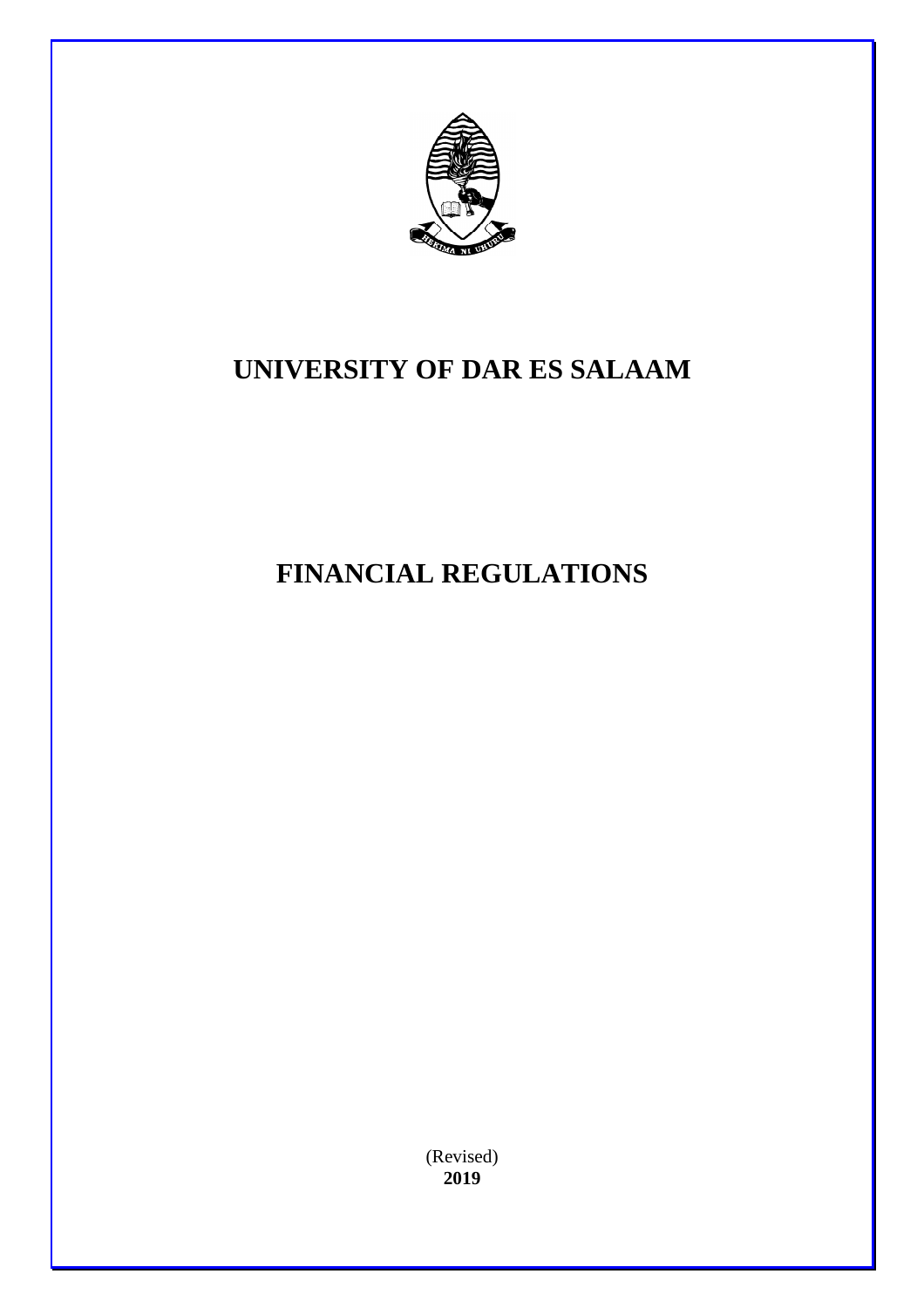## **PREAMBLE**

The University of Dar es Salaam was established in 1961 as a University College of the University of London. In 1963, it became a constituent college of the University of East Africa together with Makerere University College in Uganda and Nairobi University College in Kenya. In 1970, the University of Dar es Salaam became a fully fledged and independent University through the enactment of the University of Dar es Salaam Act, Act No. 12 of 1970, which was later repealed by the Universities Act, Cap 346 of 2005, of the laws of Tanzania. Currently, the University is established and operating in accordance with the University of Dar es Salaam Charter of 2007 which is a legal instrument made under the Universities Act, and all other enabling legal instruments of the constituent colleges.

To conduct its business effectively, UDSM, like other organizations, needs to ensure that it has sound Financial Regulations in place and that they are strictly adhered to. These Financial Regulations aim at setting out the fundamental financial policies and procedures at the University of Dar es Salaam.

The primary objective of the Financial Regulations is to ensure the proper use, management and reporting of finances and resources in a manner which satisfies the University's requirements for accountability, internal control, management of financial risk, and compliance with all legal or financial obligations laid down by the appropriate government authorities.

These financial regulations set out a broad framework of financial management systems, controls, and procedures adopted by the University of Dar es Salaam in order to ensure that its assets and resources are safeguarded and optimally utilised. The Regulations may be used in conjunction with other documents covering specific aspects of the financial operations. The regulations translate into practical guidance to the University of Dar es Salaam's broad policies relating to financial control. These regulations apply to the University of Dar es Salaam.

These Regulations shall apply to all staff, units, departments, bureaus, centres, directorates, institutes, schools, colleges, projects, programs, and any activity undertaken by the University of Dar es Salaam as well as students, clients, suppliers, and other stakeholders.

These Regulations are in nineteen (19) substantive Parts and two (2) Appendices. All these are preceded by a preamble that sets the context for the formulation of these Regulations. Part 1 gives the title, date of commencement as well as key definitions and application of the Regulations. Part 2 addresses duties relating to key personnel in financial operations. Part 3 covers budget issues, while Part 4 covers income and expenditure. Part 5 covers issues of remunerations and Part 6 addresses procurement procedures.

Part 7 is on internal control and Part 8 addresses preparation of annual accounts and external audit, while Part 9 deals with payments in general. Part 10 prescribes the handling of imprests and petty cash payments while Part 11 addresses the handing over of property and accounting for goods, stocks, and stores.

Part 12 deals with fixed and immovable assets, while Part 13 covers the Board of Survey and Part 14 covers the Audit and University Funding Promotion Committee.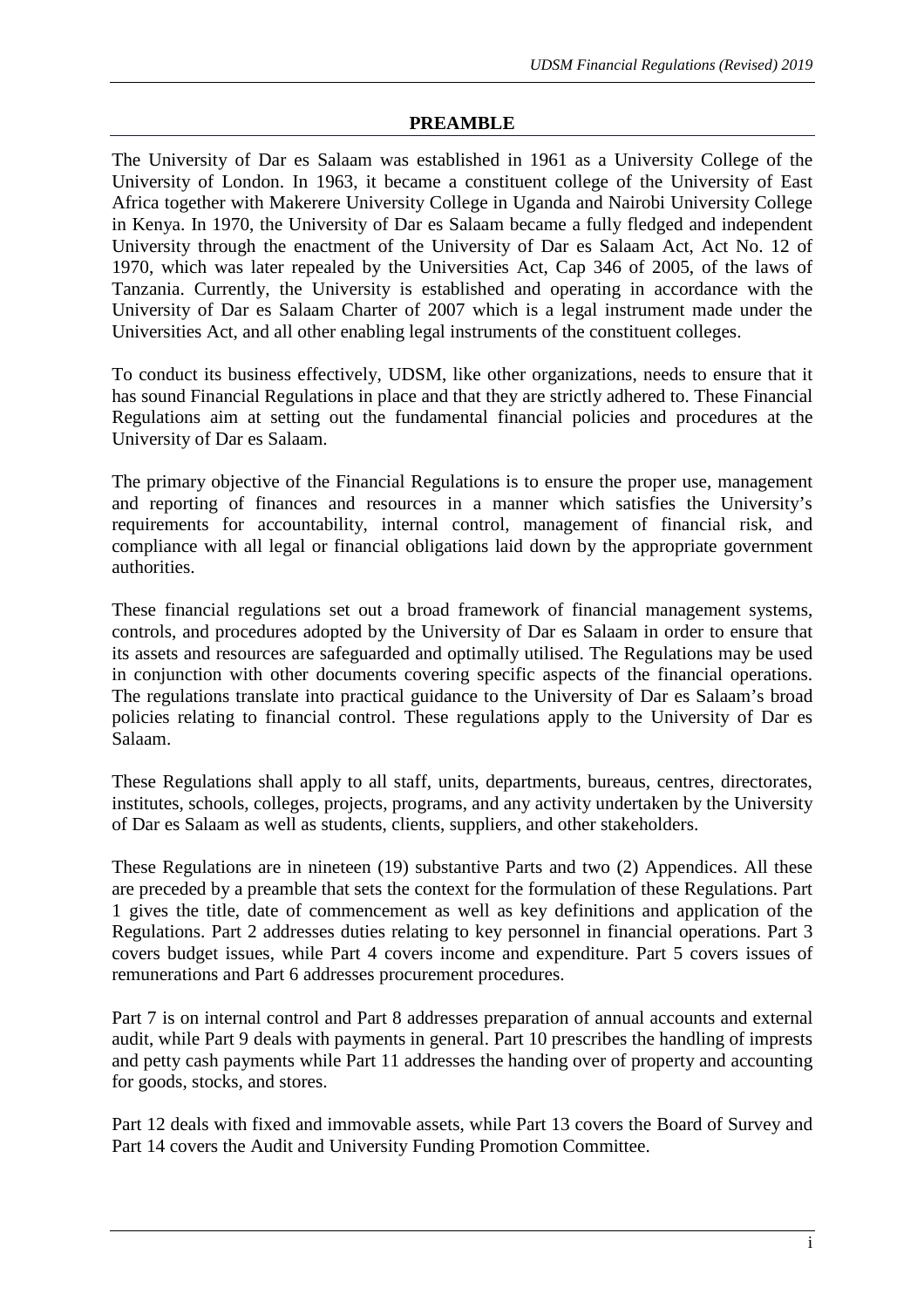Part 15 covers accounting policies and practices and Part 16 covers on investments management. Part 17 covers insurance while Part 18 is on losses and irregularities. Finally, Part 19 dwells on general provisions.

Appendix I is a table with UDSM Document Retention Policy, while Appendix II is an illustrative format of the loss report.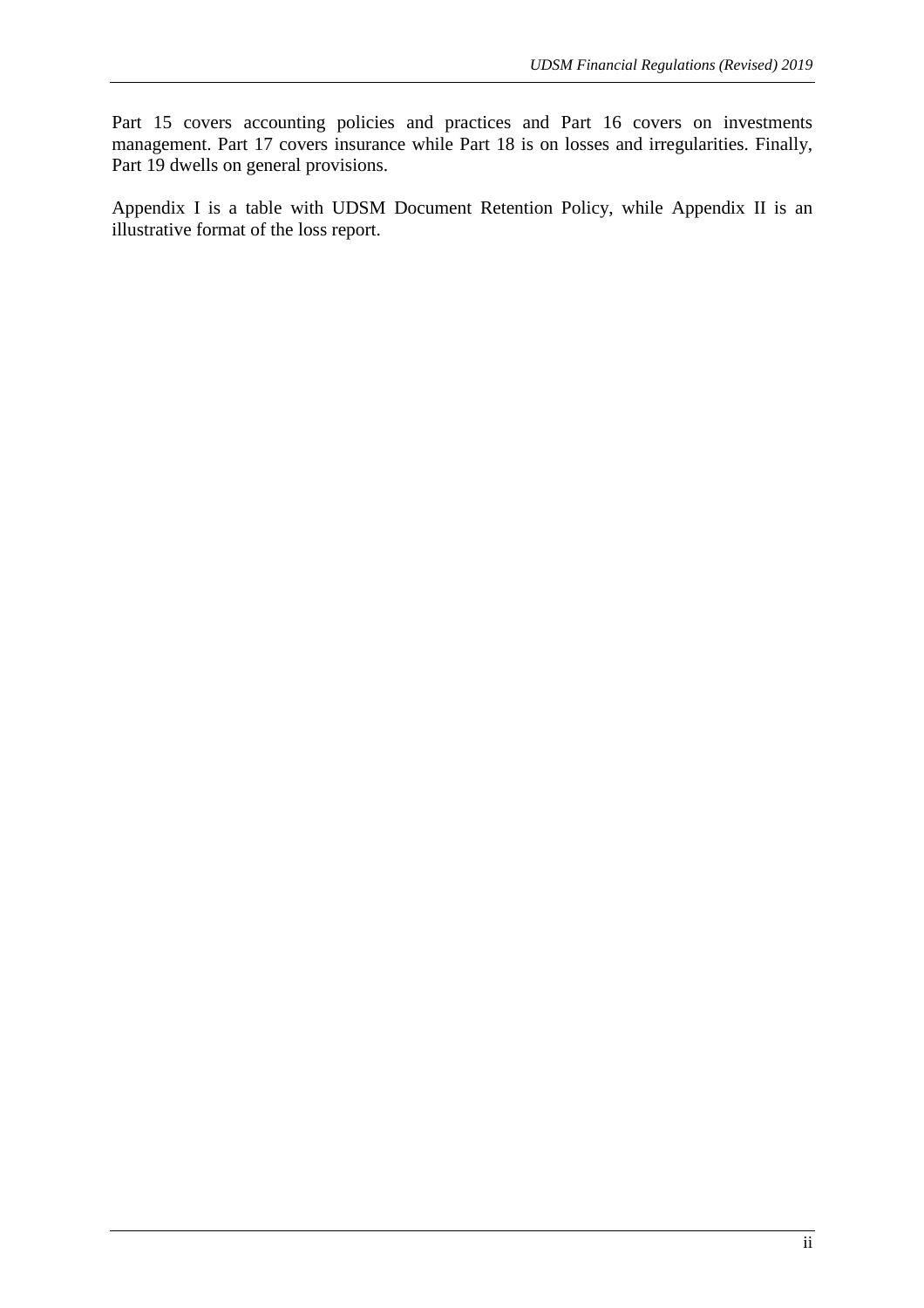# **Table of Contents**

| ENACTMENT, TITLE, DATE OF COMMENCEMENT, DEFINITIONS AND |  |
|---------------------------------------------------------|--|
|                                                         |  |
|                                                         |  |
|                                                         |  |
|                                                         |  |
|                                                         |  |
|                                                         |  |
|                                                         |  |
|                                                         |  |
|                                                         |  |
|                                                         |  |
|                                                         |  |
|                                                         |  |
|                                                         |  |
|                                                         |  |
|                                                         |  |
|                                                         |  |
|                                                         |  |
|                                                         |  |
|                                                         |  |
|                                                         |  |
|                                                         |  |
|                                                         |  |
|                                                         |  |
|                                                         |  |
|                                                         |  |
|                                                         |  |
|                                                         |  |
|                                                         |  |
|                                                         |  |
|                                                         |  |
|                                                         |  |
|                                                         |  |
|                                                         |  |
|                                                         |  |
|                                                         |  |
|                                                         |  |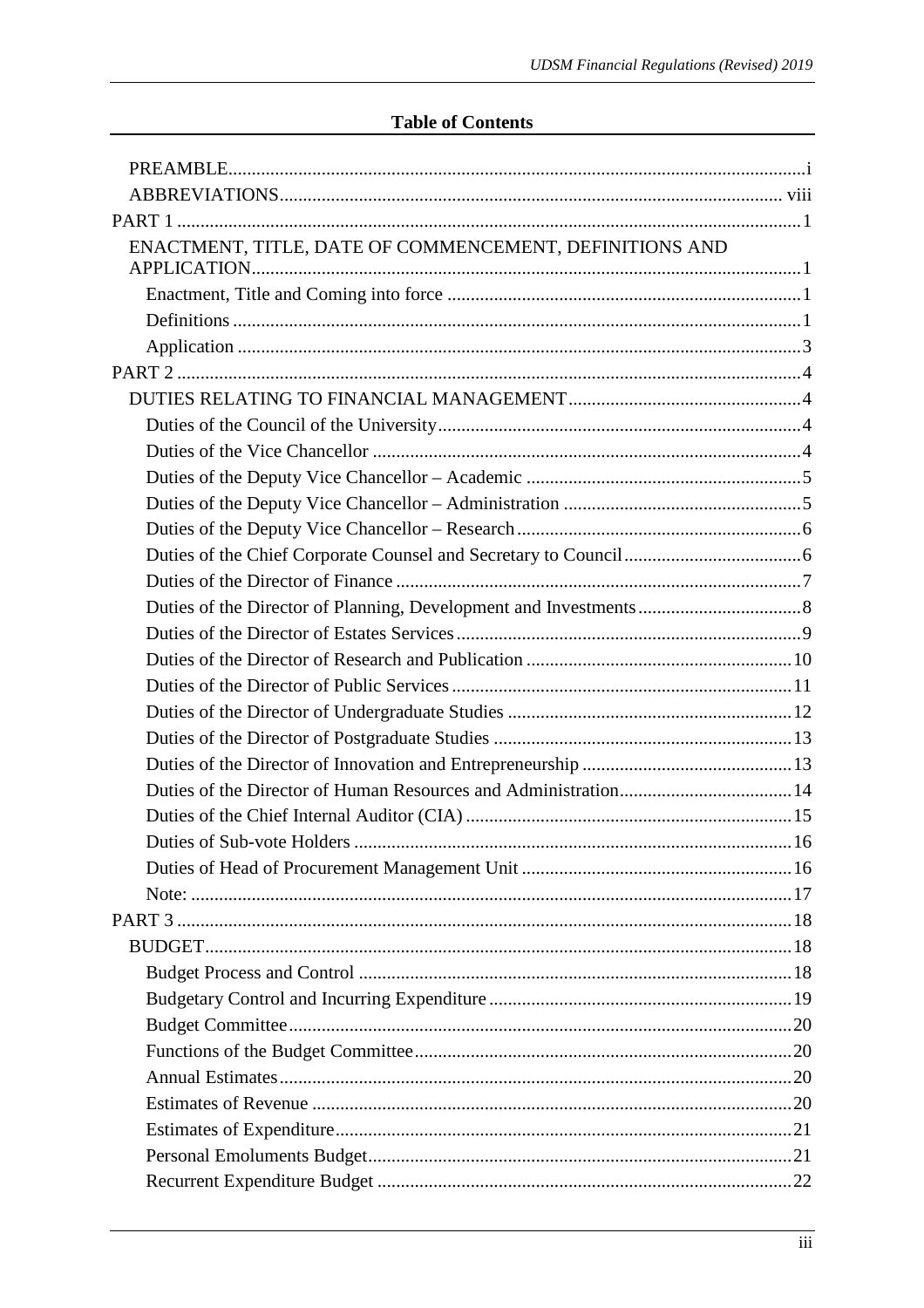| Liability of Vote Holder and Sub-vote Holders for carelessness or negligence 33 |  |
|---------------------------------------------------------------------------------|--|
|                                                                                 |  |
|                                                                                 |  |
|                                                                                 |  |
|                                                                                 |  |
|                                                                                 |  |
|                                                                                 |  |
|                                                                                 |  |
|                                                                                 |  |
|                                                                                 |  |
|                                                                                 |  |
|                                                                                 |  |
|                                                                                 |  |
|                                                                                 |  |
|                                                                                 |  |
|                                                                                 |  |
|                                                                                 |  |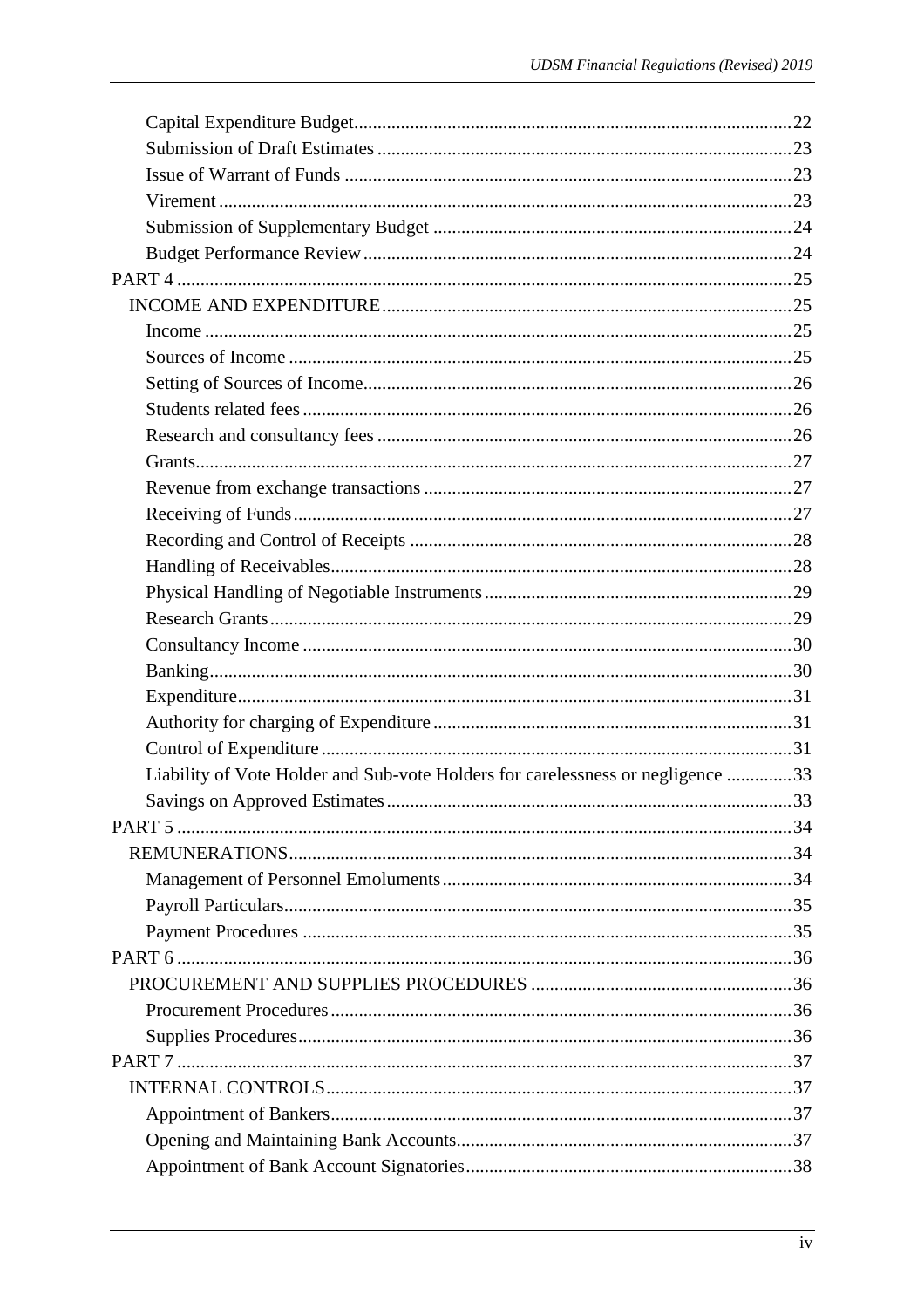| PREPARATION OF ANNUAL ACCOUNTS AND EXTERNAL AUDIT40           |  |
|---------------------------------------------------------------|--|
|                                                               |  |
|                                                               |  |
|                                                               |  |
|                                                               |  |
|                                                               |  |
|                                                               |  |
|                                                               |  |
|                                                               |  |
|                                                               |  |
|                                                               |  |
|                                                               |  |
|                                                               |  |
|                                                               |  |
|                                                               |  |
|                                                               |  |
|                                                               |  |
|                                                               |  |
|                                                               |  |
| HANDING OVER OF PROPERTY AND ACCOUNTING FOR GOODS, STOCKS AND |  |
|                                                               |  |
|                                                               |  |
|                                                               |  |
|                                                               |  |
|                                                               |  |
|                                                               |  |
|                                                               |  |
|                                                               |  |
|                                                               |  |
|                                                               |  |
|                                                               |  |
|                                                               |  |
|                                                               |  |
|                                                               |  |
|                                                               |  |
| THE AUDIT AND UNIVERSITY FUNDING PROMOTION COMMITTEES 54      |  |
|                                                               |  |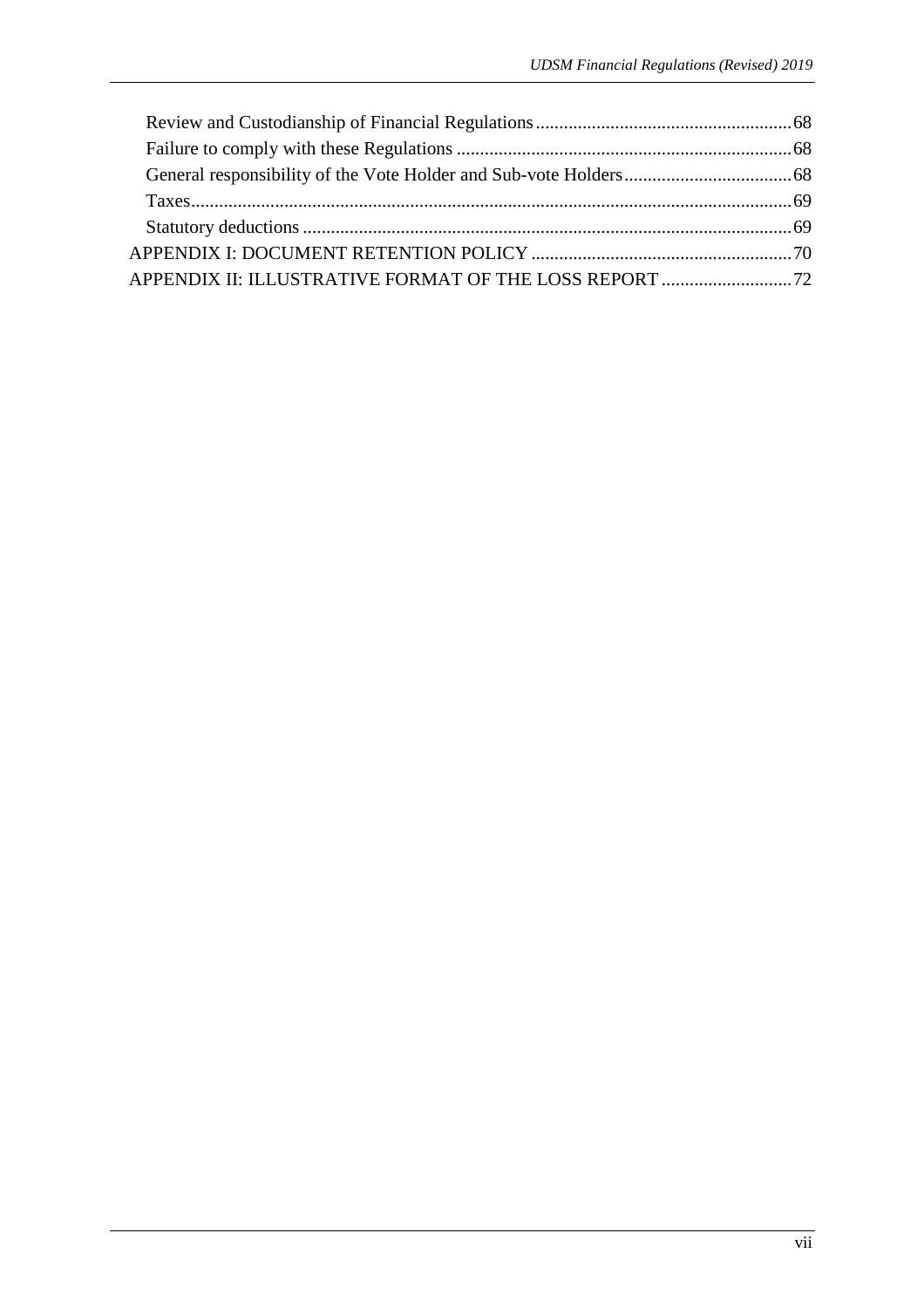# **ABBREVIATIONS**

| <b>APP</b>    | <b>Annual Procurement Plan</b>                          |  |  |
|---------------|---------------------------------------------------------|--|--|
| <b>ARIS</b>   | Academic Registration Information System                |  |  |
| <b>BICO</b>   | <b>Bureau of Industrial Cooperation</b>                 |  |  |
| CD            | <b>Capital Development Funds</b>                        |  |  |
| <b>CIA</b>    | <b>Chief Internal Auditor</b>                           |  |  |
| <b>DPDI</b>   | Director of Planning, Development, and Investments      |  |  |
| <b>FIFO</b>   | <b>First In First Out</b>                               |  |  |
| <b>GEPG</b>   | Government Electronic Payment Gateway                   |  |  |
| <b>HCMIS</b>  | Human Capital Management Information System             |  |  |
| <b>ICT</b>    | Information and Communication Technology                |  |  |
| <b>IPSAS</b>  | <b>International Public Sectors Accounting Standard</b> |  |  |
| <b>IPSASB</b> | International Public Sector Accounting Standards Board  |  |  |
| <b>LPO</b>    | <b>Local Purchase Order</b>                             |  |  |
| <b>MTEF</b>   | Medium Term Expenditure Framework                       |  |  |
| <b>OC</b>     | <b>Other Charges</b>                                    |  |  |
| <b>OPRAS</b>  | Open Performance Review Appraisal System                |  |  |
| <b>PAYE</b>   | Pay As You Earn                                         |  |  |
| <b>PDP</b>    | Professional Development Programme                      |  |  |
| <b>PE</b>     | <b>Personnel Emoluments</b>                             |  |  |
| <b>PMU</b>    | Procurement Management Unit                             |  |  |
| <b>PPA</b>    | <b>Public Procurement Act</b>                           |  |  |
| <b>PPR</b>    | <b>Public Procurement Regulations</b>                   |  |  |
| <b>PPP</b>    | Public-Private Partnership                              |  |  |
| <b>RFP</b>    | <b>Request for Proposal</b>                             |  |  |
| <b>UDSM</b>   | University of Dar es Salaam                             |  |  |
| <b>VAT</b>    | Value Added Tax                                         |  |  |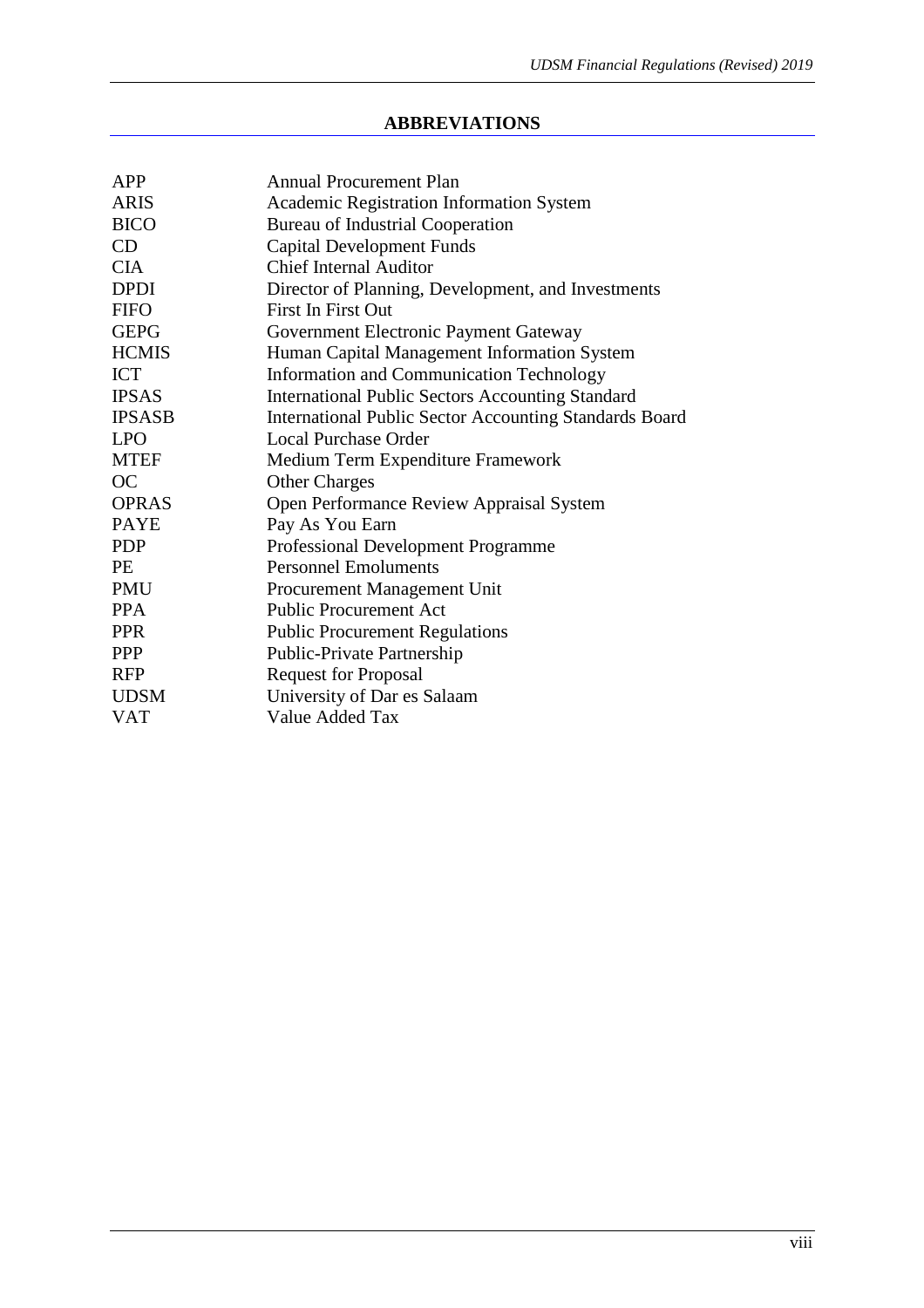#### **PART 1**

# **ENACTMENT, TITLE, DATE OF COMMENCEMENT, DEFINITIONS, AND APPLICATION**

#### **Enactment, Title and Coming into force**

1.1 These Financial Regulations (hereinafter shall be referred to as Regulations) are made under Article 25(2) (s) and (t) of the University of Dar es Salaam Charter 2007 and Rule 12(2) (j) of the University of Dar es Salaam Rules, 2007. These Regulations shall be cited as the University of Dar es Salaam Financial Regulations, 2019 and shall come into force immediately after the approval thereof by the Council of the University of Dar es Salaam and other relevant authorities of the Government.

#### **Definitions**

1.2 In these Regulations, unless the context otherwise requires:

'*Accounting Officer*' means the Vice Chancellor or any person appointed to act in the position of Vice Chancellor.

'*Associate*' means:

- (a) any person who is the UDSM officer's husband, wife or relative, or a husband or wife of the relative of the UDSM officer;
- (b) any person who is in a partnership with the UDSM officer; or
- (c) in case of a body corporate, the UDSM officer who is a controller of the body corporate or the persons who are his/her associates and who together control the body corporate.

'*Board of Survey*' means a Board appointed by the Deputy Vice Chancellor – Administration under Regulation 13.1 of these Regulations.

'*Budget'* means a plan of the action expressed in monetary terms, aimed at achieving a given objective.

'*Budget Committee'* means a committee formed by the Accounting Officer under Section 18 of the Budget Act 2015.

'*the budget Act*' refers to the Budget Act of 2015 operating in mainland Tanzania.

'*Chief Internal Auditor*' means the person appointed by the Council to that post.

'*Consultancy*' means a service which involves a high degree of intellectual input. For the purpose of these Regulations, it includes problem solving, contracted research and professional development program.

*Contracted Research* means a research undertaking that originates from a specific request by a client, a cost by which is paid by a client.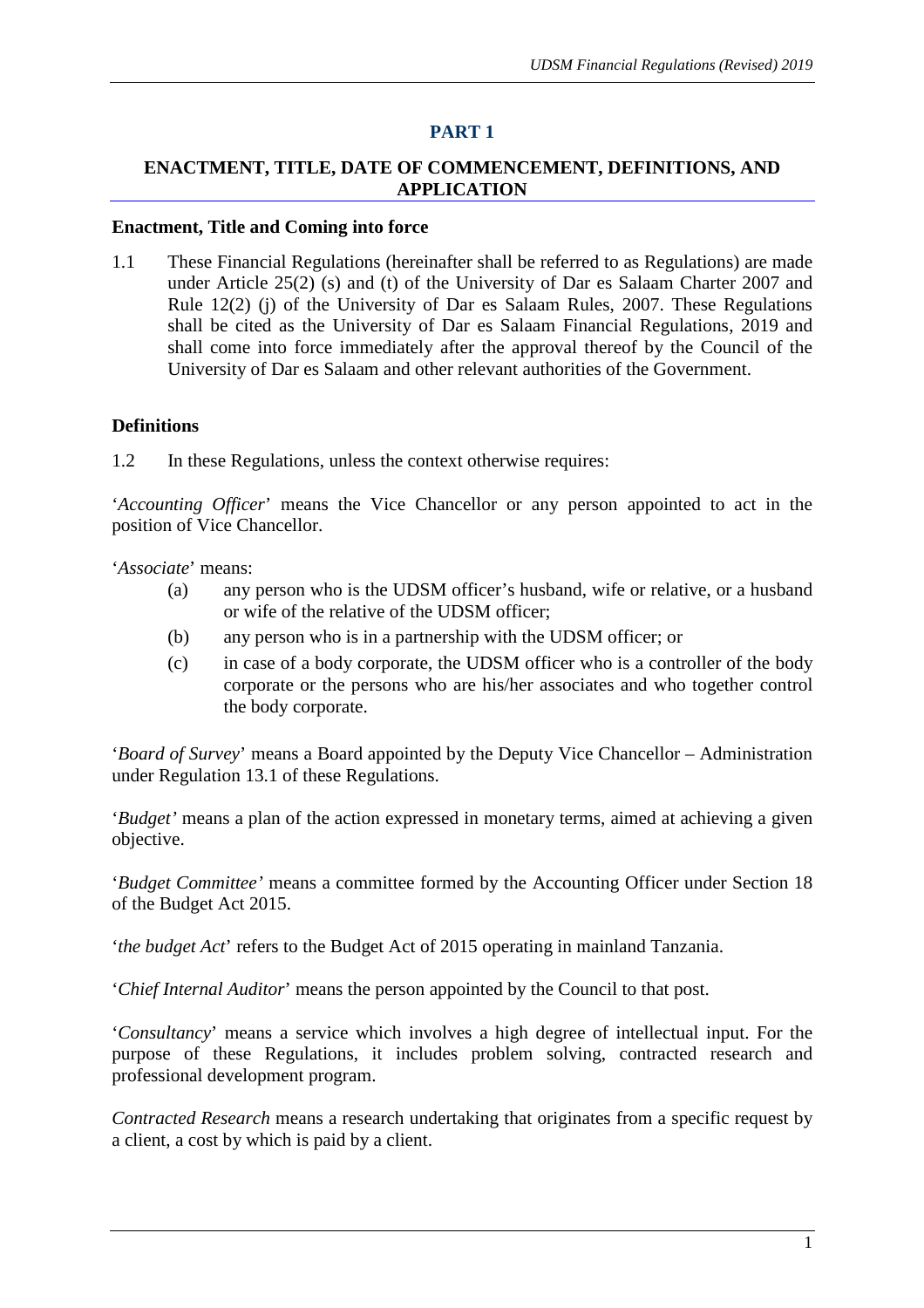*Professional development* means short or long term professional training related services which can be categorized into tailor made services to clients or open training.

'*Contractor*' means a company, corporation, organisation, partnership or individual person engaged in or able to be engaged in civil, electrical or mechanical engineering or in construction or building work of any kind including repairs and renovations, and who is, according to the context, a potential party or the party to a procurement contract with UDSM.

'*Deputy Vice Chancellor*' means the person appointed to that post pursuant to Article 9 of the University of Dar es Salaam Charter, 2007.

'*Deputy Vice Chancellor – Administration*' means the person appointed to the position of Deputy Vice Chancellor and made responsible for administration.

'*Director of Estates Services*' means the person appointed by the Council to that post.

'*Director of Finance*' means the person appointed by the Council to that post.

'*Director of Human Resources and Administration*' means that a person appointed by the Council to that post.

'*Director of Planning, Development and Investments*' means that a person appointed by the Council to that post.

'*Imprest*' means funds in the form of cash issued to members of staff of the University of Dar es Salaam who require cash to be available for payments for official purpose.

'*Imprest Holder*' means an officer of the University of Dar es Salaam to whom an imprest has been issued.

'*Records*' means recorded information regardless of form or medium created, received and maintained by any institution or individual in the pursuance of its legal obligations or in the transaction of its business and providing evidence of the performance of those obligations or that business.

'*Research*' means original investigation, undertaken to gain new knowledge and understanding, which may be directed towards a specific aim or objective.

'*Research grant*' refers, and is restricted to research projects funded by the government, donors, research institutions and foundations, charities, etc. All other externally financed research projects are classified as 'research contracts' and are treated as consultancy work.

'*Savings*' means any excess funds arising from execution or completion of a planned activity at a lower cost.

'*Sub-vote Holder*' means any officer holding the position of Deputy Vice Chancellor, Principal, Dean, Director and when appropriate Heads of selected Departments, who have been given authority by the Vice Chancellor to spend the budget of his section as approved by the University Council.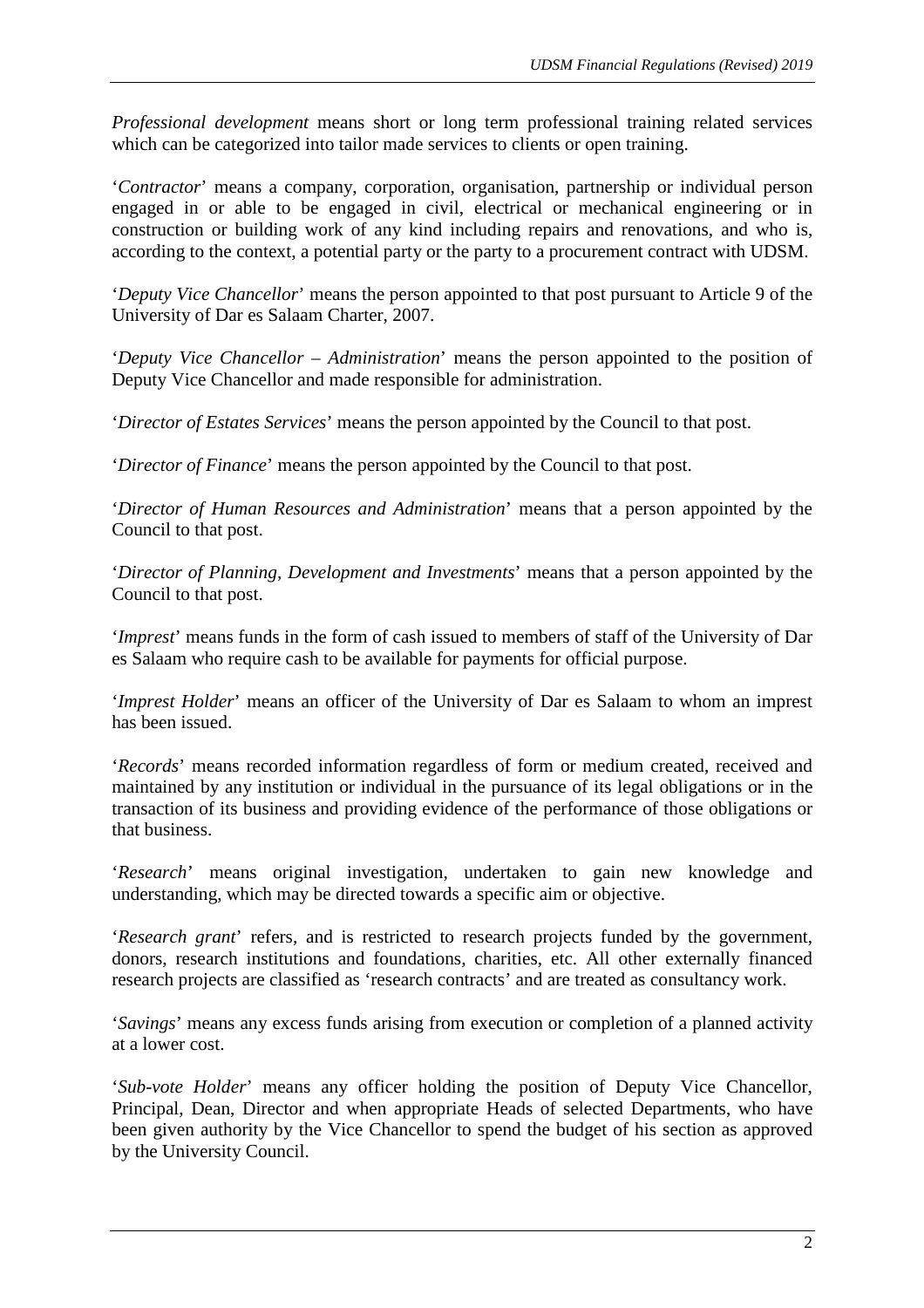'*The Council*' means the Council of the University of Dar es Salaam established under Article 17 (1) of the University of Dar es Salaam Charter, 2007.

'*University*' means the University of Dar es Salaam.

'*University Funding Promotion Committee*' means the Committee established by the Council:

- (a) to advise the Council on;
	- (i) matters relating to the procurement and expenditure of funds of the University,
	- (ii) investment of such funds,
	- (iii) promotion of appropriate income generation, and
	- (iv) fundraising activities.
- (b) to mobilise resources for and on behalf of the Council for the promotion of the objects and functions of the University; and
- (c) to perform such other functions as may be conferred upon the Committee by the Council.

'*Vice Chancellor*' means the person appointed to that post pursuant to Article 8 of the University of Dar es Salaam Charter, 2007.

'*Vote Holder*' shall mean the Vice Chancellor of the University of Dar es Salaam.

In these regulations, a reference to the masculine gender includes a reference to the feminine gender and vice versa.

# **Application**

- 1.3 These Regulations shall apply to the conduct of all financial affairs of the University, irrespective of the source of funding, except where there are specific conditions attached to the source of funding, in such scenario, the conditions related to that source of funds shall apply to the extent they are acceptable by the University.
- 1.4 These Regulations shall apply to all staff, units, departments, bureaus, centres, directorates, institutes, schools, colleges, projects, programs, and any activity undertaken by the University of Dar es Salaam as well as students, clients, suppliers, and other stakeholders.
- 1.5 These Regulations shall be the basis for the formulation of the financial regulations in the companies and units owned by, or under the University of Dar es Salaam, as may be appropriate.
- 1.6 The Vice Chancellor, in his capacity as Accounting Officer, shall be responsible for the enforcement of these Regulations.
- 1.7 Where the provisions of these Regulations are at variance with any written laws and government circulars, the latter shall prevail to the extent of such variance.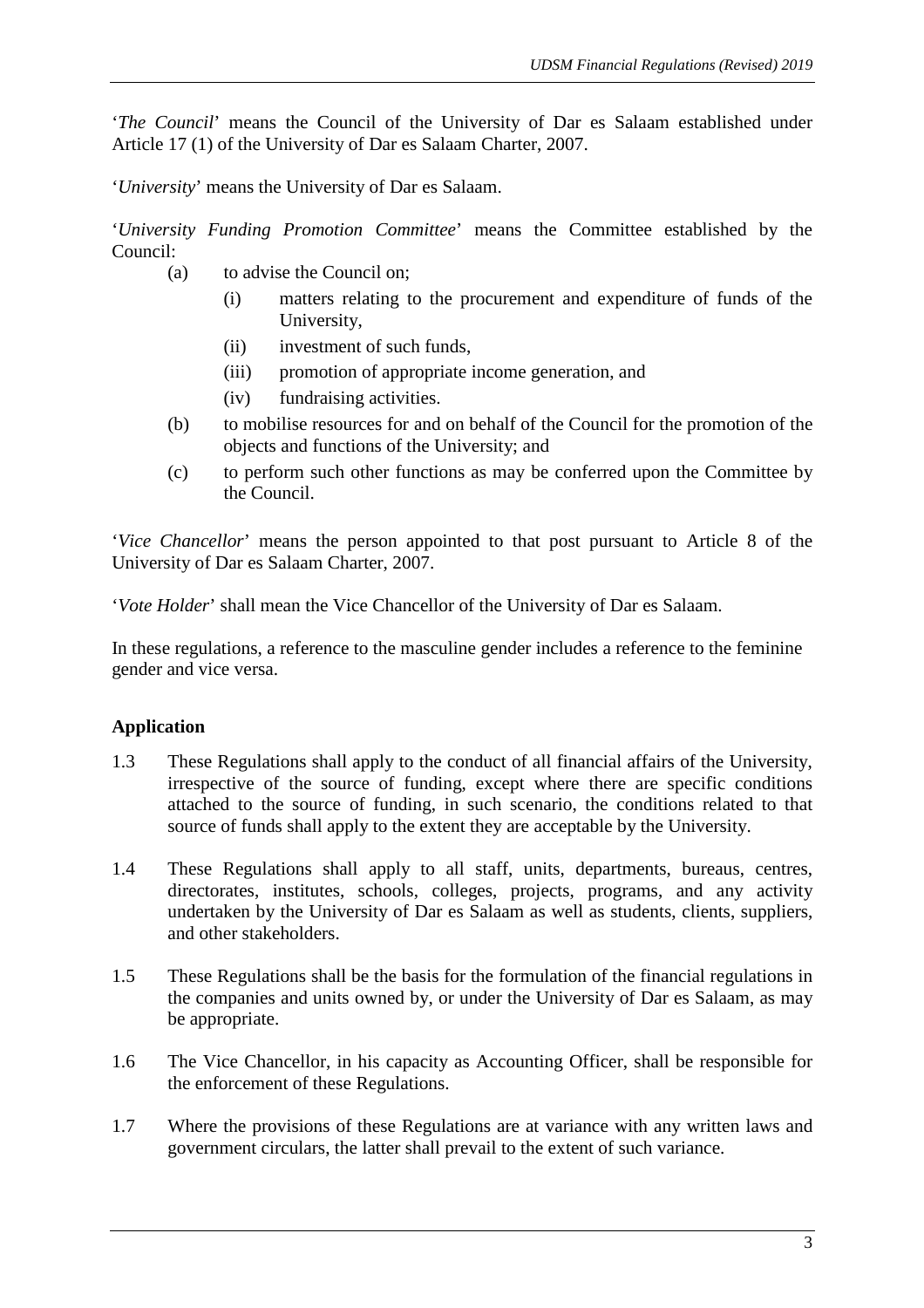# **PART 2**

# **DUTIES RELATING TO FINANCIAL MANAGEMENT**

## **Duties of the Council of the University**

- 2.1 The Council of the University shall:
	- (a) administer the properties of the University, both movable and immovable;
	- (b) administer the funds, investments and other assets/properties of the University;
	- (c) approve annual budget estimates and supplementary budget estimates of the University;
	- (d) on behalf of the University, to receive gifts, donations, grants or other money and to make disbursements therefrom to colleges, schools, faculties, institutes, the University Library and other libraries, centres or directorates, units or to other persons or bodies;
	- (e) appoint, set the terms and conditions of service or terminate the appointment of officers and other employees of the University as it may deem necessary;
	- (f) establish or appoint committees and boards for the proper and better carrying out of its functions;
	- (g) define the rights, obligations, and privileges of the members of the University;
	- (h) establish colleges, schools, faculties, institutes, libraries, centres or directorates, units, and other bodies and to disestablish anyone or more of these; and
	- (i) make Rules /regulations and/or By-Laws for the better governance and administration of the University.

# **Duties of the Vice Chancellor**

- 2.2 The Vice Chancellor shall:
	- be the Accounting Officer of the University of Dar es Salaam with the overall responsibility and accountability over the assets and finances of UDSM and in respect of the duties and obligations under financial and other applicable laws.
	- be responsible for all academic and administrative matters of the University;
	- be responsible for preparation of quarterly financial reports, annual financial reports, statutory financial statements, and annual reports to be submitted to the Council of the University of Dar es Salaam and any other relevant organs;
	- be responsible for promoting and maintaining the efficient utilization of the assets and finances of the University of Dar es Salaam.
	- control and be accountable for the expenditure of money applied to his vote and for all revenues and other public money received, held or disposed of by or on account of the department or service for which the vote provides.
	- comply with any subsidiary legislation made or issued under the Public Finance Act and all instructions that may from time to time be given by the government in respect of the custody and handling of, and the accounting for public money, public stores, investments, securities or negotiable instruments, whether the property of the government with deposit or entrusted to the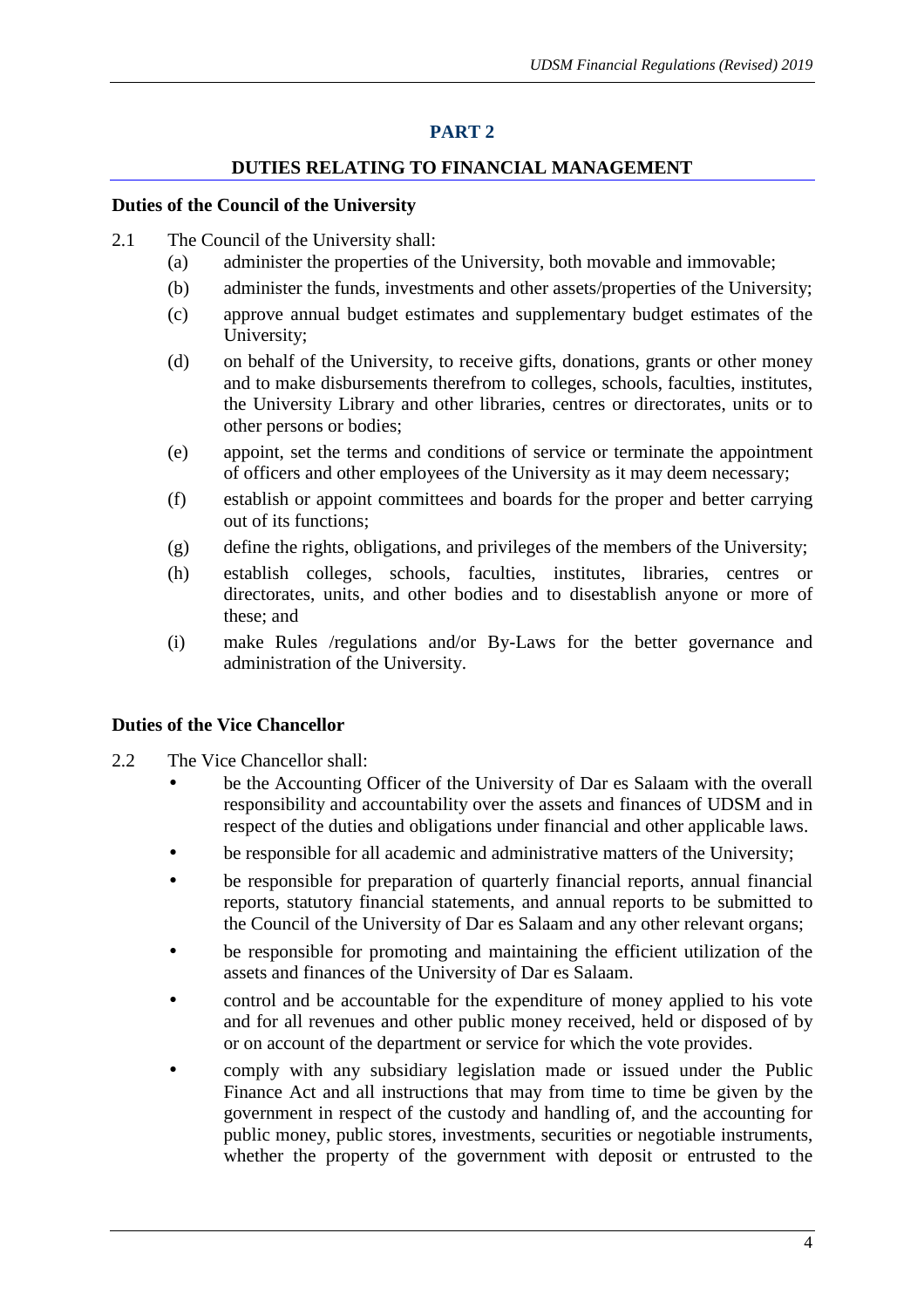government or to any public officer in his official capacity or any other person.

- appoint Principals, Deans, Directors, and when appropriate Heads of selected Departments as Sub-vote Holders.
- be responsible for the preparation and implementation of strategic and business plans and associated budgets;
- organize and manage all University resources allocated to it efficiently, economically and in accordance with the principles of fairness and equality as outlined in Government policies and Financial Regulations;
- set user fees for services for the recovery of operational costs plus a reasonable development margin, and
- mobilise and negotiate for resources required by the University.

## **Duties of the Deputy Vice Chancellor – Academic**

- 2.3 The Deputy Vice Chancellor –Academic shall:
	- (a) oversee all related financial functions under his Office,
		- (b) govern and regulate all finances, resources, property, and opportunities made available to the DVC-ship;
		- (c) receive and endorse plans of the directorates under his office and forward them for integration into university level plans;
		- (d) approve the budget proposal of the directorates under his office for the inclusion in the university budget;
		- (e) handle all policy and planning on academic matters;
		- (f) manage training;
		- (g) coach and mentor junior staff;
		- (h) manage resources for academics; and
		- (i) manage strategic alliances and partnerships.

#### **Duties of the Deputy Vice Chancellor – Administration**

- 2.4 The Deputy Vice Chancellor Administration shall:
	- (a) be the principal assistant to the Vice Chancellor in all planning, financial and administrative matters.
	- (b) help plan, direct and coordinate planning, finance and development processes;
	- (c) effectively and efficiently manage all financial, physical and human resources as well as administrative functions of the University of Dar es Salaam.
	- (d) provide expert advice in the conceptualization, design with respect to resource mobilization, implementation, evaluation, and timely feedback on University of Dar es Salaam plans, projects, and programs.
	- (e) coordinate policies, procedures, and practices of financial management and control. He is, therefore, the interpreter of these Regulations and has the duty to enforce these Regulations in all units of the University of Dar es Salaam, whether independent or not.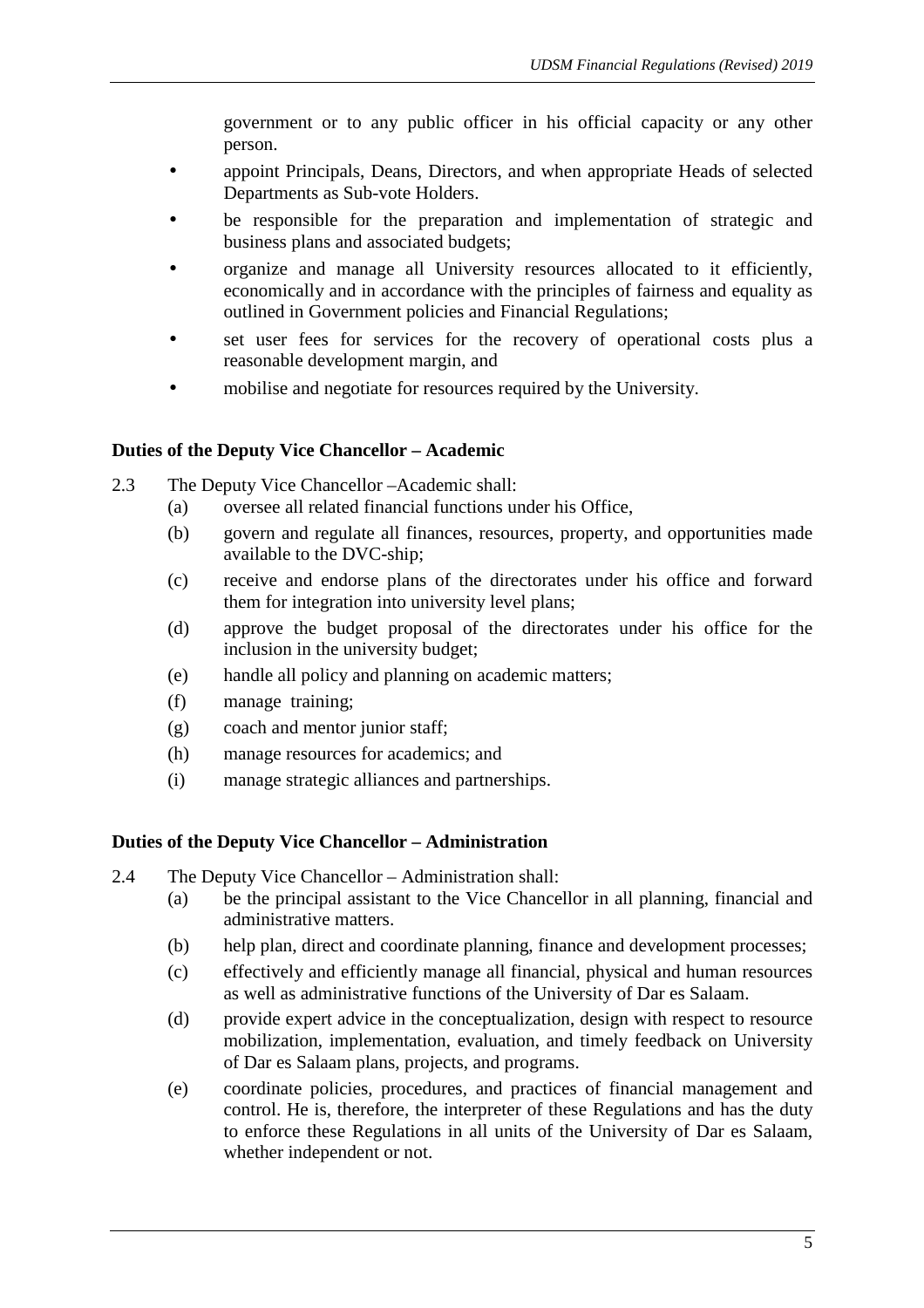- (f) develop risk management policy and risk register and oversee their implementation.
- (g) be responsible for setting credit arrangements and indicating a period in which different types of invoices must be paid.
- (h) manage, plan, monitor, and evaluate functions and processes related to Management Information System resources.
- (i) Consolidate plans, budget and financial reports for the entire University.

# **Duties of the Deputy Vice Chancellor – Research**

- 2.5 The Deputy Vice Chancellor Research shall:
	- (a) strengthen the management of research activities including encouraging staff to be involved in research activities and involving funding agencies in supporting research activities;
	- (b) enforce the University consultancy policy and encouraging staff to participate more in consultancy and outreach activities;
	- (c) oversee all related financial functions under his Office,
	- (d) govern and regulate all finances, resources, property, and opportunities made available to the DVC-ship;
	- (e) receive and endorse plans of the directorates under his Office and forward them for integration into University level plans; and
	- (f) approve the budget proposal of the directorates under his Office for the inclusion in the University budget;

# **Duties of the Chief Corporate Counsel and Secretary to Council**

- 2.6 The Chief Corporate Counsel and Secretary to Council shall:
	- (a) provide legal opinion to the UDSM management on all matters; strategic and those pertaining to day-to-day operations of the University;
	- (b) assist the University in drafting all legal documents related to third party investment in the UDSM land as well as other strategic issues;
	- (c) participate in the legal negotiations with various parties wishing to invest in UDSM land;
	- (d) study and advise the University on the soundness on all agreements and contracts to be signed between the University and any external or internal agent;
	- (e) assist UDSM management and relevant staff in understanding laws governing the day-to-day function of the University;
	- (f) be the custodian of all licenses, insurance policies, UDSM seal agreements, contracts, etc.;
	- (g) witness all contractual agreements between the University and third parties;
	- (h) serve as secretary to the Council of the University of Dar es Salaam; and
	- (i) vet all legal documents emanating from outside the University in which the University is a party.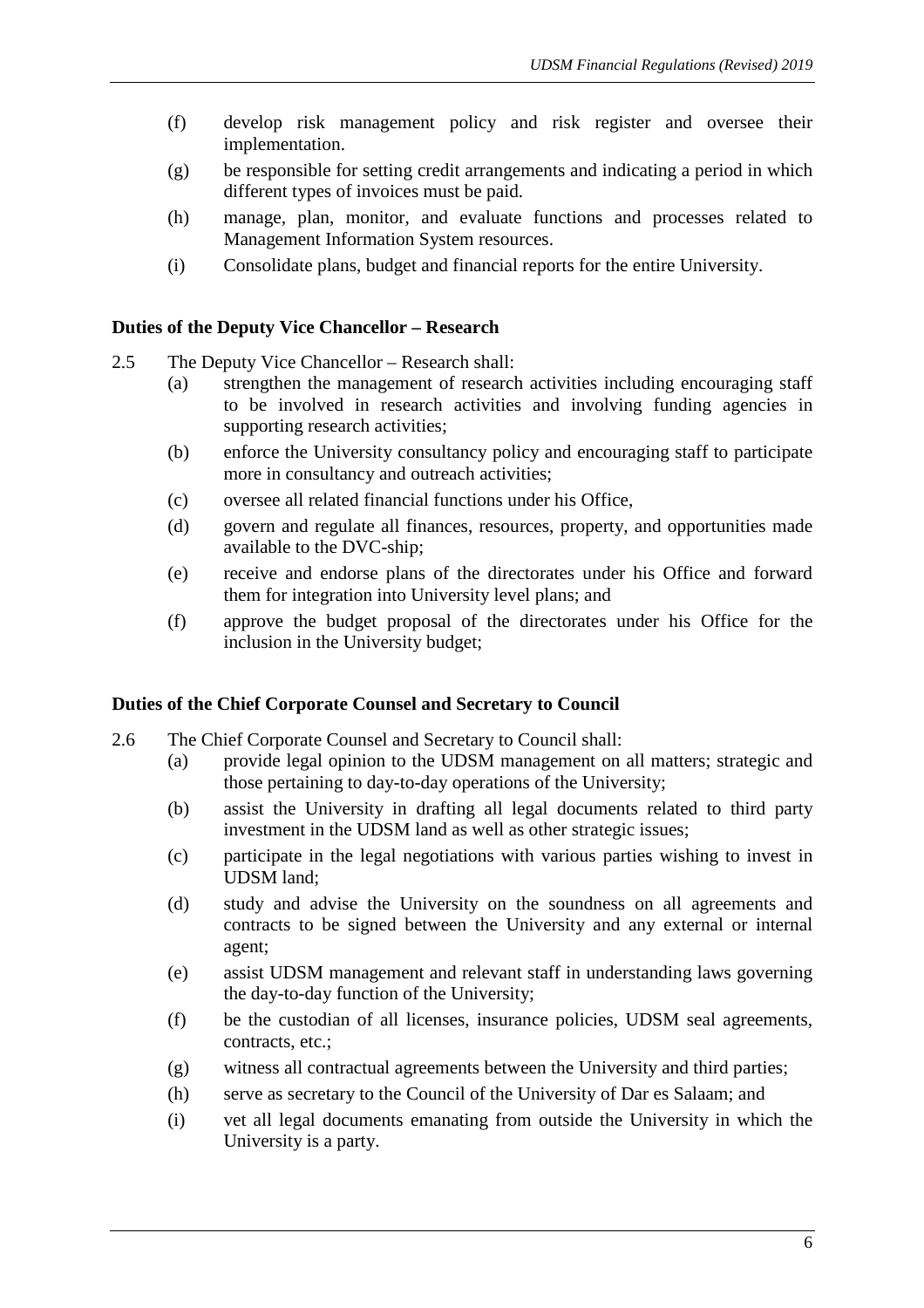# **Duties of the Director of Finance**

- 2.7 The Director of Finance shall:
	- (a) serve as Chief Finance Officer of the University and shall be responsible to the Vice Chancellor, through the Deputy Vice Chancellor – Administration, for the proper keeping of accounting records, all financial matters both revenue and non-revenue, and maintain effective internal controls;
	- (b) prepare quarterly and annual financial statements for the Vice Chancellor which shall show amount allocated to each recurrent and development activity, expenditure incurred and commitments entered into up to the end of each quarter of the financial year;
	- (c) cause to submit Vote Holders' quarterly statements relating to their financial responsibilities through the Accountant in charge;
	- (d) prepare annual estimates of revenue and expenditure of the University for the ensuing year for consideration and recommendation by the Planning and Finance Committee and approval by the University Council;
	- (e) authorize all orders made out by Sub-vote Holders before they are sent to Suppliers and for checking that orders will not cause the Vote to be exceeded;
	- (f) authorize all payments made to staff and third parties.
	- (g) ensure all payment vouchers are accurately worded, approved by proper authority, properly recorded, filed and stored safely after payment;
	- (h) keep proper accounts and as soon as is practicable but within three months after the end of each financial year, produce to the UDSM's Auditors Statement of Financial Position, Statement of Financial Performance, Statement of Cash Flows, Statement of Change in Net Assets, and Statement of Budget Comparison as at 30<sup>th</sup> June of each Financial Year.
	- (i) ensure all revenues due to the University are promptly and fully collected, banked intact, and are reflected in the Cash Book and properly utilised for the intended purpose.
	- (j) maintain fiscal discipline so as to ensure University lives within its budget.
	- (k) advise University management on the need to take requisite cost cutting measures where necessary.
	- (l) strengthen the collection of revenues from various UDSM and external sources.
	- (m) obtain written acknowledgement of all accounting books, records, returns and any other document related to these and hand them over to the statutory Auditors for the conduct of the audit of the Accounts of the University.
	- (n) ensure that all university accounting records (e.g. cashbooks and general ledgers) are kept properly and opened and closed in line with the relevant laws of Tanzania, international and local standards, University Financial Regulations and specific donor requirements.
	- (o) ensure that all statutory dues like PAYE, Pension deductions, are made timely and fully to avoid unnecessary penalties.
	- (p) be responsible for implementing credit arrangements of the University.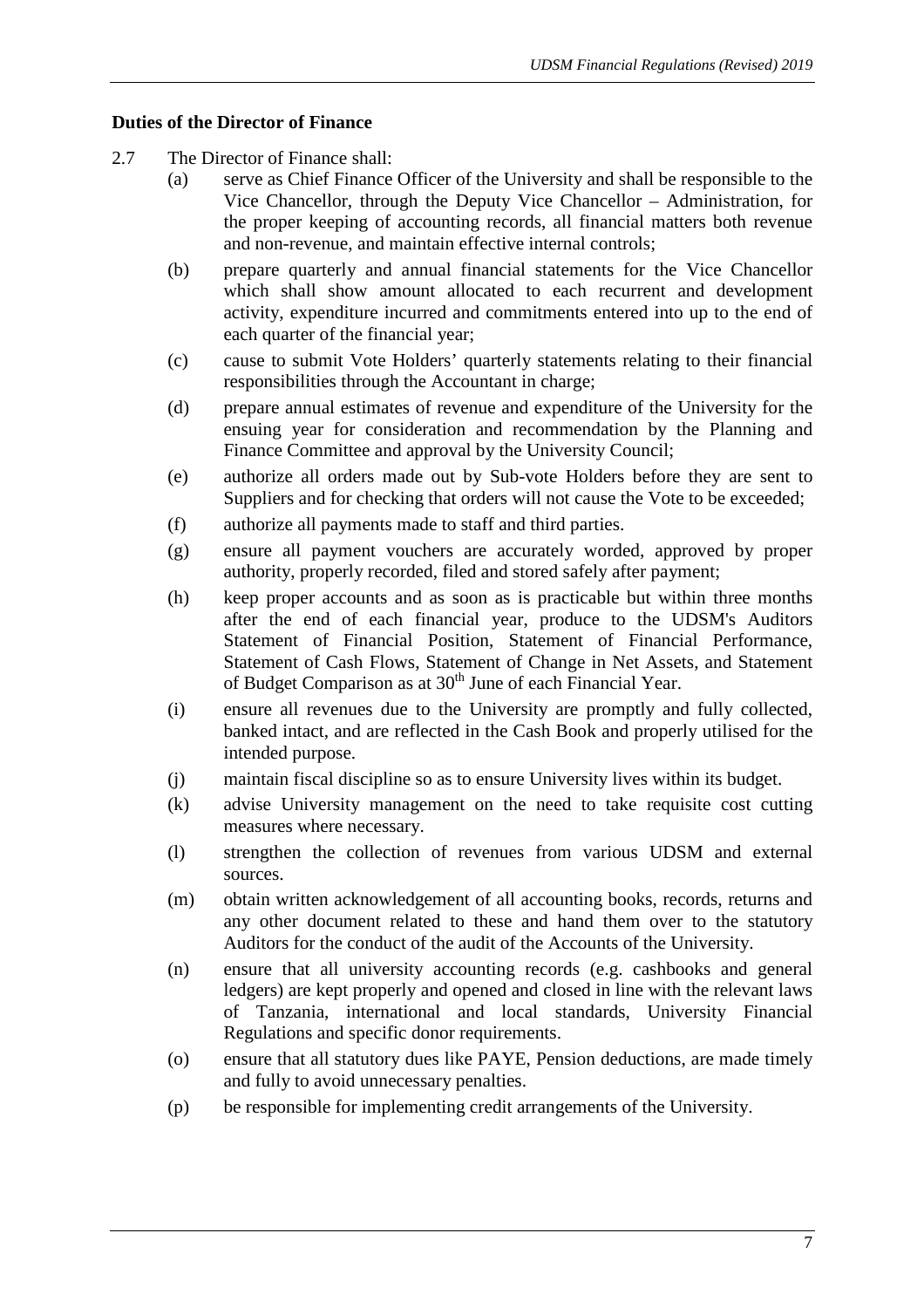# **Duties of the Director of Planning, Development, and Investments**

- 2.8 The Director of Planning, Development, and Investments shall:
	- (a) provide technical advice on all planning and development undertakings at UDSM.
	- (b) develop and continuously review expansion targets, including physical infrastructure (physical planning) in liaison with the Directorate of Estates Services.
	- (c) create, manage and effectively use and publicize university statistics.
	- (d) initiate, develop and oversee the implementation of all development projects.
	- (e) serve as custodian of all university policies, regulations and guidelines and monitor their implementation.
	- (f) lead the development of the medium and long-term plans of the university.
	- (g) develop and monitor the implementation of strategic plans and disseminate the findings through reports and/or annual workshops. In addition, guide and help units to develop their own plans.
	- (h) co-ordinate and control the planning as well as effective and efficient utilization of all resources.
	- (i) develop and regularly review the University Corporate Strategic Plan and advise management on its effective implementation.
	- (j) suggest effective strategies for mobilizing resources for the implementation of university plans.
	- (k) prepare annual budgets in liaison with the Director of Finance.
	- (l) plan and develop cost-cutting measures and monitor their implementation in liaison with other relevant offices.
	- (m) serve as secretariat to Council Committees responsible for planning, finance and investment and any other relevant sub-committee.
	- (n) research and assist in preparing reports on policy and issues that have an impact on university growth, functions, and development.
	- (o) collect, analyse, maintain and provide the university and its stakeholders timely and accurate statistics and data of academic and administrative nature and conduct forecasting and statistical analysis for decision making.
	- (p) institutionalize data management system (collection, processing, and preservation) in all pillars (teaching, research and knowledge exchange).
	- (q) analyse data trends and institutional performance based on internationally recognized approaches.
	- (r) adopt regional and international data formats and procedures for institutional ranking for in-house and regional benchmarking uses.
	- (s) in liaison with ICT manager, link all data management tools (e.g., ARIS, Research Repository and OPRAS) for maintaining consistency, sharing of information and enhanced accessibility.
	- (t) establish an effective institutional planning model, including strategy maps, balanced scorecard methodology, and dashboard.
	- (u) develop various development plans and stimulate continuous improvement in the planning process.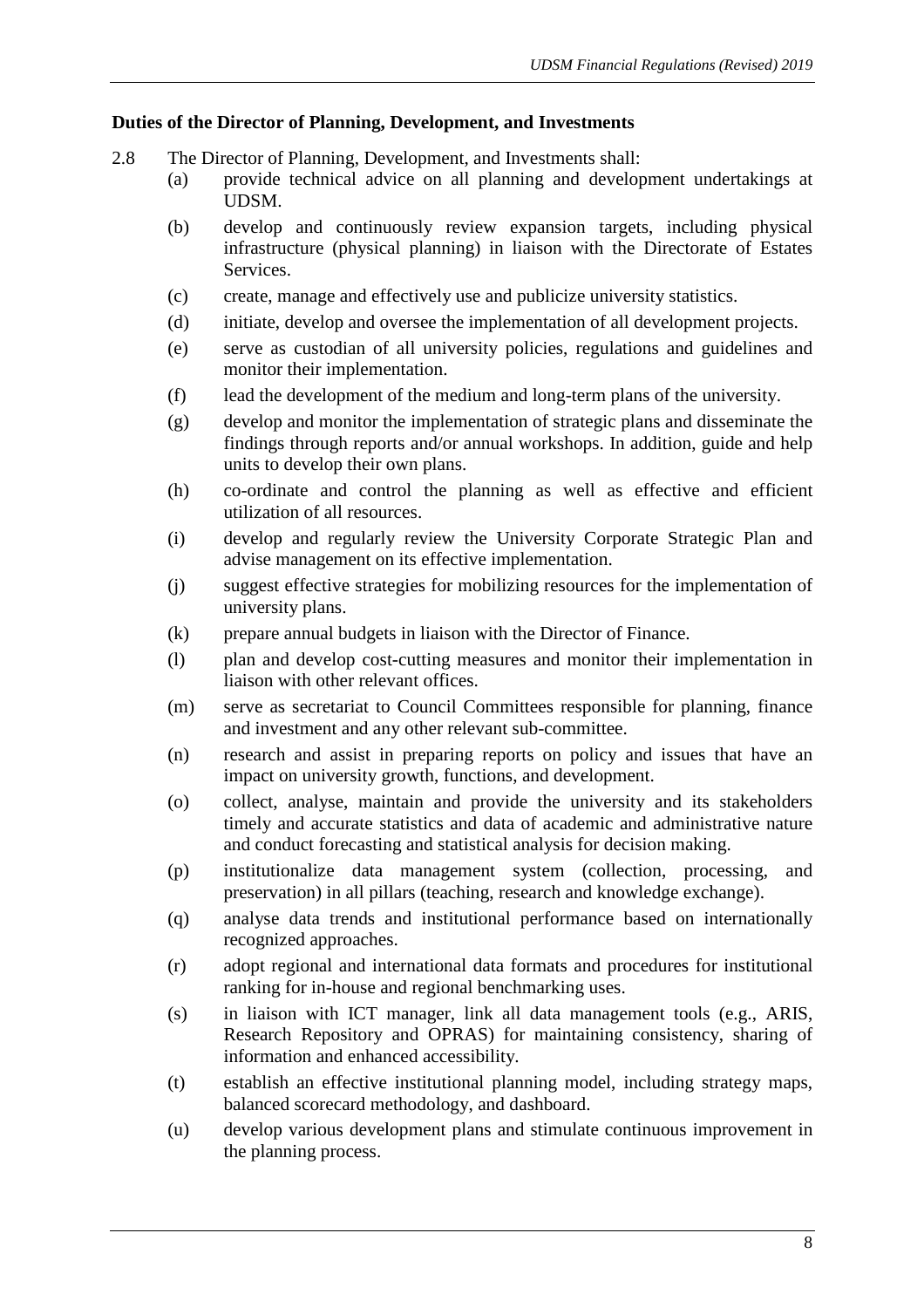- (v) lead the consolidation of university plans and present the master strategy plan to the university management for approval and communication of approved strategies and business plans to colleges, schools, and other university wide units and departments.
- (w) plan and lead the establishment of university land use plan.
- (x) ensure identification of critical success factors and correlation to university key performance indicators and the overall strategy of the university.
- (y) develop and implement relevant performance management and reporting systems and planning analytics processes to track university performance and strategy implementation.
- (z) market university facilities (e.g. investment land, landed property, housing) in uniformity with university policy;
- (aa) search for investors on university land and other assets owned by the university;
- (bb) seek opportunities for the university to invest in profitable corporate ventures (e.g. in the stock exchange, shares);
- (cc) build and maintain an accurate database of all categories of potential and actual investors.
- (dd) oversee the processing and implementation of all PPP projects.
- (ee) advise the Management on appropriate rent and fees to be charged to entities wishing to rent space or operate within UDSM premises.
- (ff) ensure that UDSM gets due and timely payments as per contracts and therein conditions are followed.
- (gg) oversee the operation of all University investment and income generation projects.
- (hh) prepare reports, data, and information related to investment and income generation at the University.

#### **Duties of the Director of Estates Services**

- 2.9 The Director of Estates Services shall:
	- (a) manage the staff and functions of the Directorate of Estates Services and ensure their effective deployment.
	- (b) review the performance of all estates-related service providers.
	- (c) co-ordinate the preparation of the physical master plans for all estates.
	- (d) plan, coordinate and supervise the effective maintenance and rehabilitation activities of the University infrastructure.
	- (e) advise the university management on physical planning/capital development and prepare and compile budgets for new projects.
	- (f) manage the general physical infrastructure and plan for its optimal use.
	- (g) supervise all construction projects in the University and ensure the interests of the University are safeguarded in all contracted out construction projects.
	- (h) maintain University boundaries and properties and ensure legal ownership.
	- (i) verify utility bills, land rents and all estates related fees and debts.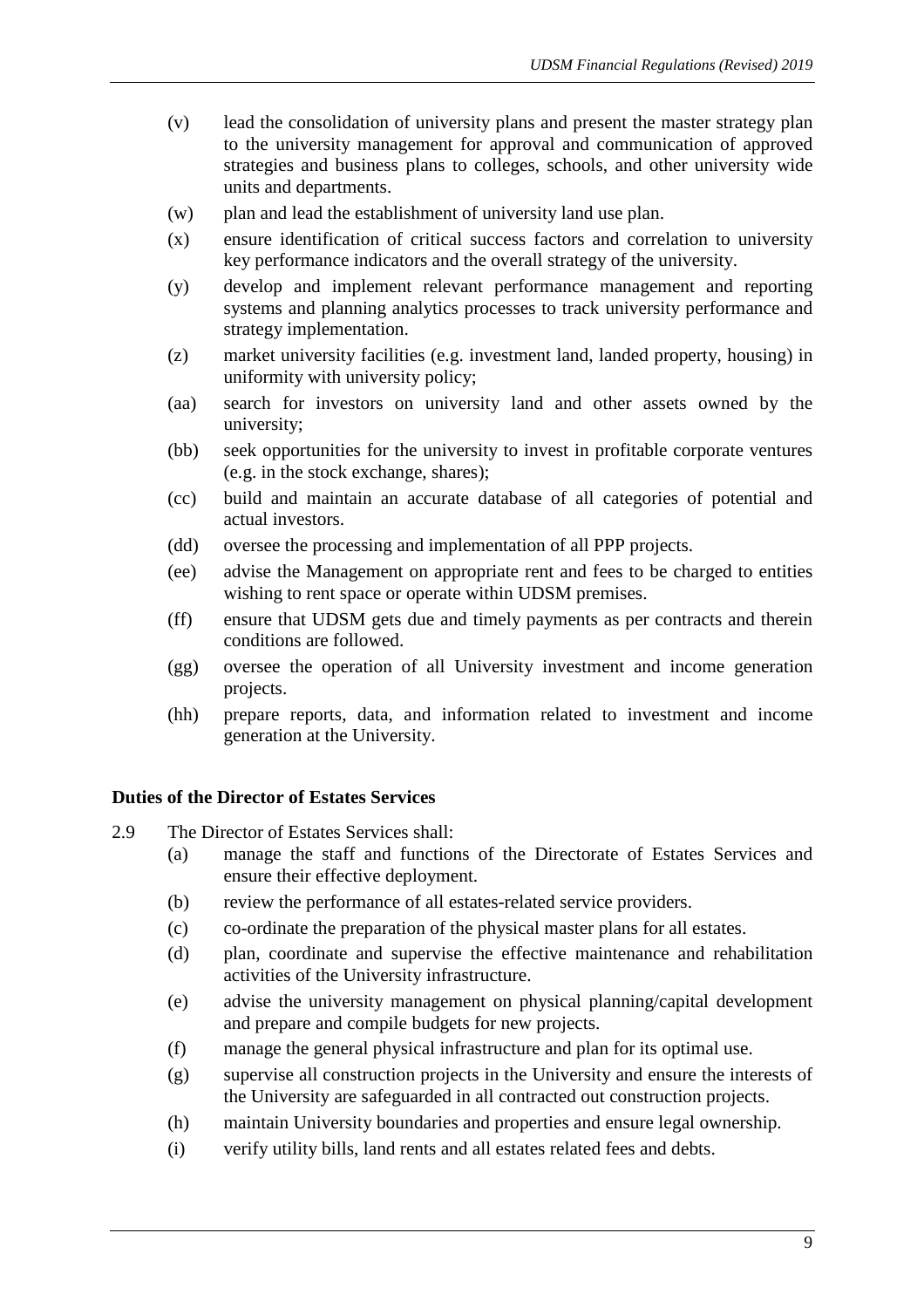- (j) carry out maintenance and construction that is within the capacity of the Directorate.
- (k) serve as a secretary to the Estates and Housing committees.
- (l) formulate policy proposals related to estates activities.
- (m) coordinate consultancy services in estates management.
- (n) maintain and coordinate work contracts with building and maintenance staff of the Directorate of Estates Services.
- (o) prepare training and development plans for Estates staff.
- (p) perform any other duties as assigned by one's reporting officer.

#### **Duties of the Director of Research and Publication**

2.10 The Director of Research and Publication shall:

- (a) facilitate communication of all matters regarding Research and Publication activities to UDSM units;
- (b) facilitate the creation and maintenance of interdisciplinary research groups and centres both internally and externally;
- (c) facilitate engagement, creation, and maintenance of collaborative research links with industry, other research institutions, local, and foreign donors in a proactive way;
- (d) chair Directorate meetings and ensures transmission and implementation of decisions made by University organs.
- (e) maintain discipline, integrity, and respect of all members of staff in the Directorate and take timely and appropriate action when policies and procedures have been breached and recommend disciplinary action where necessary.
- (f) be responsible for the annual performance appraisal of all members of staff in the Directorate.
- (g) provide leadership in terms of coordination, delegation, initiation of research and publication to cope with the changing environmental conditions.
- (h) prepare financial estimates for the requirements of the Directorate in consultation with section heads and, where necessary, coordinators.
- (i) assume responsibility for planning, control and efficient use of all resources, including staff time and skills, finances, plans, plants, equipment and all other assets of the Directorate as well as ensuring their security and maintenance.
- (j) facilitate development and review of policies on UDSM human capacity for Research and Publication.
- (k) liaise with government departments, private and public sector organisations, donor agencies and educational institutions on issues related to Research and Publication.
- (l) implement the university research policy by facilitating promotion of research and publication culture to UDSM staff and students;
- (m) maintain an accurate database of all research projects at different levels and ensure it is updated regularly.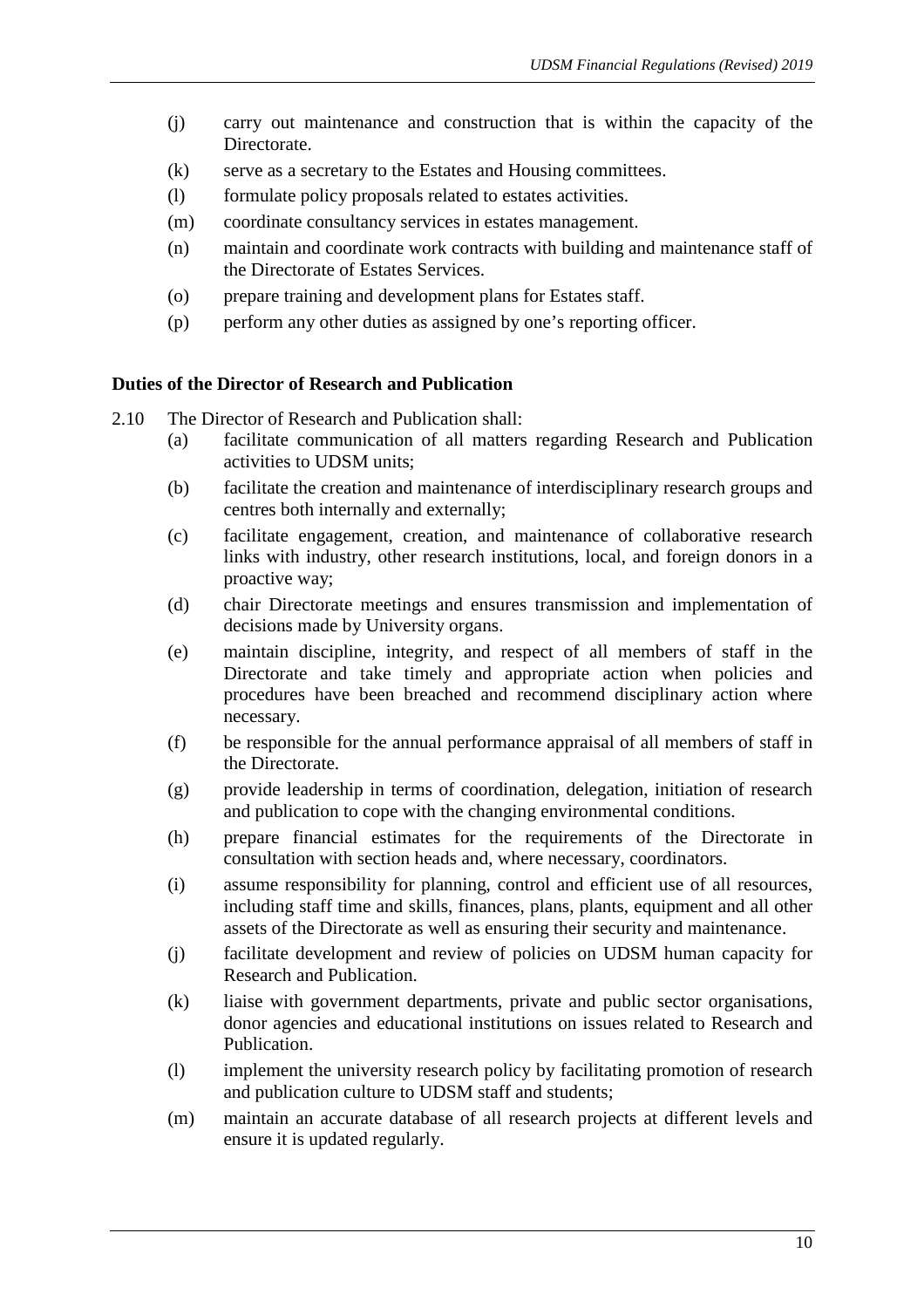- (n) govern and regulate all finances, resources, property, and opportunities made available to the Directorate;
- (o) receive and endorse plans of the Directorate and forward them for integration into University level plans, and
- (p) approve the budget proposal of the Directorate for inclusion in the University budget.

# **Duties of the Director of Public Services**

- 2.11 The Director of Public Services shall:
	- (a) head the Directorate of Public Service at the University of Dar es Salaam and the University Consultancy Bureau (UCB).
	- (b) ensure, in liaison with the Director of Research and Publication, research findings are commercialised to the community at large.
	- (c) facilitate and encourage researchers to partner with industry so as to communicate applicable research findings.
	- (d) encourage and promote proactive behaviour to UDSM staff and students in all matters of public services.
	- (e) facilitate training needs assessments to various institutions, internally and externally.
	- (f) guide the Directorate with respect to public service by setting goals and standards, by supporting initiatives and new directions in these areas and by personal examples.
	- (g) chair Directorate meetings and ensure transmission and implementation of decisions made by University organs.
	- (h) maintain discipline, integrity, and respect of all members of staff in the Directorate and take timely and appropriate action when policies and procedures have been breached and recommend disciplinary action where necessary.
	- (i) be responsible for the annual performance appraisal of all members of staff in the Directorate.
	- (j) provide leadership in terms of coordination, delegation, initiation of Knowledge exchange to cope with the changing environment.
	- (k) prepare financial estimates for the requirements of the Directorate in consultation with Section Heads.
	- (l) assume responsibility for planning, control and efficient use of all resources, including staff time and skills, finances, plans, plants, equipment and all other assets of the Directorate.
	- (m) facilitate UDSM capacity building in collaboration with various experts in public services.
	- (n) facilitate development and reviews of policies on UDSM human capacity for public services.
	- (o) liaise with government departments, private and public sector organisations, donor agencies and educational institutions on issues related to public services.
	- (p) promote cross-institutional linkages for complementarities of public services.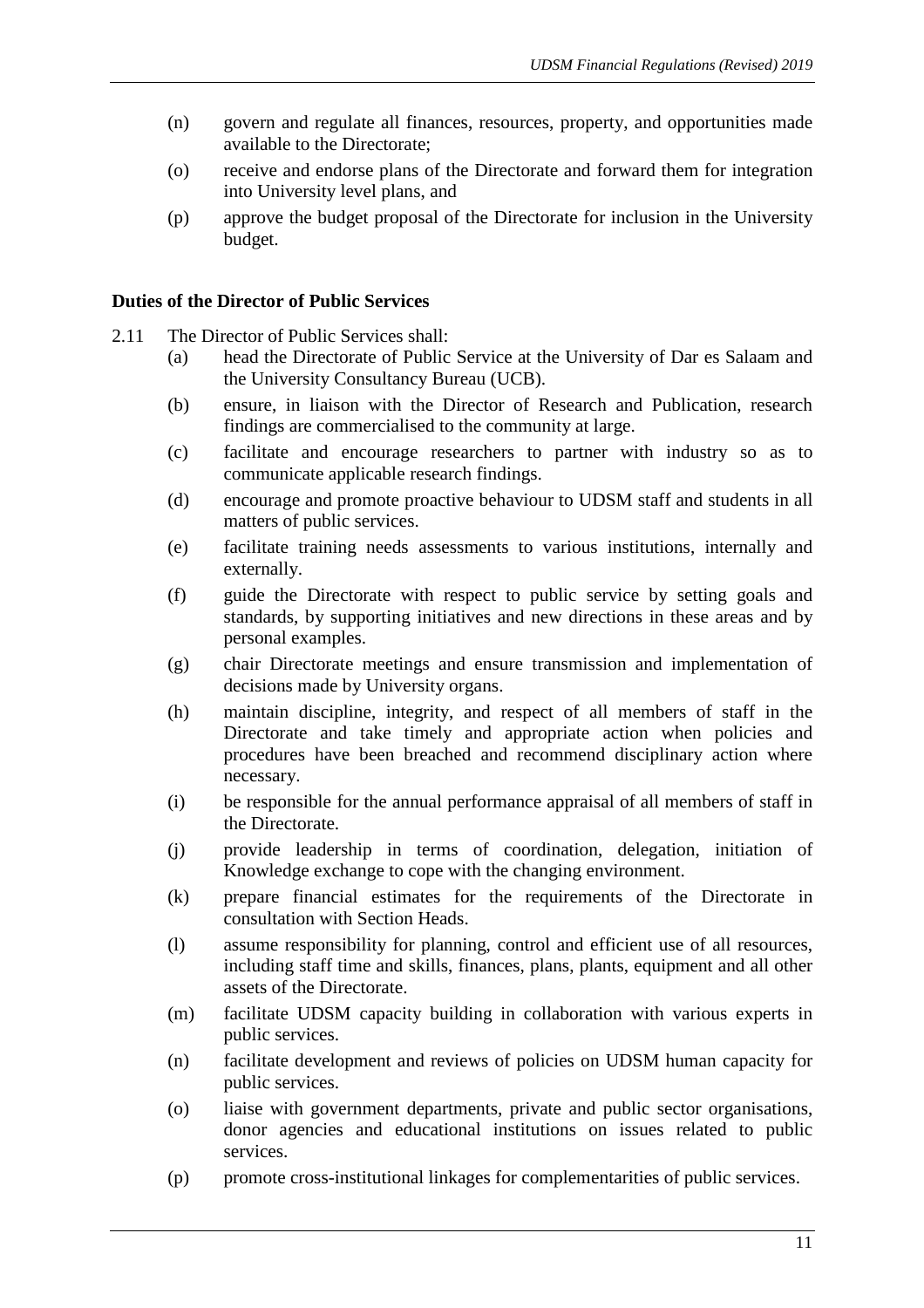- (q) ensure the security and maintenance of the University's property with regard to public services.
- (r) implement the University consultancy policy and encourage staff to participate in consultancy and outreach activities;
- (s) maintain an accurate database of all consultancy projects at different levels and ensure it is updated regularly.
- (t) govern and regulate all finances, resources, property, and opportunities made available to the directorate;
- (u) receive and endorse plans of the directorate and forward them for integration into University level plans, and
- (v) approve the budget proposal of the directorate for inclusion in the University budget.

# **Duties of the Director of Undergraduate Studies**

- 2.12 The Director of Undergraduate Studies shall:
	- (a) prepare and submit to Senate and Council through the appropriate organs for approval policies, plans and undergraduate academic programs that promote academic excellence at UDSM;
	- (b) coordinate the submission and approval by Senate, after consideration by relevant organs, all the undergraduate academic programs of the UDSM;
	- (c) coordinate the submission and for noting by Senate, after consideration by relevant organs in Colleges/Schools/Institutes, all the students to be admitted to UDSM for undergraduate programs;
	- (d) act as the University Management's adviser on matters relating to strategic, institutional and academic planning by Colleges/Schools/Institutes, including consequential changes in the non-academic areas, as well as academic resource models and provision;
	- (e) compile and prepare for presentation to Senate the list of all students from Colleges/Schools/Institutes to be awarded degrees, diplomas, certificates or any other academic awards of UDSM for the undergraduate program.
	- (f) constantly review and recommend to Senate and Council for approval and updating all regulations covering various undergraduate academic programs and examinations at UDSM;
	- (g) compile all cases from Colleges/Schools/Institutes that warrant an appeal to Senate for any irregularities occurring in the conduct of examination or compilation of examination results;
	- (h) establish a system that shall ensure that academic staffs are available most of the time during office hours for students and peer consultation.
	- (i) maintain an accurate database of all undergraduate students at different levels and ensure it is updated regularly;
	- (j) govern and regulate all finances, resources, property, and opportunities made available to the directorate;
	- (k) receive and endorse plans of the directorate and forward them for integration into University level plans; and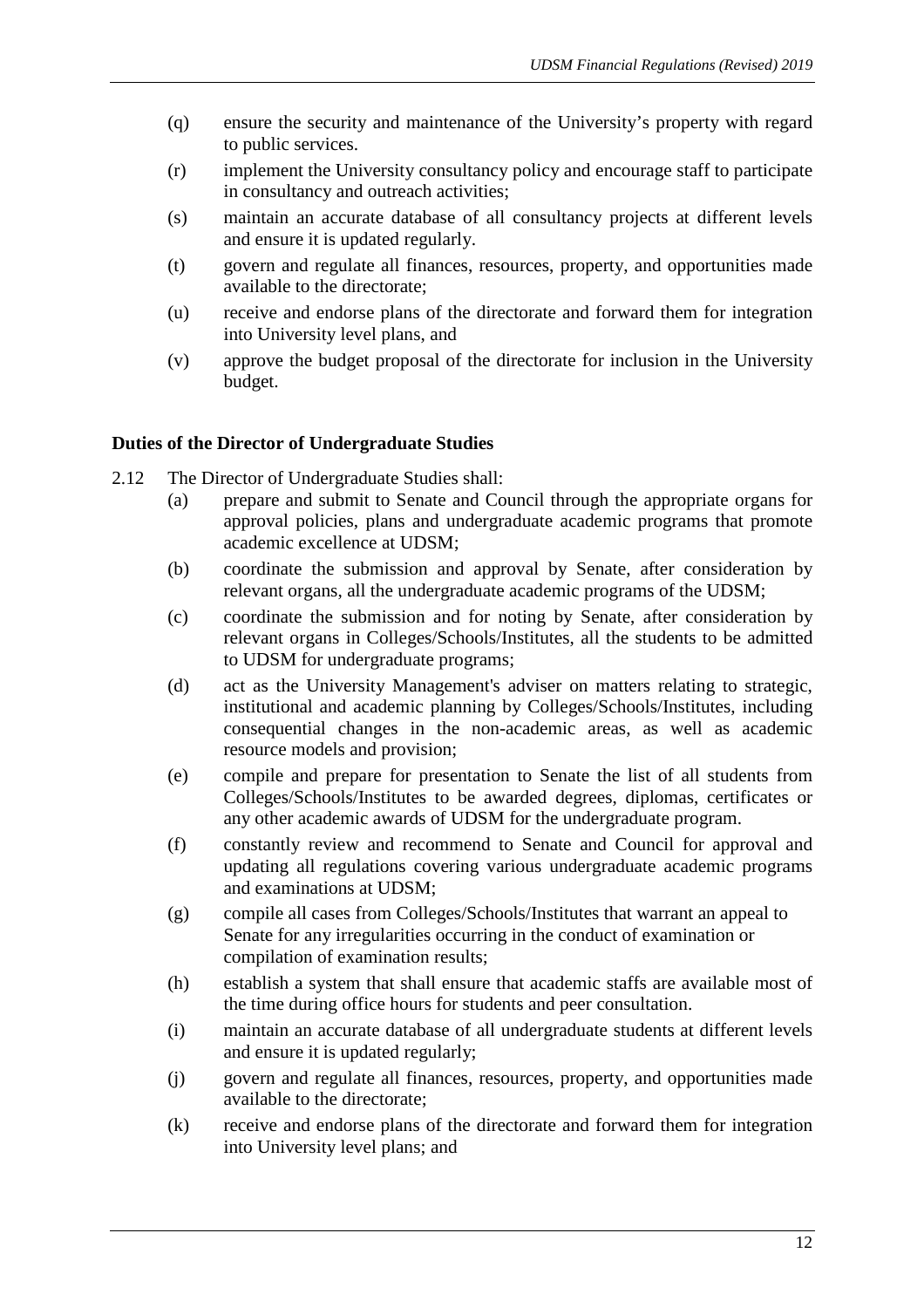(l) approve the budget proposal of the directorate for inclusion in the University budget.

# **Duties of the Director of Postgraduate Studies**

- 2.13 The Director of Postgraduate Studies shall:
	- (a) prepare and submit to Senate and Council through the appropriate organs for approval policies, plans and postgraduate academic programs that promote academic excellence at UDSM.
	- (b) coordinate the submission and approval by Senate, after consideration by relevant organs all the postgraduate academic programs of the UDSM.
	- (c) coordinate the submission for noting by Senate, after consideration by relevant organs in Colleges/Schools/Institutes, all the students to be admitted to UDSM for postgraduate programs;
	- (d) act as the University Management's adviser on matters relating to strategic, institutional and academic planning by Colleges/Schools/Institutes, including consequential changes in the non-academic areas, as well as academic resource models and provision.
	- (e) compile and prepare for presentation to Senate the list of all students from Colleges/Schools/Institutes to be awarded postgraduate degrees, diplomas, certificates or any other academic awards of UDSM.
	- (f) constantly review and recommend to Senate and Council for approval and updating all regulations covering various postgraduate academic programs and examinations at UDSM.
	- (g) compile all cases from Colleges/Schools/Institutes that warrant appeals to Senate for any irregularities occurring in the conduct of examination or compilation of examination results.
	- (h) establish a system that shall ensure that academic staffs are available most of the time during office hours for students and peer consultation.
	- (i) maintain an accurate database of all postgraduate students at different levels and ensure it is updated regularly.
	- (j) govern and regulate all finances, resources, property, and opportunities made available to the directorate;
	- (k) receive and endorse plans of the directorate and forward them for integration into University level plans, and
	- (l) approve the budget proposal of the directorate for inclusion in the University budget.

# **Duties of the Director of Innovation and Entrepreneurship**

- 2.14 The Director of Innovation and Entrepreneurship shall:
	- (a) be responsible for annual performance appraisal of all members of staff of the directorate;
	- (b) provide leadership in terms of coordination, delegation, initiation of innovation and entrepreneurship programs to cope with the changing environment.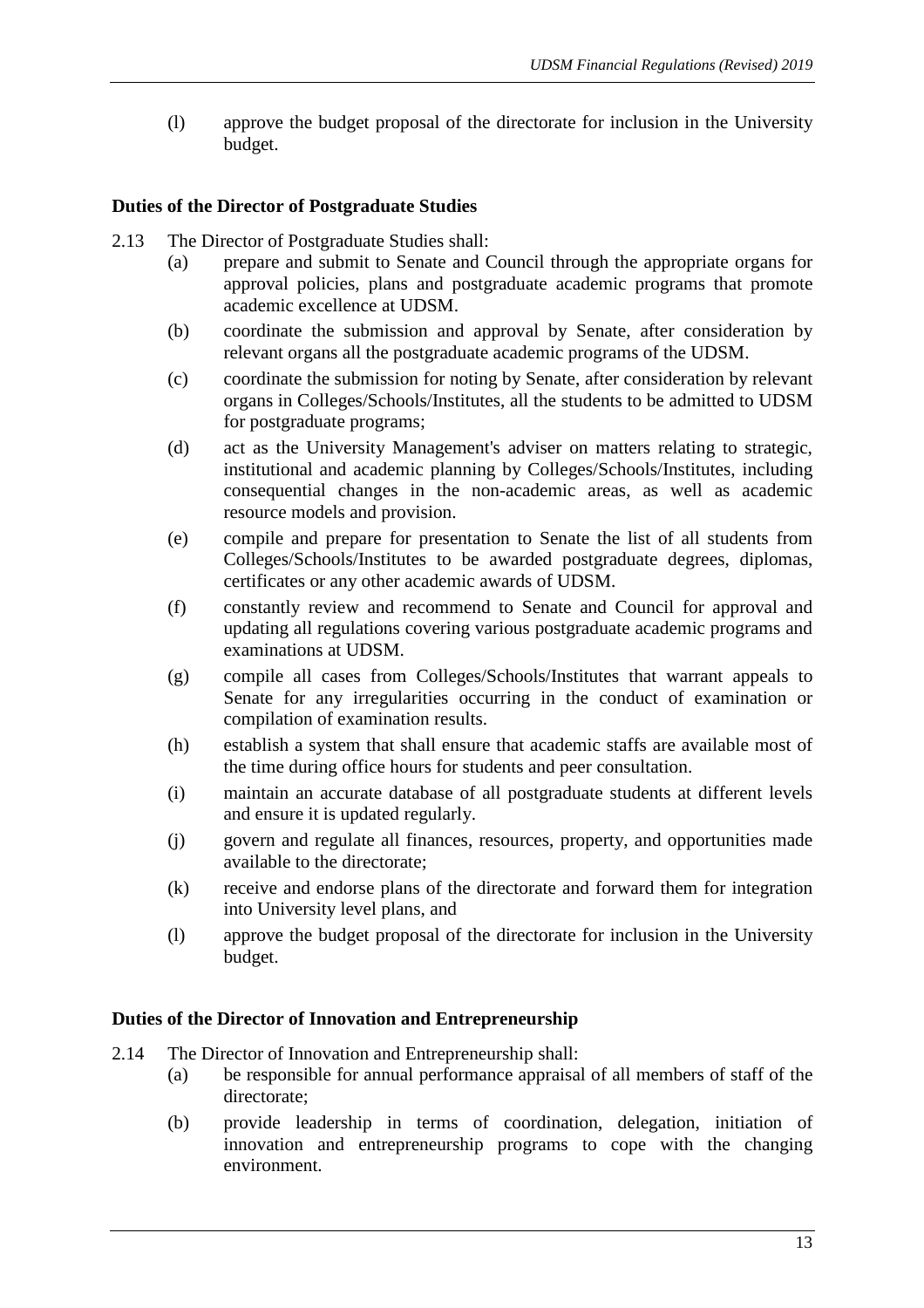- (c) prepare financial estimates for the requirements of the directorate in consultation with managers and where necessary coordinators.
- (d) assume responsibility for planning, control and efficient use of all resources, including staff time and skills, finances, plans, plants, equipment and all other assets of the directorate.
- (e) represent the University in all national and international fora on matters concerning innovation and entrepreneurship.
- (f) carry out liaison job with government(s) and the private sector with respect to innovation and entrepreneurship.
- (g) promote cross-institutional linkages for complementary knowledge and skill on innovation and entrepreneurship.
- (h) facilitate development and review of policies on UDSM human capacity for innovation and entrepreneurship services.
- (i) ensure the security and maintenance of the directorate's property.
- (j) maintain an accurate database of all innovation and entrepreneurship programs and ensure it is updated regularly.
- (k) govern and regulate all finances, resources, property, and opportunities made available to the directorate;
- (l) receive and endorse plans of the directorate and forward them for integration into University level plans, and
- (m) approve the budget proposal of the directorate for inclusion in the University budget.

# **Duties of the Director of Human Resources and Administration**

- 2.15 The Director of Human Resources and Administration shall:
	- (a) plan, develop, review and coordinate the implementation of HRM policies and procedures.
	- (b) prepare human resources plans and projections.
	- (c) develop monitoring and evaluation framework for implementation of staff projections, recruitment, deployment, training and appraisal so as to ensure that UDSM activities are effectively and timely carried out.
	- (d) develop a comprehensive human resources management manual.
	- (e) coordinate the preparation and review of UDSM HRM budgets.
	- (f) develop and administer periodic performance and salary reviews, suitable remuneration and staff welfare packages for job satisfaction and staff retention.
	- (g) ensure that the University has a conducive working environment free from fears of health and safety risks and sexual harassment and that the interests of the University and those of employees are integrated.
	- (h) ensure the smooth running of the registry unit.
	- (i) prepare quarterly reports for the University management meetings.
	- (j) serve as the University management's advisor on matters relating to human resource management, compensation, labour relations, and labour legislation.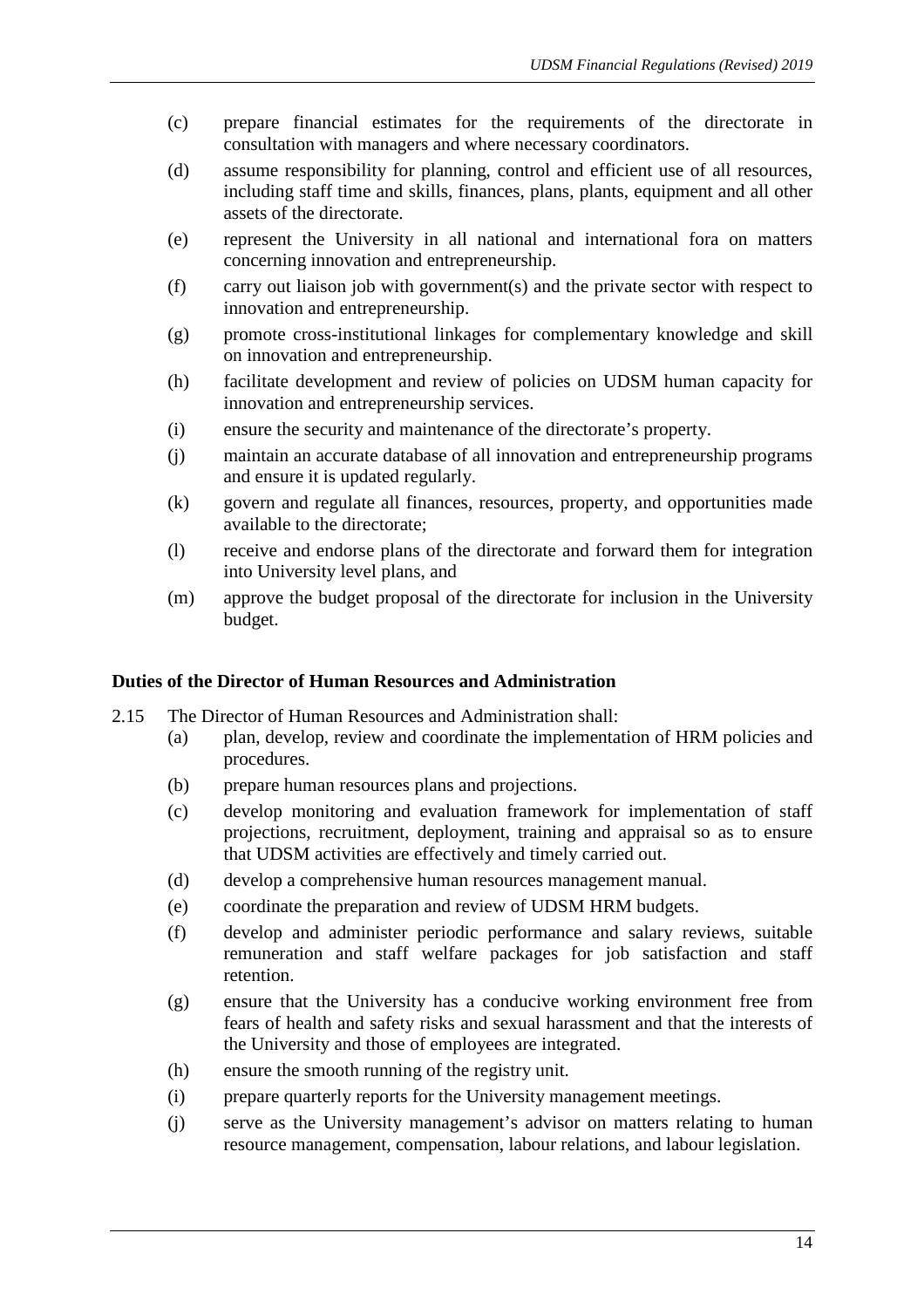- (k) serve as a Secretary to the Appointments and Human Resources Management Committee.
- (l) perform any other duty as may be assigned by DVC Administration.

# **Duties of the Chief Internal Auditor (CIA)**

- 2.16 The Chief Internal Auditor (CIA) shall:
	- (a) ensure that financial procedures throughout the university departments comply with university financial regulations and that the limits of authority on all matters involving finance are adhered to.
	- (b) maintain a regular check on the accuracy of accounting records throughout the university and on the observance of standard practices and procedures. These objectives can be achieved by carrying out both regular and random investigations of academic and administrative departments' accounts.
	- (c) verify university income from source to bank and ensure that expenditure is properly incurred according to approved policy and efficiently charged to relevant votes.
	- (d) evaluate internal controls to ensure that accounting systems provide adequate, timely, and accurate information and protection against loss through negligence, dishonesty, or otherwise.
	- (e) carry out any forensic audit as directed by management or the audit committee.
	- (f) monitor the implementation of all internal and external audit recommendations.
	- (g) build up an effective liaison with external auditors.
	- (h) make recommendations to the Vice Chancellor through the Deputy Vice Chancellor – Administration about checks and changes in the accounting systems and controls and the adequacy of security arrangements within the systems used by the finance department, particularly within computerized systems.
	- (i) oversee the implementation of authorization of password changes from time to time with regard to access to computerized systems within the finance department.
	- (j) ensure that Sub-vote Holders maintain an inventory of furniture, equipment, and other moveable assets in accordance with university policies and regulations.
	- (k) provide information and advice to university management on the most efficient use of the university's financial resources.
	- (l) advise the Deputy Vice Chancellor Administration on the need to update or otherwise change Accounting Manuals, Policies, and Procedures.
	- (m) immediately report to the Vice Chancellor any suspected occurrence of dishonesty.
	- (n) carry out such "Value for Money" audits of all university procurements and investments.
	- (o) present regular reports to the Council committee responsible for finance/audit.
	- (p) audit any other activities that are part of the core functions of the university.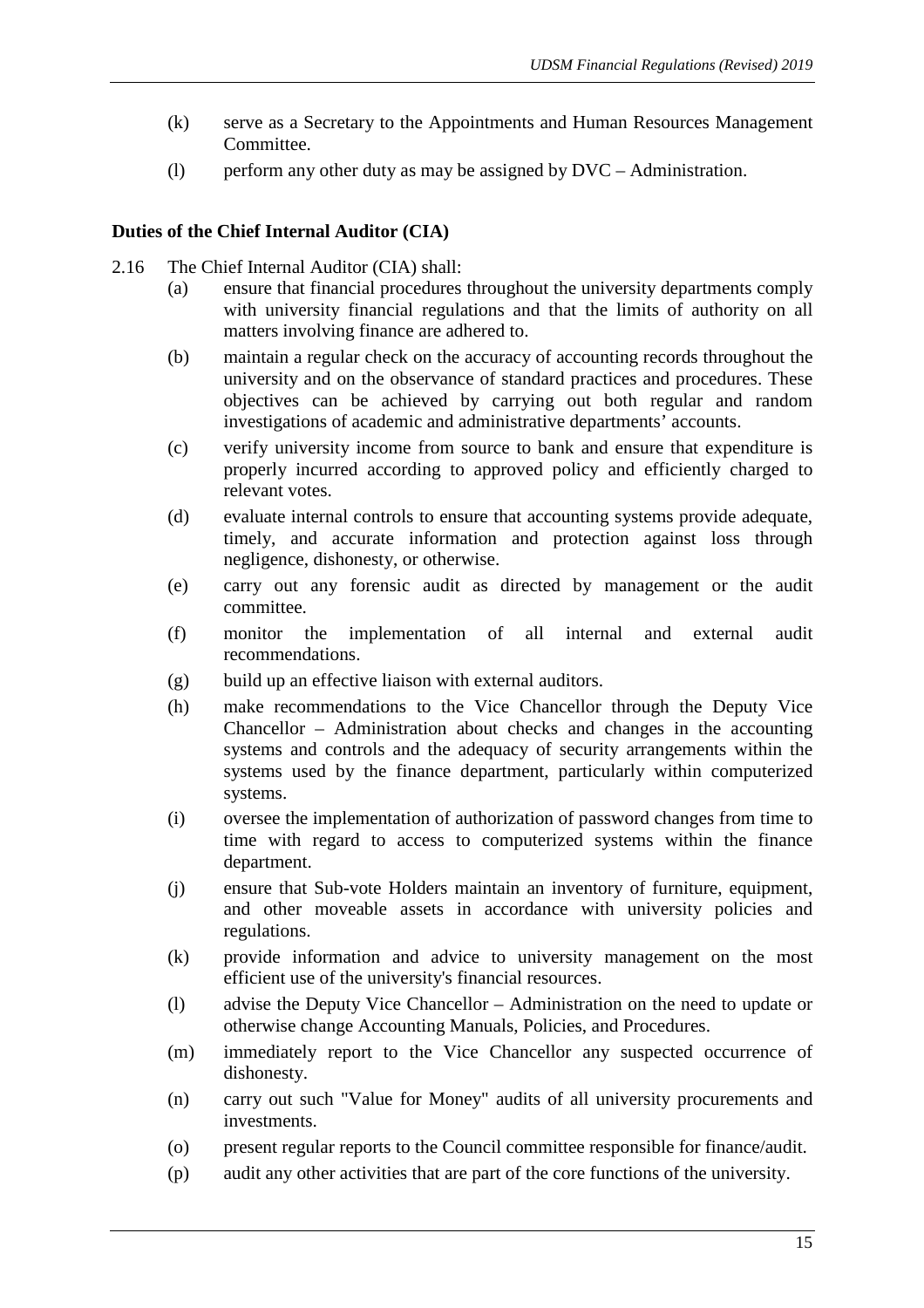- (q) prepare the risk-based annual internal audit plan.
- (r) review university annual accounts for submission to the Audit Committee.
- (s) provide secretarial services to the Audit Committee.

# **Duties of Sub-vote Holders**

- 2.17 Sub-vote Holders shall:
	- (a) ensure that funds received or spent are properly controlled and their use is monitored.
	- (b) ensure that appropriate and adequate arrangements exist to safeguard all assets; that university policies, including the Regulations, are complied with, and that records are maintained in a complete and accurate form.
	- (c) ensure that adequate procedures for regular independent checks of financial transactions are in place. Guidance on recommended internal control procedures will be available from the Office of the Chief Internal Auditor.
	- (d) cause the preparation of quarterly and annual financial reports and statements for submission to their respective boards and to relevant authoritative committees.
	- (e) closely liaise with Heads of Departments and Sections in preparing the budgets and plans in order to inform the resource allocation by the Vote Holder. The resource allocation decisions must be communicated to Heads of Departments and Sections as soon as possible after allocation by Vote Holder.
	- (f) be responsible for causing, through the officer in charge of stores, the safeguarding of the stores and ensuring that they are properly sheltered, protected and maintained.
	- (g) ensure that sufficient levels of stores and stocks are maintained to avoid stockouts or over-stocking.

# **Duties of Head of Procurement Management Unit**

- 2.18 The Head of Procurement Management Unit shall:
	- (a) in consultation with the Vice Chancellor, organise and manage the Procurement Management Unit ensuring that systems of purchases and stock control including the movement of stocks between centres are operationally sound;
	- (b) develop, disseminate, monitor implementation and review procurement and inventory policies, procedures, processes, and guidelines;
	- (c) in liaison with user departments, guide and coordinate preparation and implementation of the University's procurement plan for timely acquisition of goods/services/works;
	- (d) ensure that UDSM realizes value for money, complies with the Public Procurement Act of 2011 and its regulations and procurement needs are synchronized with institution objectives;
	- (e) provide logistical support and act as secretariat to the University Tender Board;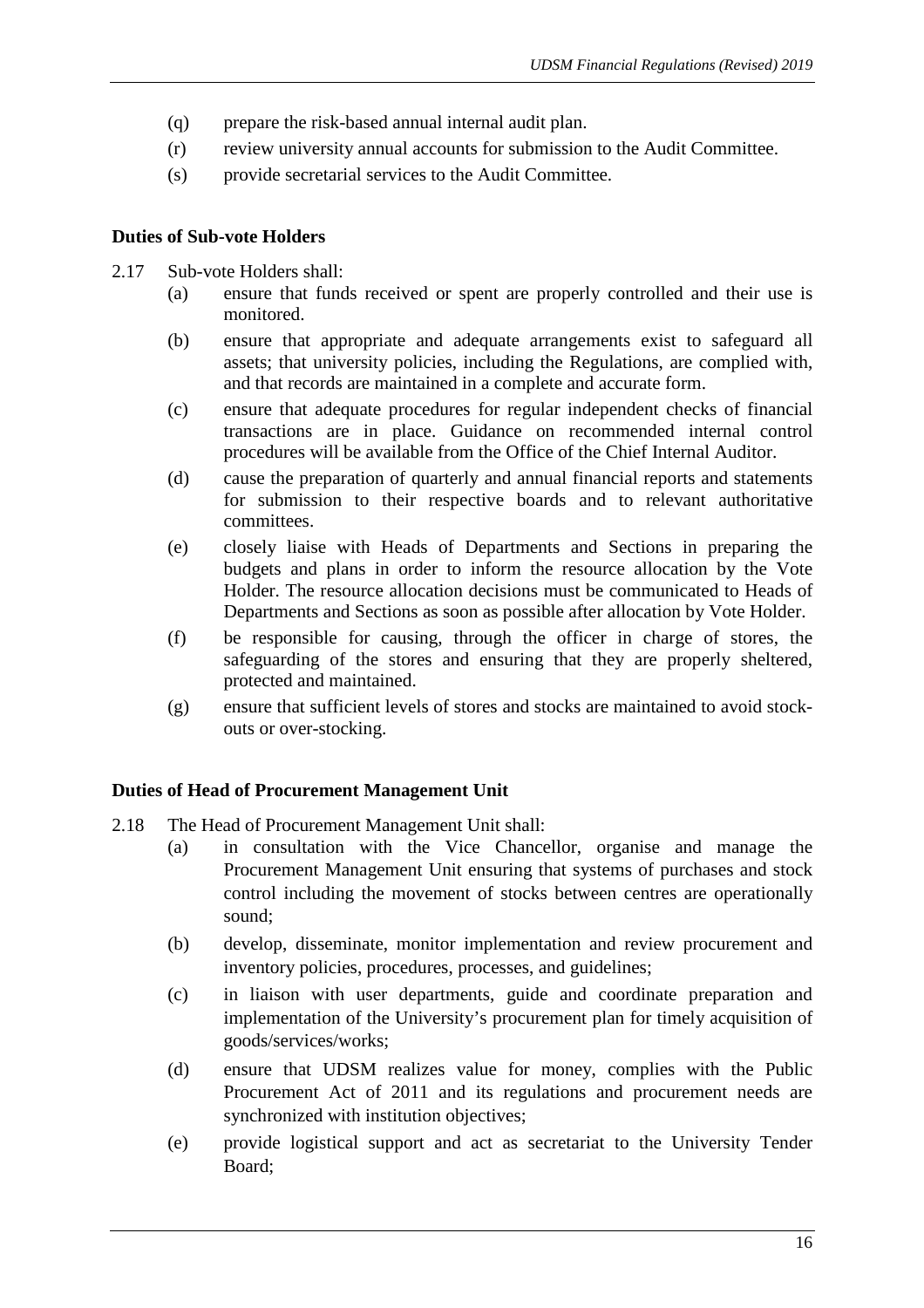- (f) liaise with the Office of Chief Corporate Counsel and Secretary to Council on preparation and implementation of procurement contracts;
- (g) timely prepare and submit procurement reports to the Management;
- (h) be accountable for the work performance of procurement staff in the University;
- (i) be accountable for developing sectional budgets, monitoring and controlling sectional expenditure and costs to meet the budget and maximise the effective use of UDSM's financial resources;
- (j) supervise and coordinate the work of subordinates;
- (k) ensure the provision of job training to subordinates;
- (l) perform any other related duties as may be assigned from time to time.

#### **Note:**

In the event of the change of title of the officeholder, the relevant duties shall be taken to be assigned to the officeholder with the new title.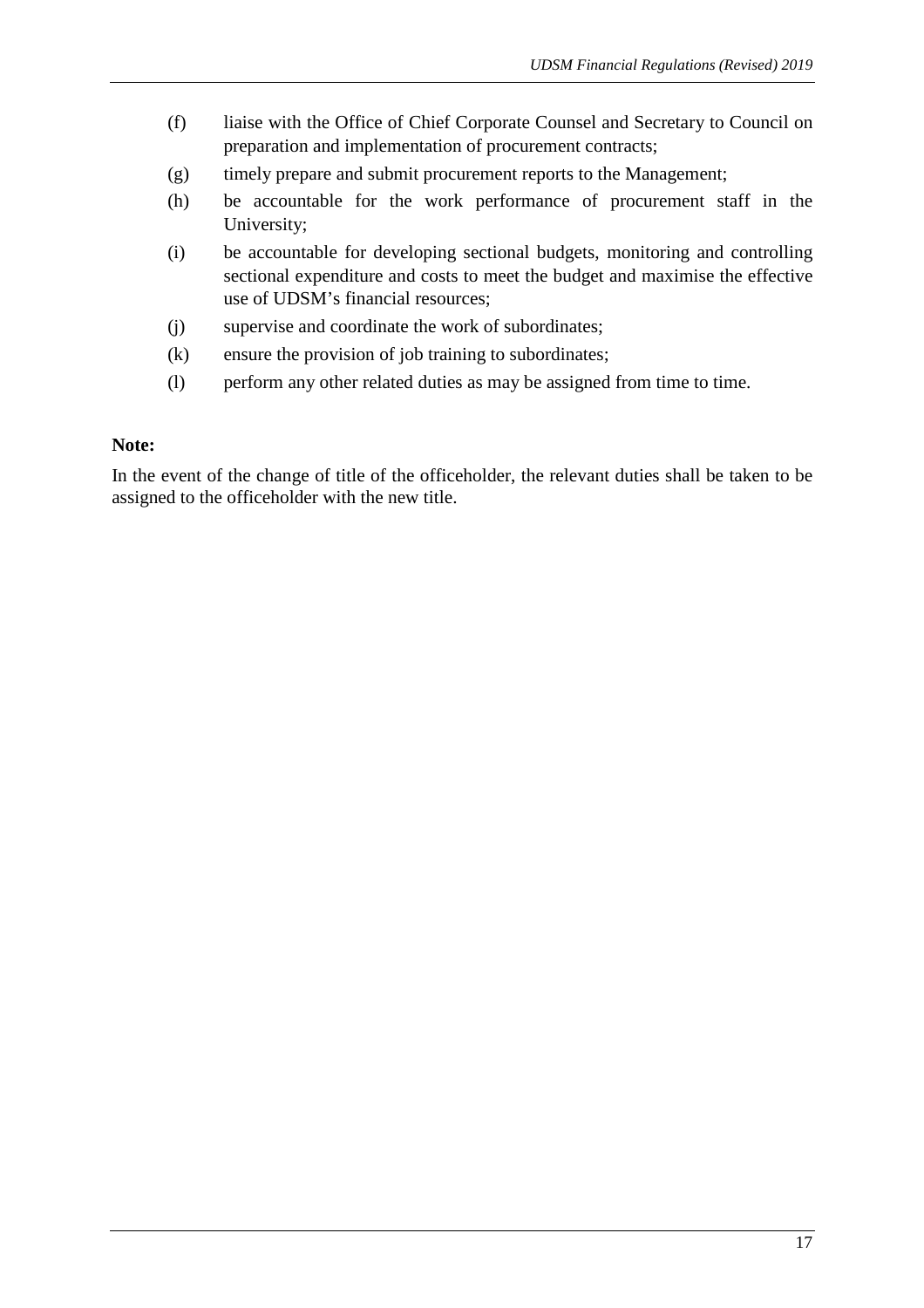# **PART 3**

#### **BUDGET**

#### **Budget Process and Control**

- 3.1 The University of Dar es Salaam budget preparation is governed by the Budget Act, Cap.439 of the Laws of Tanzania and budget guidelines that may be issued by the government from time to time.
- 3.2 The Deputy Vice Chancellor Administration is responsible for preparing, or causing to be prepared annually in line with the Medium Term Expenditure Framework (MTEF) and the five-year rolling strategic plan a financial plan, including a detailed revenue budget, recurrent expenditure budget and capital programme for the next financial year, for consideration by University Funding Promotion Committee before submission to the Council for approval.
- 3.3 The Director of Planning, Development, and Investment must liaise closely with the Sub-Vote Holders in preparing the budgets and plans in order to inform the resource allocation process by the University Funding Promotion Committee and the Council. The resource allocation decisions must be communicated to Sub-Vote Holders as soon as possible following approval by the Council.
- 3.4 At least eight months before the commencement of any financial year, the DPDI shall request Sub-Vote Holders to submit new income and expenditures as well as procurement plans for the ensuing financial year.
- 3.5 Sub-Vote Holders shall submit to the DPDI, within one month, the request of estimates on revenue and expenditure/procurement as follows:
	- (a) Revenue from different sources of incomes directly generated in their units;
	- (b) Changes in Establishment;
	- (c) Other Charges items;
	- (d) Capital Development items.
- 3.6 On receipt of the proposals, the DPDI shall prepare draft consolidates estimates.
- 3.7 The DPDI shall submit the draft consolidated estimates to the Planning, Finance and Investments Committee. Thereafter the draft estimates shall be sent to University Funding Promotion Committee, and eventually to the Council of the University for approval.
- 3.8 Such Estimates approved by the Council shall be forwarded to the relevant Ministry.
- 3.9 The Deputy Vice Chancellor Administration is responsible for causing the submission of recast budgets for consideration by the University Funding Promotion Committee prior to submission to the Council for ultimate approval. These recast budgets must also be communicated to all Sub-Vote Holders and loaded into the Financial Management Information System.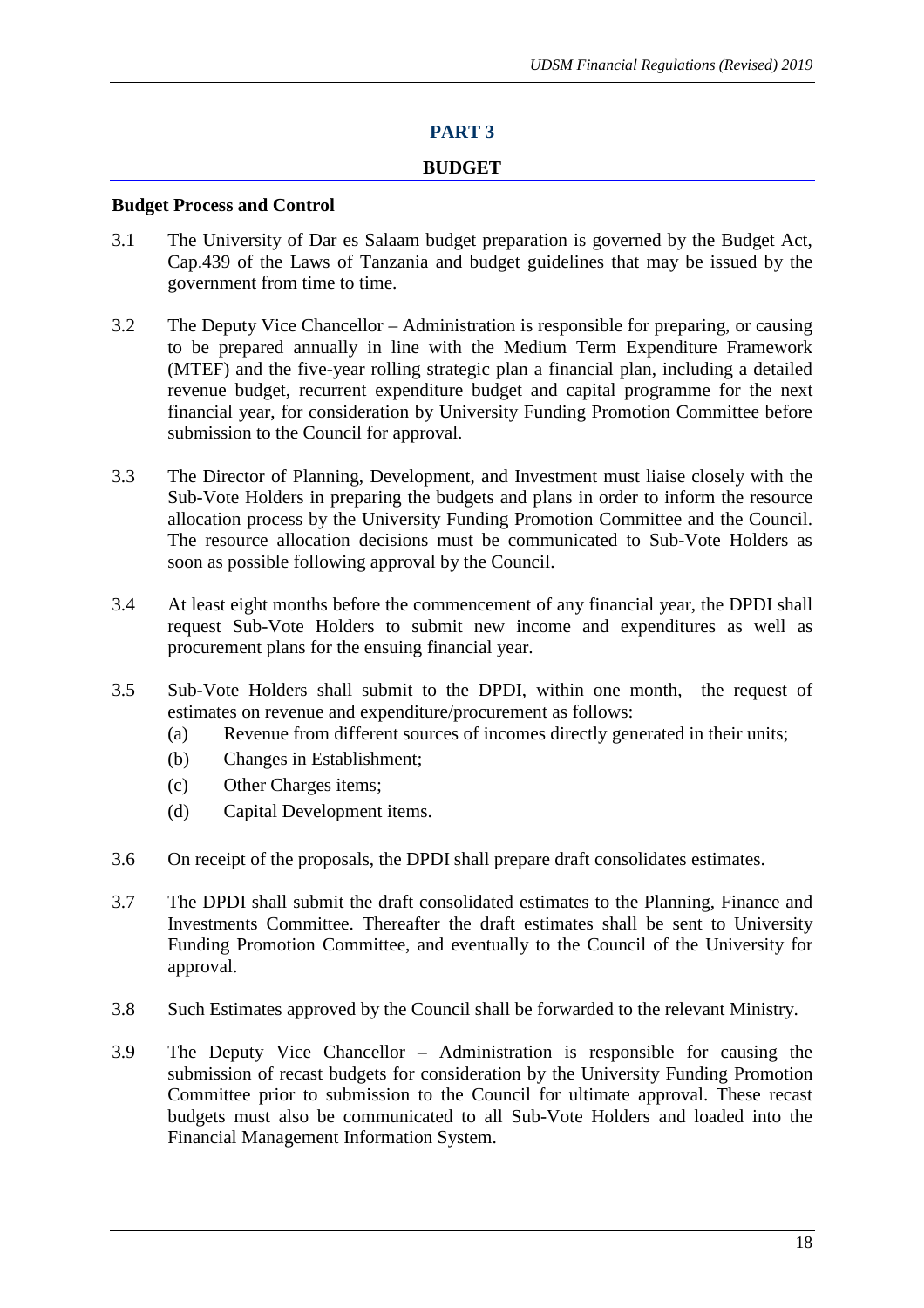- 3.10 The Deputy Vice Chancellor Administration shall submit recast Annual Estimates for the Current Financial Year to Council, through the University Funding Promotion Committee where:
	- (a) The estimates considered and approved by the Council under Regulation 3.8 above are different from those approved by Government.
	- (b) There is a saving arising from different sources or from Government supplementary funds.
	- (c) There is a necessary and unforeseen expenditure which was not considered in the budget.
- 3.11 Sub-Vote Holders are responsible for the economical, effective and efficient use of resources allocated to them.
- 3.12 The Budget Preparation Process Matrix is presented in Table 1 below:

**Table 1: Budget Preparation Process Matrix** 

| <b>Time</b> | <b>Activity</b>                          | <b>Responsible Officer</b>              |
|-------------|------------------------------------------|-----------------------------------------|
| August      | Request the budget proposals from Sub-   | Director of Planning, Development, and  |
|             | Vote Holders                             | Investments                             |
| September   | Preparation and submission of budget     | Sub-Vote Holders                        |
|             | proposals                                |                                         |
| September   | Compilation of budget proposals          | Director of Planning, Development, and  |
|             |                                          | Investments                             |
| September   | Discussion of draft budget estimates     | Planning, Finance<br>Investments<br>and |
|             |                                          | Committee                               |
| October     | Submission of<br>draft<br>consolidated   | Director of Planning, Development, and  |
|             | estimates to University<br>Funding       | Investments                             |
|             | <b>Promotion Committee</b>               |                                         |
| November    | Submission of draft<br>consolidated      | Vice<br>Chancellor<br>Deputy            |
|             | estimates to the Council of the          | Administration                          |
|             | University for approval                  |                                         |
| January     | Submission of the budget to the relevant | Vice Chancellor                         |
|             | Ministry                                 |                                         |

NOTE: Budget process timing will depend on Government directives and issuance of the budget ceiling.

#### **Budgetary Control and Incurring Expenditure**

- 3.13 No expenditure shall be incurred by and for the purpose of University of Dar es Salaam except in accordance with the provisions of the annual estimates or in accordance with the provisions of any supplementary estimates approved by the Council.
- 3.14 The control of income and expenditure within an agreed budget is the responsibility of the designated Sub-vote holder who must ensure that the day to day monitoring is undertaken effectively. The Vote holder will be assisted in this duty by the Financial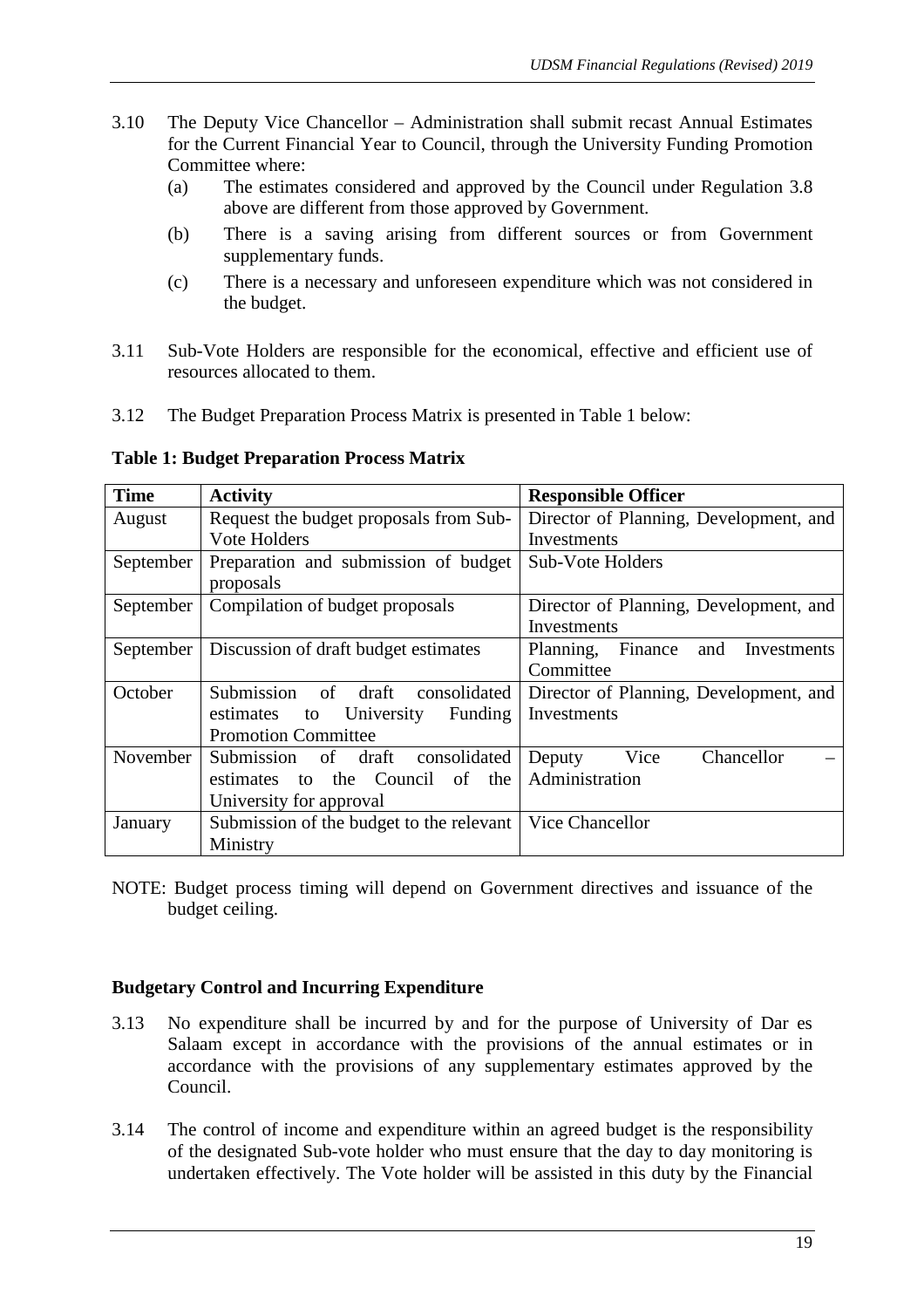Management Information System and the budgetary control accountant in the University finance office. The types of management information available to different levels of management are described in the University of Dar es Salaam's detailed financial procedures together with the timing and verification reporting requirements which they are expected to comply with. The Financial Management Information System maintained by the University of Dar es Salaam will provide the nominated Sub-vote holders access to their accounts and budgets for monitoring, reporting and inquiry purposes.

# **Budget Committee**

- 3.15 There shall be a Budget Committee established by the Vice Chancellor in accordance with Budget Regulation  $17[(1), (2)(a-e)]$ .
- 3.16 The composition of the Budget Committee shall be as follows:
	- (a) Vice Chancellor as the Chairperson;
	- (b) Director of Planning, Development, and Investments as Secretary; and the following members:
		- (i) All Deputy Vice Chancellors;
		- (ii) Director of Finance;
		- (iii) Director of Estates Services
		- (iv) Director of Undergraduate Studies;
		- (v) Director of Postgraduate Studies;
		- (vi) Director of Public Service;
		- (vii) Director of Research and Publication;
		- (viii) Director of Innovation and Entrepreneurship; and
		- (ix) Director of Human Resources and Administration.

# **Functions of the Budget Committee**

- 3.17 The functions of the Budget Committee are elaborated in Budget Regulation 17  $[(3)(a-d)]$ , as follows:
	- (a) To review revenues collection measures;
	- (b) To allocate resources based on the strategic plan and University priorities;
	- (c) To evaluate budget performance Treasury Registrars' circular and directives.
	- (d) To collect budget and information and compile the same.

#### **Annual Estimates**

#### **Estimates of Revenue**

- 3.18 The estimates of revenue for the University shall include the gross receipt of all the funds that accrue to the University and shall include:
	- (a) Subventions from the government,
	- (b) Funds receivable from development partners for different causes including research or otherwise,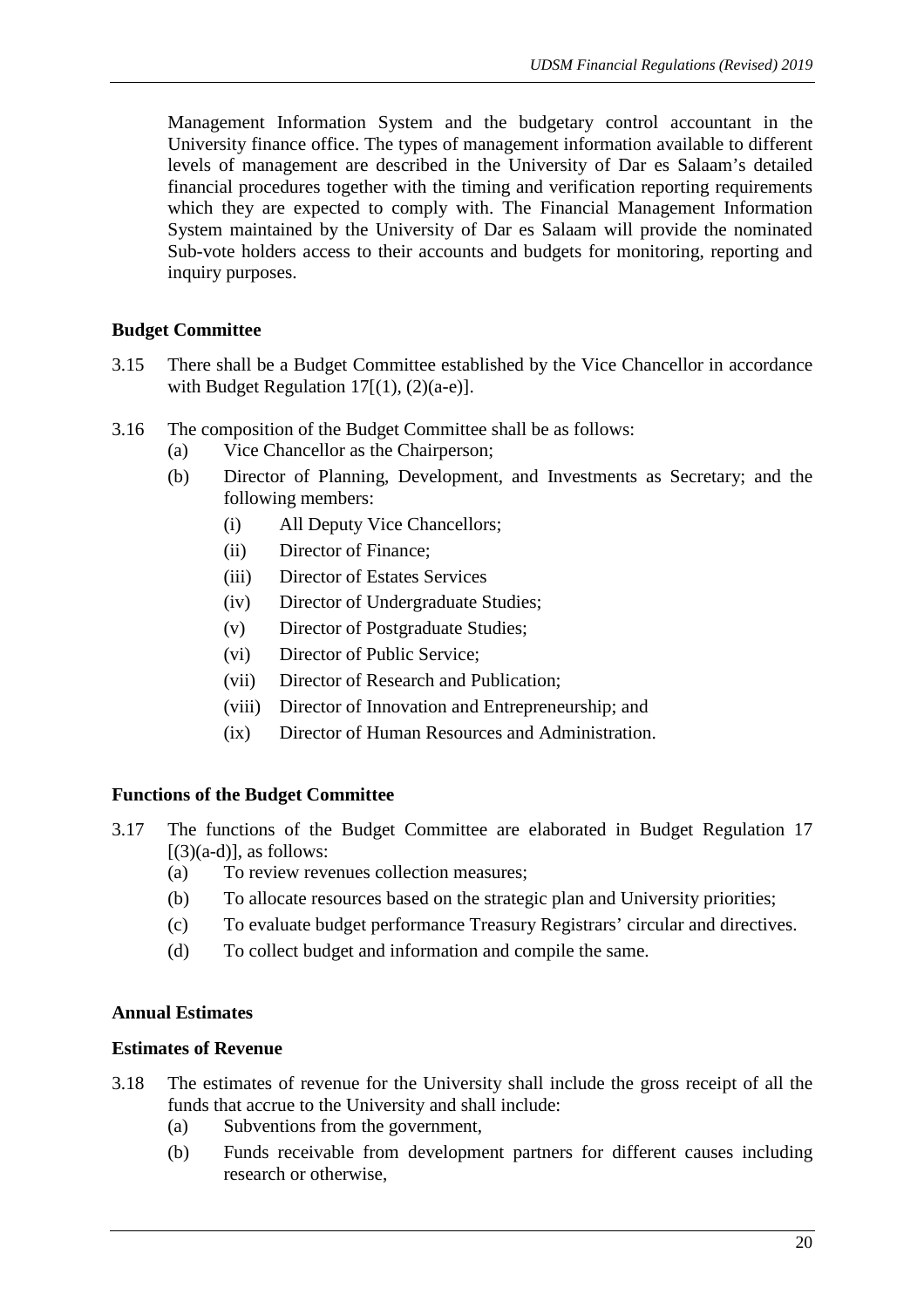- (c) Tuition fees,
- (d) Dues from royalties,
- (e) Dividends,
- (f) Rental incomes from properties,
- (g) Business income receivable from University companies,
- (h) Income generated from the provision of public service at a fee,
- (i) Any amount that is receivable by a University Unit or company not mentioned above.
- 3.19 In order that the Council receives an accurate estimate of the total revenue of the University, all revenues shall be included in the estimates submitted by the Vice Chancellor and such revenue shall be as accurate as possible.

# **Estimates of Expenditure**

3.20 The estimates of expenditure should show as nearly as can be predicted the amounts that are expected to be spent by the University during the year, and it shall not include indefinite items such as unforeseen expenditure or contingencies.

# **Personal Emoluments Budget**

- 3.21 All items of personal emoluments shall appear as sub-chapter of the expenditure estimates entitled Personal Emoluments and shall contain the following items:
	- (a) Salaries,
	- (b) Responsibility allowance,
	- (c) Allowance for special duty,
	- (d) Overtime or extra duty allowance,
	- (e) Acting allowance,
	- (f) Housing allowance, or
	- (g) Other allowance as shall be approved from time to time by the Treasury.
- 3.22 Payments of a kind of job related costs such as travelling while at work or transport and travelling allowances granted in consideration of expenditure incurred on public service shall not be included as items under personal emoluments.
- 3.23 Each allowance shall be identified as a separate item and be described in a separate sub-item, and the Government contributions as an employer to social security schemes, pension and welfare schemes both inside and outside the government shall be included as separate items.
- 3.24 Personal emoluments are required to be prepared on the basis that no virement shall be permitted either into or out of the subchapter.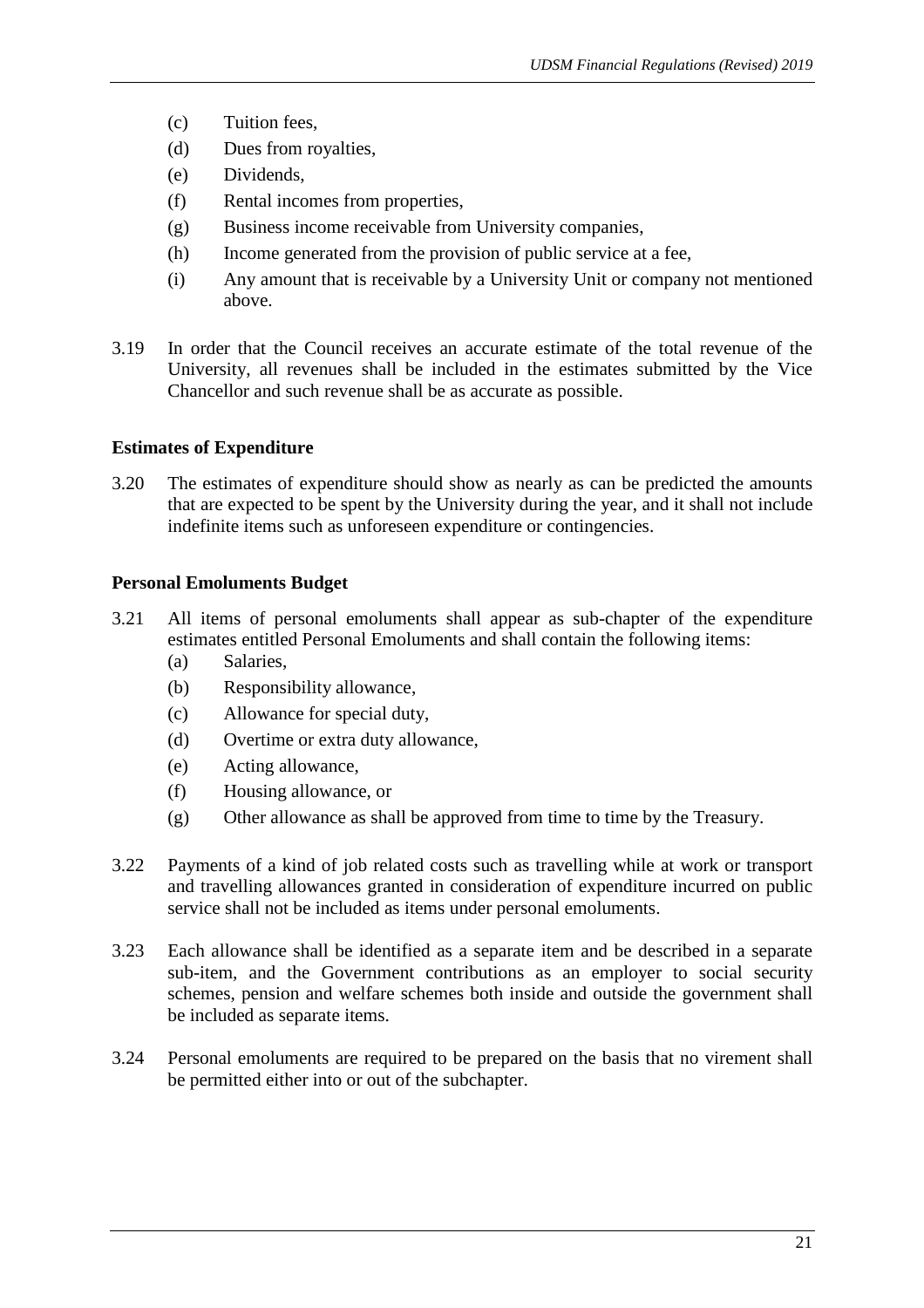# **Recurrent Expenditure Budget**

- 3.25 The recurrent expenditure shall have to include all services other than personal emoluments which can be properly apportioned to the particular item and shall be included as "Other charges".
- 3.26 Other charges shall normally include procurement of all operations of the University. It includes the current cost of goods and services rendered to suppliers and contractors and non-durable goods bought for the production of the University services within a period of twelve months. This category of expenditure will include items as teaching and learning materials, utilities, communications, office and rental expenses, training expenses, travel and subsistence, medical supplies, insurance expenses and other goods and services not elsewhere classified.
- 3.27 Other charges will also include all payments made for regular maintenance, rehabilitation of the University's physical and non-financial capital assets including all procurements of materials and supplies used to repair and maintain such assets. Maintenance items would also include mobile vehicles, self-propelled equipment, payments for small tools, spare parts as well as equipment of small value even if they have a life of more than one year.

# **Capital Expenditure Budget**

- 3.28 Capital expenditure on land, buildings, major equipment, furniture, and associated costs can only be considered as part of the capital program when approved by the Council. Major capital expenditure programs shall be considered in the context of the University of Dar es Salaam's Rolling Strategic Plan.
- 3.29 Proposals relating to capital expenditure programmes shall be compiled by the Director of Estates Services in consultation with the Director of Finance and the Director of Planning, Development and Investments, and shall be submitted by the Deputy Vice Chancellor – Administration to the University Funding Promotion Committee for consideration before they are submitted to the Council for approval. Proposed capital development projects have to be supported by:
	- (a) a statement which demonstrates the project's consistency with the strategic plans and estates strategy approved by the Council,
	- (b) an initial budget for the project for submission to the University Funding Promotion Committee. The budget should include a breakdown of costs including professional fees, VAT and funding sources,
	- (c) a financial evaluation of the plans together with their impact on revenue budgets plus advice on the impact of alternative plans,
	- (d) where appropriate, an investment appraisal in a format which complies with accepted formats in investment appraisal,
	- (e) a demonstration of compliance with tendering procedures and regulations, and
	- (f) a cash flow forecast.
- 3.30 The Vice Chancellor shall report to every meeting of the Council on the progress of the execution of the capital development programs approved by the Council and on the raising of capital funds required thereof.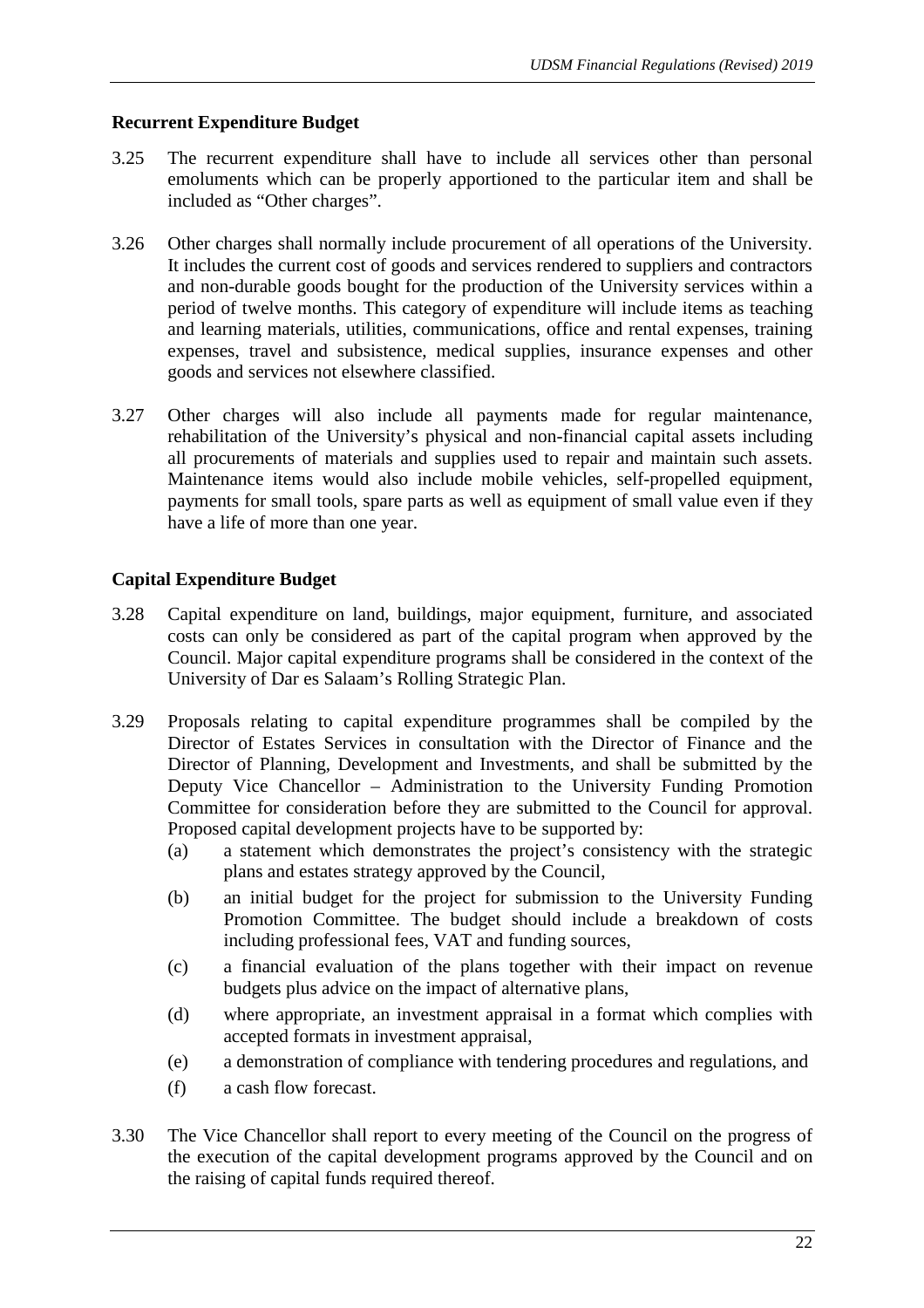- 3.31 The Vice Chancellor shall, where appropriate, through the machinery of the University Funding Promotion Committee, propose to Council any adjustments to the program which appear to him necessary or desirable in the light of the current financial position and shall take steps, when necessary, to secure any approval required from the Council.
- 3.32 The Director of Estates Services shall be the Sub-vote Holder for Capital Expenditure and shall be responsible for detailed execution of Capital Development Programmes. The Director of Estates Services shall be responsible to the Deputy Vice Chancellor – Administration for the execution of all approved Development Plans in so far as they belong to the University of Dar es Salaam. All purchases of capital works items shall be in compliance with these Regulations.
- 3.33 The Deputy Vice Chancellor Administration shall be responsible for regularly keeping the University Funding Promotion Committee informed of the expenditure of the funds allocated and shall propose any virement necessary to the University Funding Promotion Committee. For capital expenditure items, virement shall be approved by the Council on the recommendation of the University Funding Promotion Committee.

# **Submission of Draft Estimates**

- 3.34 On receipt of the proposals, the Director of Planning, Development and Investments shall, through the Deputy Vice Chancellor – Administration, prepare draft estimates to be submitted to the University Funding Promotion Committee for scrutiny and consideration after which the University Funding Promotion Committee shall recommend them to the Council for approval.
- 3.35 The annual estimates shall be prepared to contain a provision for all revenue and expenditure estimated for the ensuing fiscal year in accordance with the University of Dar es Salaam Charter of 2007.

# **Issue of Warrant of Funds**

- 3.36 At the beginning of each financial year, the Vice Chancellor shall issue a warrant to each Sub-vote Holder authorising him/her to incur expenditure in accordance with terms of the warrant. However, the Vice Chancellor may issue the warrants quarterly or half-yearly or otherwise as he may deem fit, depending on the release of funds by Government.
- 3.37 The warrant issued by the Vice Chancellor shall constitute the authority for the Subvote Holder to incur expenditure under sub-heads indicated in the warrant subject to these regulations.

# **Virement**

3.38 Sub-vote holders do not have authority for virement without first submitting a request to the Vice Chancellor. Requests for Virement relating to non-staff costs, up to a limit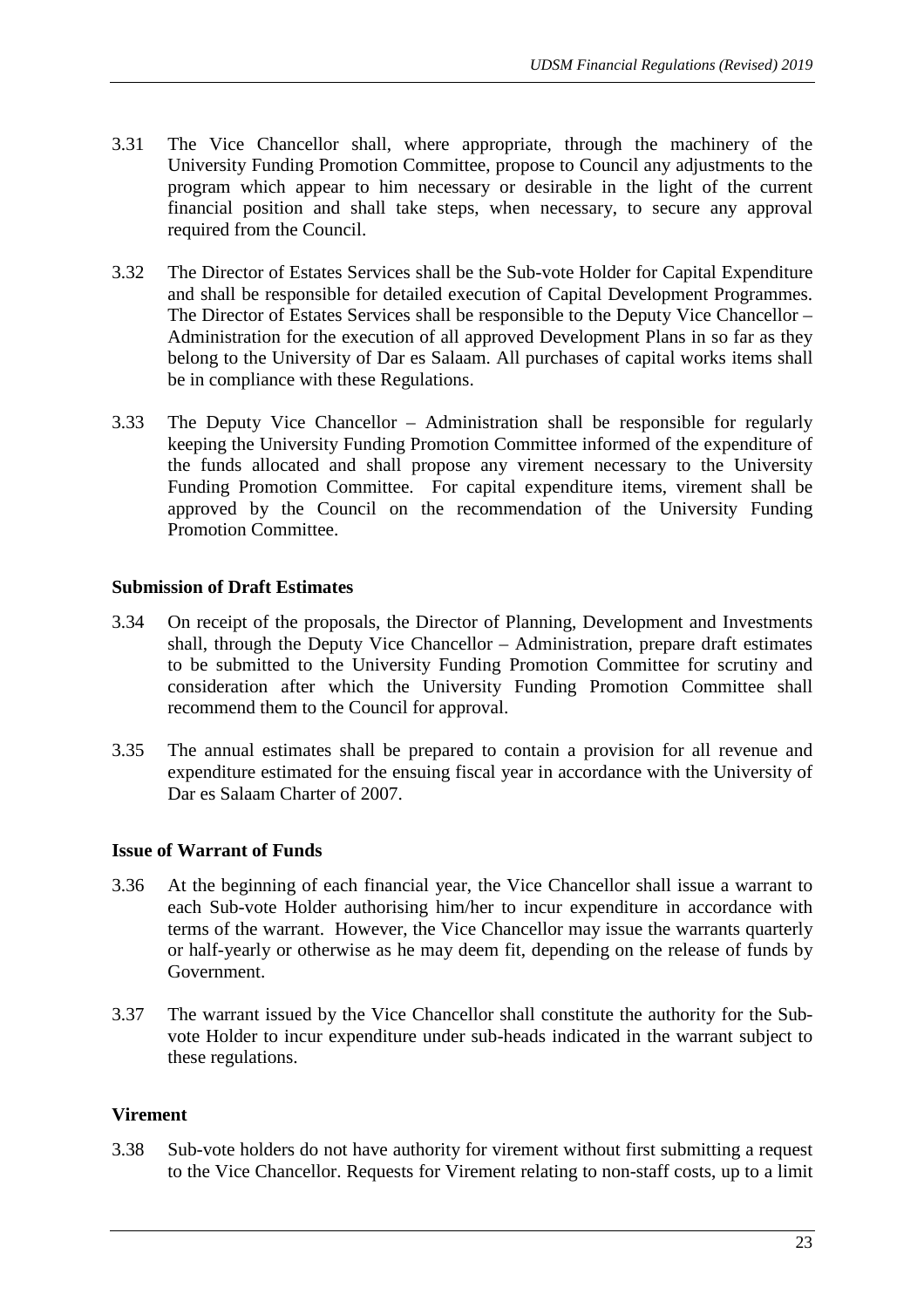of 7% of the approved annual budget, as provided for by the Budget Act Regulation 27 (1) to (3), shall be submitted to the Deputy Vice Chancellor –Administration through the Director of Finance for consideration and approval. Any virement above 7% shall be approved by the Council and shall not exceed 10% of the total approved budget.

3.39 The Director of Finance is responsible through the Deputy Vice Chancellor– Administration for submitting requests for virement of resources above 10% to the Vice Chancellor, who shall then seek approval from the Minister responsible for finance.

# **Submission of Supplementary Budget**

- 3.40 The Deputy Vice Chancellor Administration shall submit to the Council for approval, a supplementary budget in support of money spent in excess of the approved budget or to meet unplanned expenditure.
- 3.41 A supplementary budget shall be required for:
	- (a) Increasing or decreasing, change in its purpose or creating a new appropriation;
	- (b) Increasing or decreasing the amount of a line item under the estimates if it cannot be achieved through virements or change of its purpose.
- 3.42 The supplementary budget shall include a statement of additional expenditures and revenue relating to the fiscal responsibility principles and financial objectives.

# **Budget Performance Review**

- 3.43 The University Management shall make a quarterly review of the progress over incurrence of expenditure and income earned vis-à-vis the approved budget and take measures to redress the situation in the instances where unfavourable variances or abnormal favourable variances emerge.
- 3.44 Immediately after the year end, an overall review of the actual operations of the Council for the year ended should be made vis-à-vis the approved budget. Any unfavourable variances discovered should be explained to the Council for appropriate action.
- 3.45 In the case of Capital expenditure, the University Management should take appropriate measures to ensure that implementation of the projects is carried out in accordance with the agreed cost and implementation time schedules in order to reduce escalation of costs and delay in completion of such projects.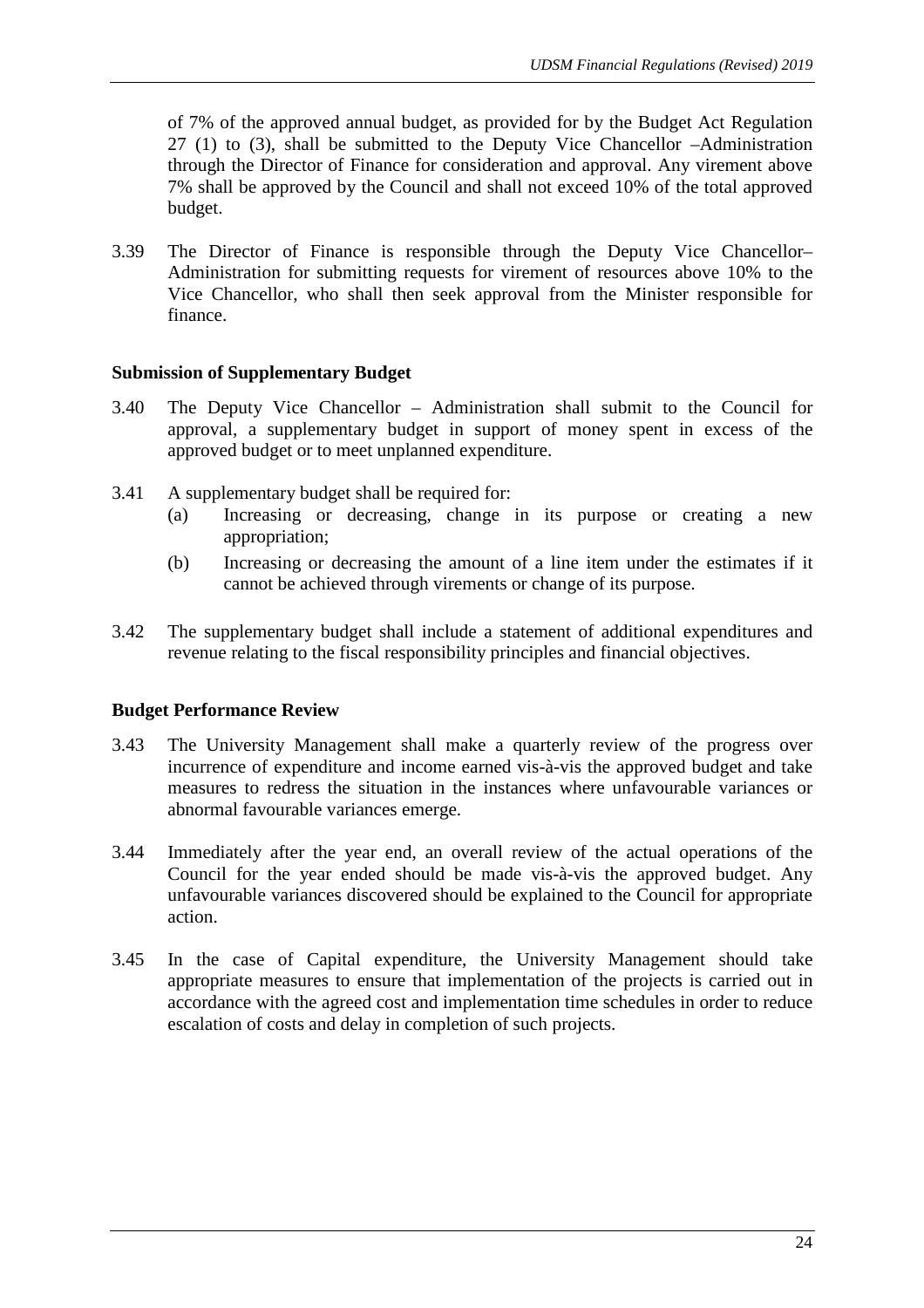# **PART 4**

# **INCOME AND EXPENDITURE**

## **Income**

#### **Sources of Income**

- 4.1 The sources of income for the University are, but not limited to: (a) Student related fees
	- (i) Tuition Fees
	- (ii) Examination Fees
	- (iii) Application Fees
	- (iv) Academic Transcript Fees
	- (v) Students Extension Fees
	- (vi) Graduation Fees
	- (vii) Students Accommodation Fees
	- (viii) Student Identification Card Fees
	- (ix) Registration Fee
	- (x) Academic Appeal Fee
	- (xi) Provisional Results Fee
	- (b) Research & consultancy fees
		- (i) Consultancy Fees
		- (ii) Institutional Fees
		- (iii) Research Fees
		- (iv) Professional Development Programme (PDP) Income
	- (c) Government grants
		- (i) Personnel Emoluments (PE)
		- (ii) Other Charges (OC)
		- (iii) Capital Development Funds (CD)
	- (d) Donor grants
		- (i) Donor Funds Restricted
		- (ii) Donor Funds Unrestricted
		- (iii) Donations, Gifts, and Bequests
	- (e) Revenue from exchange transactions
		- (i) Rental Income Central Pool Transport
		- (ii) Rental Income –Mlimani City
		- (iii) Hotel Income –Silversands Hotel
		- (iv) Rental Income Staff Houses
		- (v) Rental Income Offices and Shops
		- (vi) Rental Income Communication Towers
		- (vii) Rental Income –Small Businesses
		- (viii) Accommodation Income Research Flats
		- (ix) Commission Received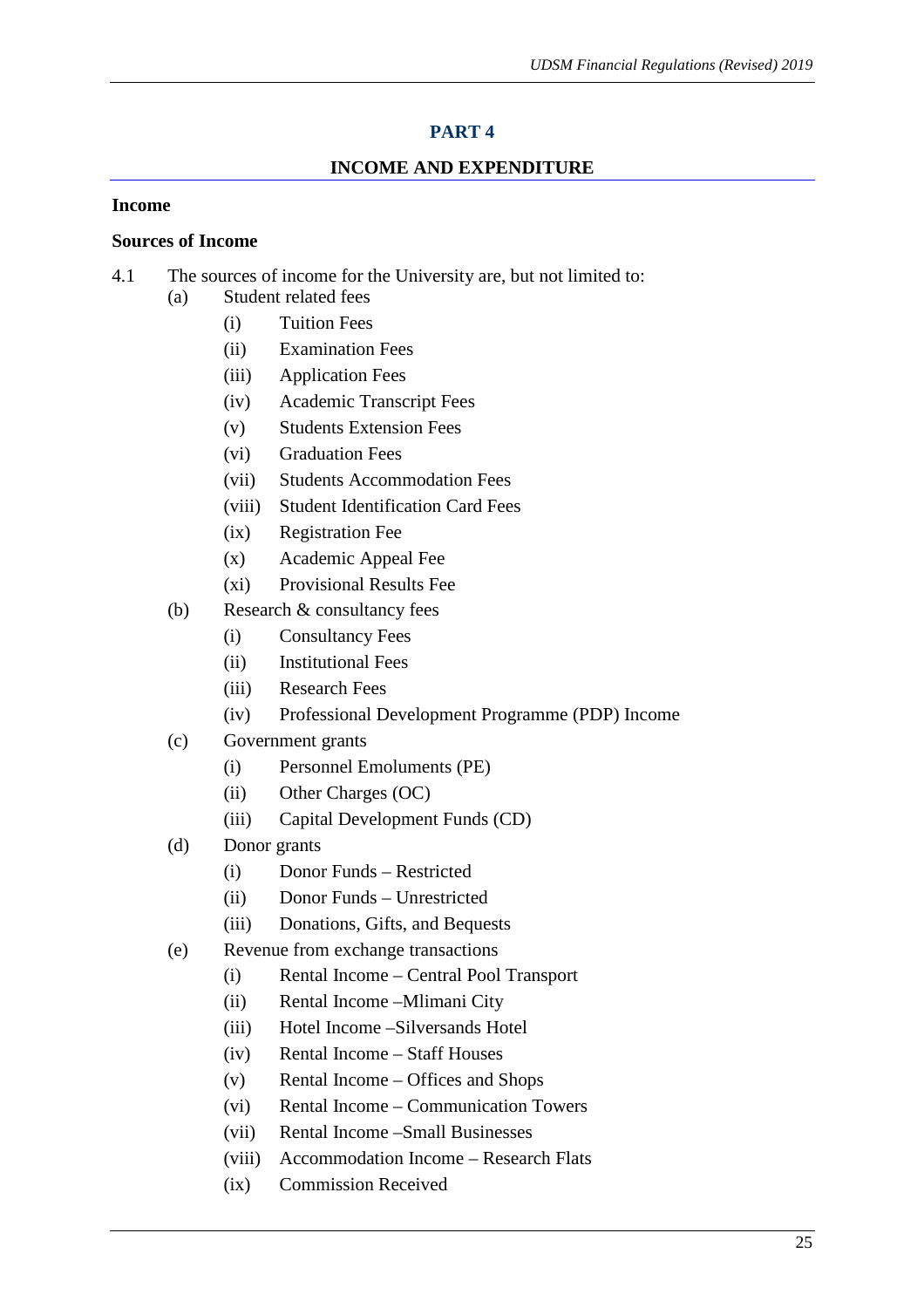- (x) Medical Fees
- (xi) Interest Received
- (xii) Sales of Books Income
- (xiii) Printing & Publishing Income
- (xiv) Royalties Income
- (xv) Dividend Income
- (xvi) Hiring Conference and Halls Income
- (xvii) Hiring Grounds Income
- (xviii) Hiring Swimming Pool Income
- (xix) Hiring Laboratories Income

#### **The Setting of Sources of Income**

#### **Students related fees**

- 4.2 The Deputy Vice Chancellor Academic shall be responsible for the determination of student-related fees and publishing the same in the University Prospectusafter approval by the Council of the University.
	- 4.2.1 The Deputy Vice Chancellor Academic shall be entitled to grant conditional registration to students who may not be in a position to meet full registration when required. Such conditional registration shall be limited to a semester.
	- 4.2.2 The Deputy Vice Chancellor Academic, upon application and with appropriate written guidance, may waive tuition fees accordingly.
	- 4.2.3 Where there is no written guidance, and there is an application for a waiver, the Deputy Vice Chancellor – Academic shall submit a request for such waiver to the Vice Chancellor.
	- 4.2.4 Information to be used to bill students shall be obtained from the students' academic registration information system.
- 4.3 Calculation of carry-over fees shall be determined by total program fees divided by total credits required for the program, multiplied by the number of credits for the subject to be carried over.
	- 4.3.1 Carry-over fees shall be levied over and above the fees prescribed under Regulation 4.2.
- 4.4 Extension fees shall be paid by students according to Postgraduate Regulations issued from time to time.

# **Research and consultancy fees**

4.5 Research and consultancy fees shall be determined as prescribed in the University Research and Consultancy Policy.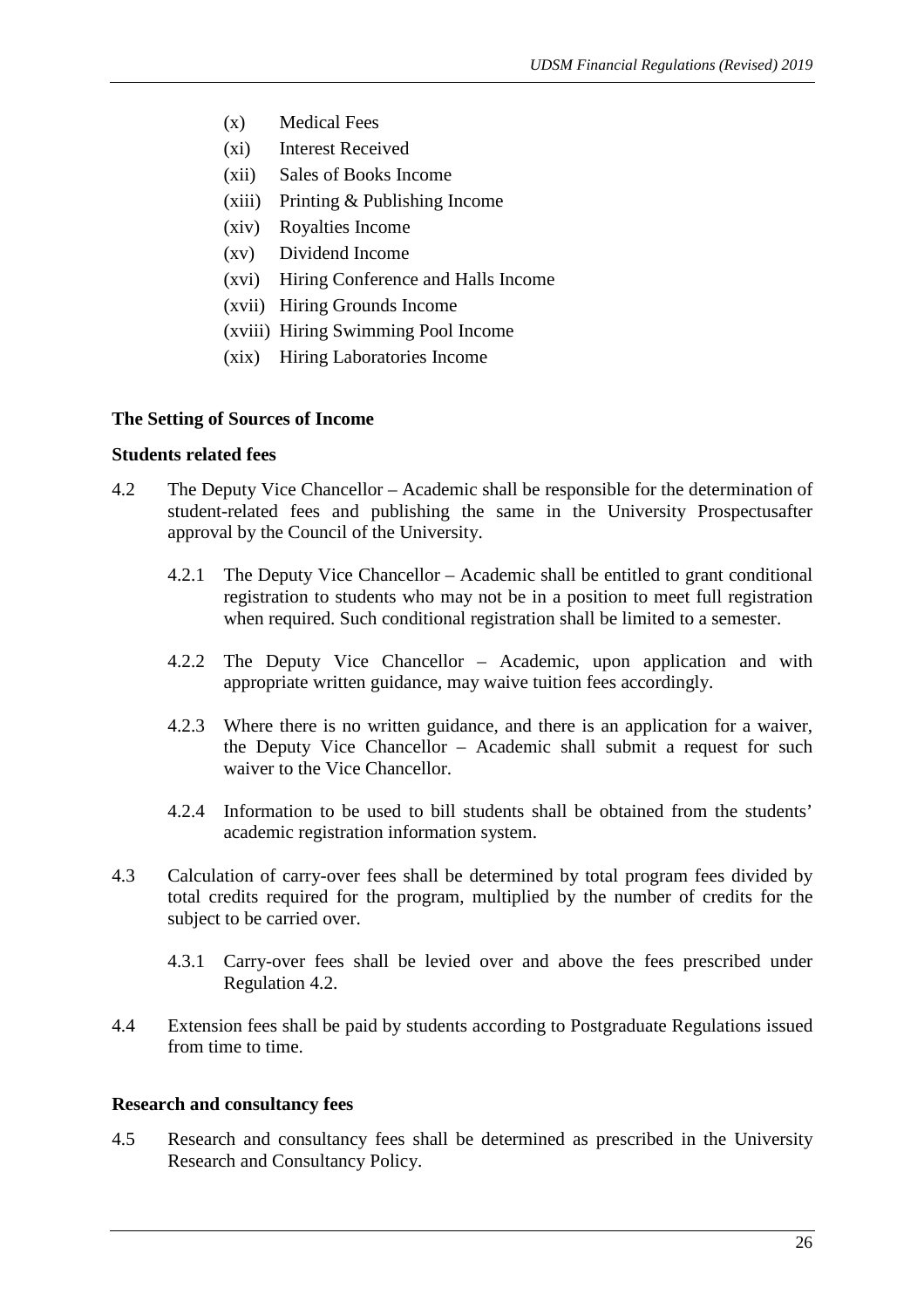# **Grants**

4.6 All grants shall be determined according to specific, signed grant contracts.

# **Revenue from exchange transactions**

4.7 Revenue from exchange transactions shall be determined according to existing policies and regulations, contracts and the accounting standards.

# **Receiving of Funds**

- 4.8 The Accounting Officer shall:
	- (a) be responsible for ensuring that adequate safeguards are in place and are applied for the prompt collection, proper recording, accounting and use of all University revenues.
	- (b) ensure, through the Deputy Vice Chancellor Administration, that all persons liable to pay revenue are informed by bills, demand notes or other appropriate notices of debts which are due and that they are reminded promptly and frequently of revenue which is in arrears and that adequate measures are taken to obtain payment including through the courts where circumstances require.
- 4.9 The Director of Finance shall be the Official Receiver of all University of Dar es Salaam Funds. Accountants in charge of the collection of revenue shall be Collectors of Revenue.
- 4.10 Accountants in charge of collection shall verify the following before issuing receipts:
	- (a) Ownership of the money received.
	- (b) The category of payment.
	- (c) The amount collected is related to the service rendered or expected to be rendered.
	- (d) The amount received is in accordance with related control numbers issued.
- 4.11 No person shall lend or borrow or cause to lend or borrow any money collected under these Regulations.
- 4.12 All revenues shall be collected through designated university bank accounts to be communicated by the Director of Finance.
- 4.13 Receipts for funds collected shall be notified through the issuance of university official receipt generated by the Financial Management Information System.
- 4.14 The Director of Finance, in conjunction with the Vote holder and Sub-vote Holders concerned, shall make and maintain adequate arrangements:
	- (a) for the financial organization, accounting, and book-keeping necessary to ensure the proper recording of all sums due to the University of Dar es Salaam; and
	- (b) for the collection, custody, control, disposal, prompt and proper accounting of the Vote or Sub-vote Holder.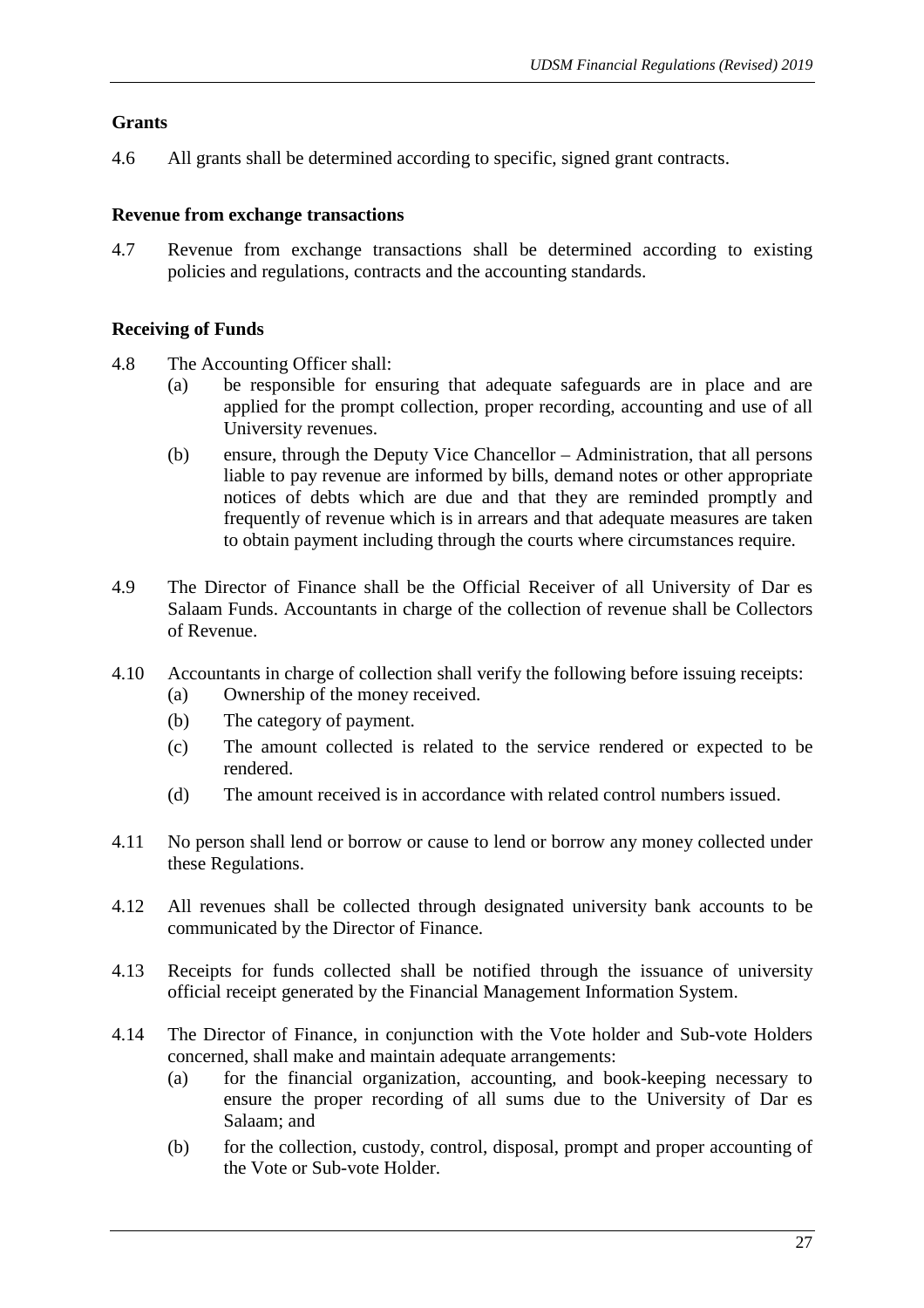- 4.15 Particulars of all charges to be made for work done, services rendered or goods supplied by the Vote or Sub-vote Holder to one another shall be promptly notified in writing to the Director of Finance for the purpose of raising charges to parties concerned.
- 4.16 Rules and procedures for amounts and conditions of payments of tuition fees by students shall be set by the Council of University of Dar es Salaam and implemented by the Accounting Officer through the Deputy Vice Chancellor – Administration.
- 4.17 Failure to pay tuition fees shall entail the imposition of sanctions which can include termination of registration, barring from examination, withholding of results and or postponement of graduation.
- 4.18 With regard to revenue, the Director of Finance shall ensure that:
	- (a) debtors' invoices are raised promptly in respect of income due to the University of Dar es Salaam,
	- (b) swift and effective action is taken to collect overdue debts in accordance with the University of Dar es Salaam's formal procedures, and
	- (c) outstanding debts are monitored, and monthly reports are prepared.

## **Recording and Control of Receipts**

- 4.19 The Director of Finance shall be the custodian of the University of Dar es Salaam funds. Vote and Sub-vote Holders are to take proper steps within their powers to collect and bank such funds daily, as follows:
	- (a) Every sum received on behalf of the University of Dar es Salaam by a Cashier or other authorised employee of the University of Dar es Salaam shall be immediately acknowledged by the issue of an official receipt through the Financial Management Information System. The official receipt must be completed, in indelible ink, by the receiving officer, signed and dated. The receipt shall show clearly the purpose for which the money was paid.
	- (b) No form of receipt is to be used without authorization of the Director of Finance who will arrange for the printing of all forms of receipts and ensure that they are serially numbered, recorded and controlled.
	- (c) When a cheque is received, the number of the cheque shall be quoted on the receipt.
	- (d) When payer presents himself in person, the receipt shall be handed to him on the same day.
	- (e) The Public should be informed by way of a notice at the Cash Office counter that an official receipt must be obtained for any sum paid to the University of Dar es Salaam.
	- (f) The main cashiers shall be covered by Fidelity Guarantee Insurance.

## **Handling of Receivables**

4.20 All uncollected students' bills shall be recognized as student debts.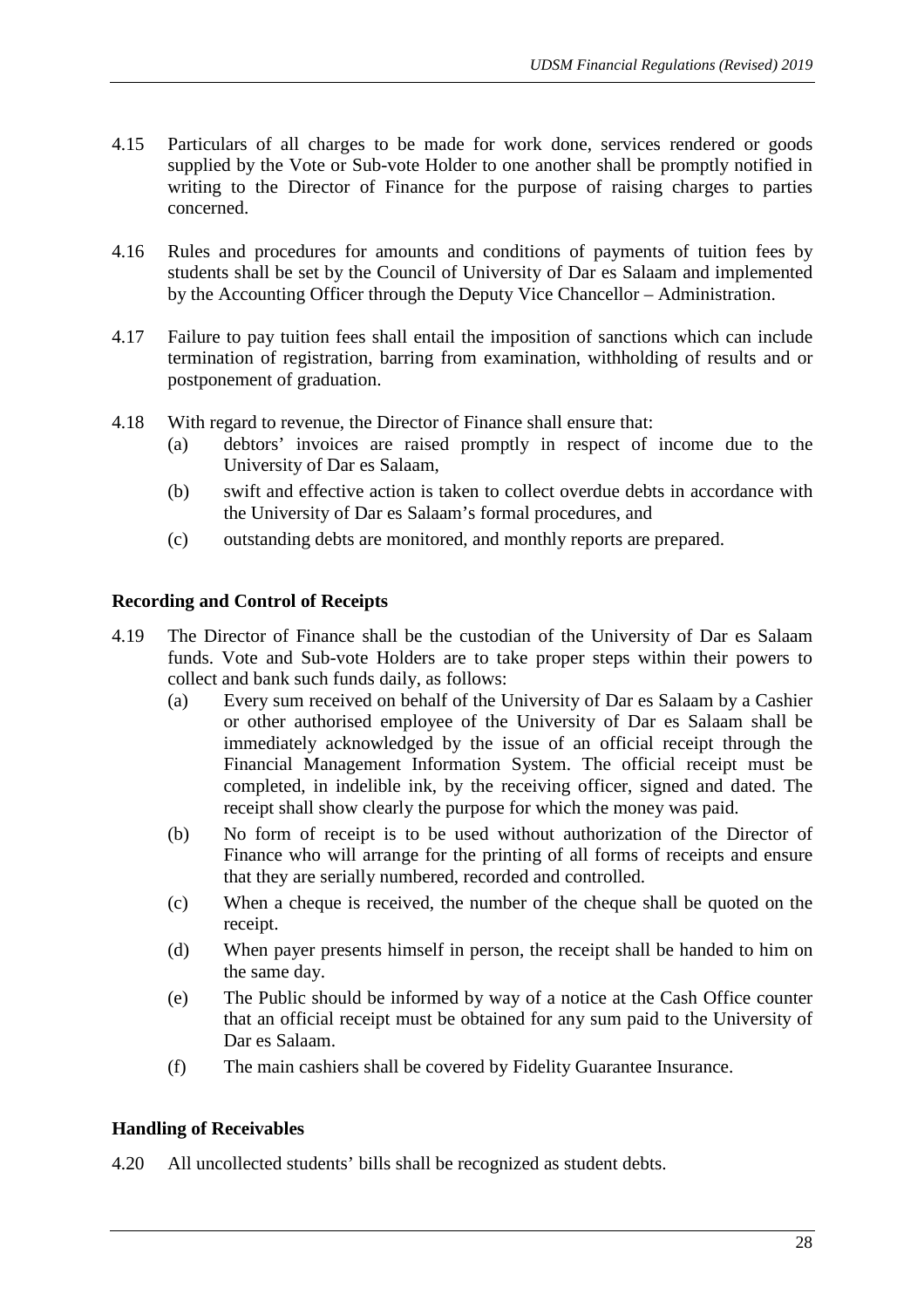- 4.17.1 Student debtors' accounts shall be maintained for at least two financial years. All students'bills that remain uncollected after two consecutive financial years shall be eligible for treatment as bad debts. However, before any provision for bad debts is made, the outstanding bills must be thoroughly analyzed, and failure of all efforts to recover shall be proved.
- 4.17.2 All other receivables shall be analyzed and determined according to their policies, directives, and laws governing their operation.
- 4.17.3 The provision shall be specific and one hundred per cent provided.
- 4.17.4 The procedure for write-off shall be as described in Regulation 15.21.

## **Physical Handling of Negotiable Instruments**

- 4.21 An officer accepting a cheque in payment of money due to the University of Dar es Salaam shall ensure that:
	- (a) The cheque is correctly dated and that it is neither time expired nor post dated,
	- (b) The amount in words and figures agree,
	- (c) The cheque is signed,
	- (d) All alterations to any details of the cheque are validated by the full signature of the drawer, and
	- (e) Details of the cheque are recorded, including the cheque number.
- 4.22 Cash in physical transit shall be insured, entrusted to an officer covered by Fidelity Guarantee Insurance and shall be moved under armed escort.
- 4.23 Personal cheques shall not be received in exchange for cash or cash equivalents.
- 4.24 Cashing of University of Dar es Salaam cheques endorsed by payees shall not be permitted.

## **Research Grants**

- 4.25 Where approaches are to be made to outside bodies for support for research projects or where contracts are to be undertaken on behalf of such bodies, it is the responsibility of the Sub-Vote Holder to ensure that the financial implications have been appraised by the Director of Finance.
- 4.26 The Deputy Vice Chancellor Research shall cause formal applications of grants and ensure there is adequate provision of resources to meet all commitments.
- 4.27 The Director of Research is responsible for examining every formal application for the grant and shall ensure that there is adequate provision of resources to meet all commitments.
- 4.28 The Director of Research shall ensure that the full cost of research contracts is established. The research agreement must be in line with the University of Dar es Salaam's research policy with regard to indirect costs and other expenses and take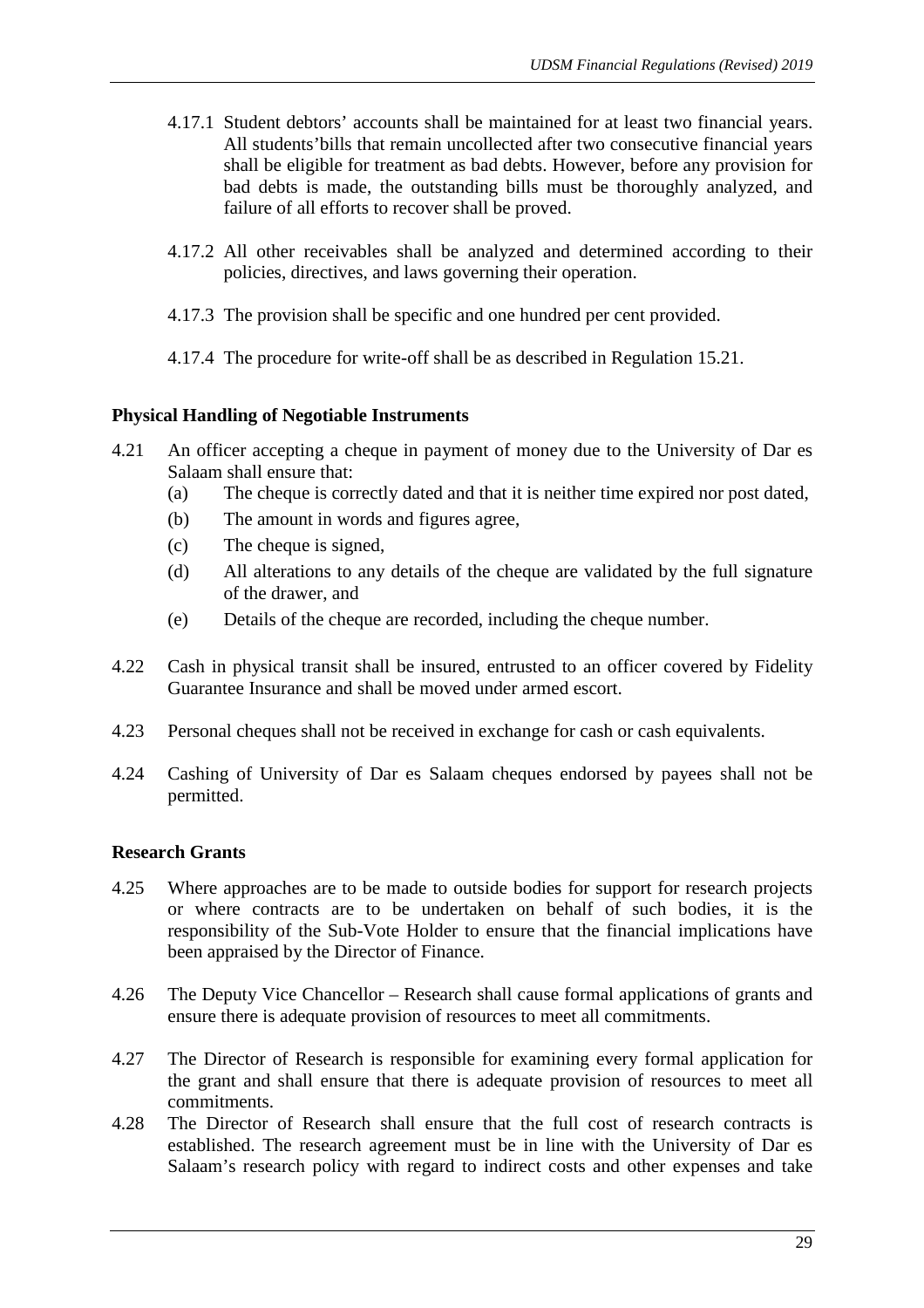account of different procedures for the pricing of research projects depending on the nature of the funding body.

- 4.29 Research grants and contracts shall be accepted on behalf of the University of Dar es Salaam by the Vice Chancellor.
- 4.30 The Director of Finance shall cause the maintenance of all financial records relating to research grants and contracts.
- 4.31 Each grant or contract will have a named supervisor or grant holder and will be assigned to a specific Sub-vote holder.

## **Consultancy Income**

- 4.32 Where the University of Dar es Salaam has bid for a consultancy assignment, it is the responsibility of the Director of Public Service to ensure that the financial implications have been appraised by the Director of Finance.
- 4.33 The Deputy Vice Chancellor Research shall cause formal bids for consultancy work and ensure there is adequate provision of resources to meet all commitments.
- 4.34 The Director of Public Service is responsible for examining every formal consultancy bid and shall ensure that there is adequate provision of resources to meet all commitments.
- 4.35 The Director of Public Service shall ensure that the full cost of the consultancy contract is established. The consultancy agreement must be in line with the University of Dar es Salaam's consultancy policy and take account of different procedures for the pricing of consultancy work.
- 4.36 Consultancy works and contracts shall be accepted on behalf of the University of Dar es Salaam by the Vice Chancellor.
- 4.37 The Director of Finance shall cause the maintenance of all financial records relating to consultancy works and contracts.
- 4.38 Each contract will have a named lead consultant and will be assigned to a specific Sub-vote holder.

## **Banking**

- 4.39 All money received by, and on behalf of the University of Dar es Salaam by any College, School, Institute or Department shall be deposited directly with the University of Dar es Salaam's bankers. Under no circumstances shall money received be handled outside the banking system.
- 4.40 All cheques for the University of Dar es Salaam should indicate the payee as University of Dar es Salaam and be sent to the Director of Finance. Cheques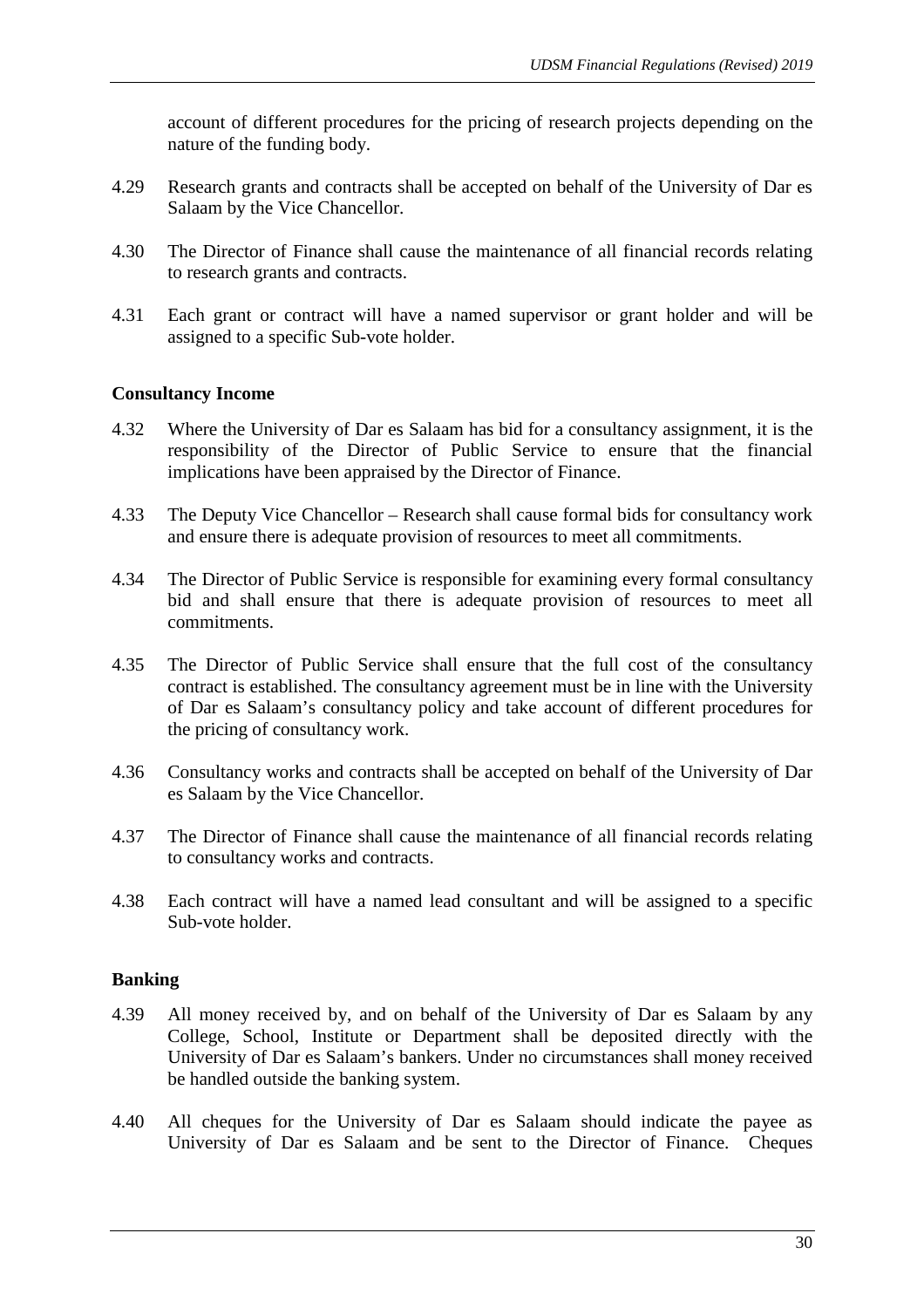received, if open, shall immediately be crossed '*Not Negotiable Account Payee Only*' and endorsed '*For the Credit to the Account of the University of Dar es Salaam*'.

4.41 All cheques received shall be deposited not later than the next working day into the University of Dar es Salaam's bank account.

# **Expenditure**

#### **Authority for charging of Expenditure**

4.42 The Annual Estimates as approved by Council shall constitute the authority necessary for charging of expenditure to the funds of the University of Dar es Salaam. No sum shall, however, be withdrawn from the funds of the University of Dar es Salaam except under the authority of a warrant issued by the Accounting Officer.

## **Control of Expenditure**

- 4.43 At the beginning of each Financial Year, the Accounting Officer shall issue a General Warrant through the Deputy Vice Chancellor – Administration to the Director of Finance and Sub-Vote Holders authorising funds in accordance with the Estimates, with the exceptions of funds over which the Accounting Officer wishes to exercise special control.
- 4.44 The Sub-vote Holders shall be aware of the specific purpose or purposes for which each allocation is made available and of the necessity for complying with the instructions on the warrant. A holder of a warrant is to regulate his expenditure so as to ensure that the amounts allocated to him are not exceeded or exhausted prematurely.
- 4.45 Application for additional provision is to be made by the Sub-vote Holder in written form, and submitted to the Accounting Officer, through the Deputy Vice Chancellor – Administration and the Director of Finance. The application is to be supported by full details of the necessity for the additional provision and the reason why it is essential.
- 4.46 No application for additional provision shall be entertained unless it relates to urgent expenditure which was unforeseeable at the time the Estimates were prepared and which cannot be postponed for consideration in the following financial year without serious injury to the interests of the University of Dar es Salaam.
- 4.47 It must also be shown that this urgent expenditure could not have been met by curtailing expenditure chargeable against the money provided under the same item of the Estimates.
- 4.48 It is the duty of the Sub-vote Holders to effect all possible savings and the fact that savings may be available under other items cannot be advanced as a justification for additional provision unless it can be clearly established that the savings were accrued directly as a result of the proposed additional expenditure.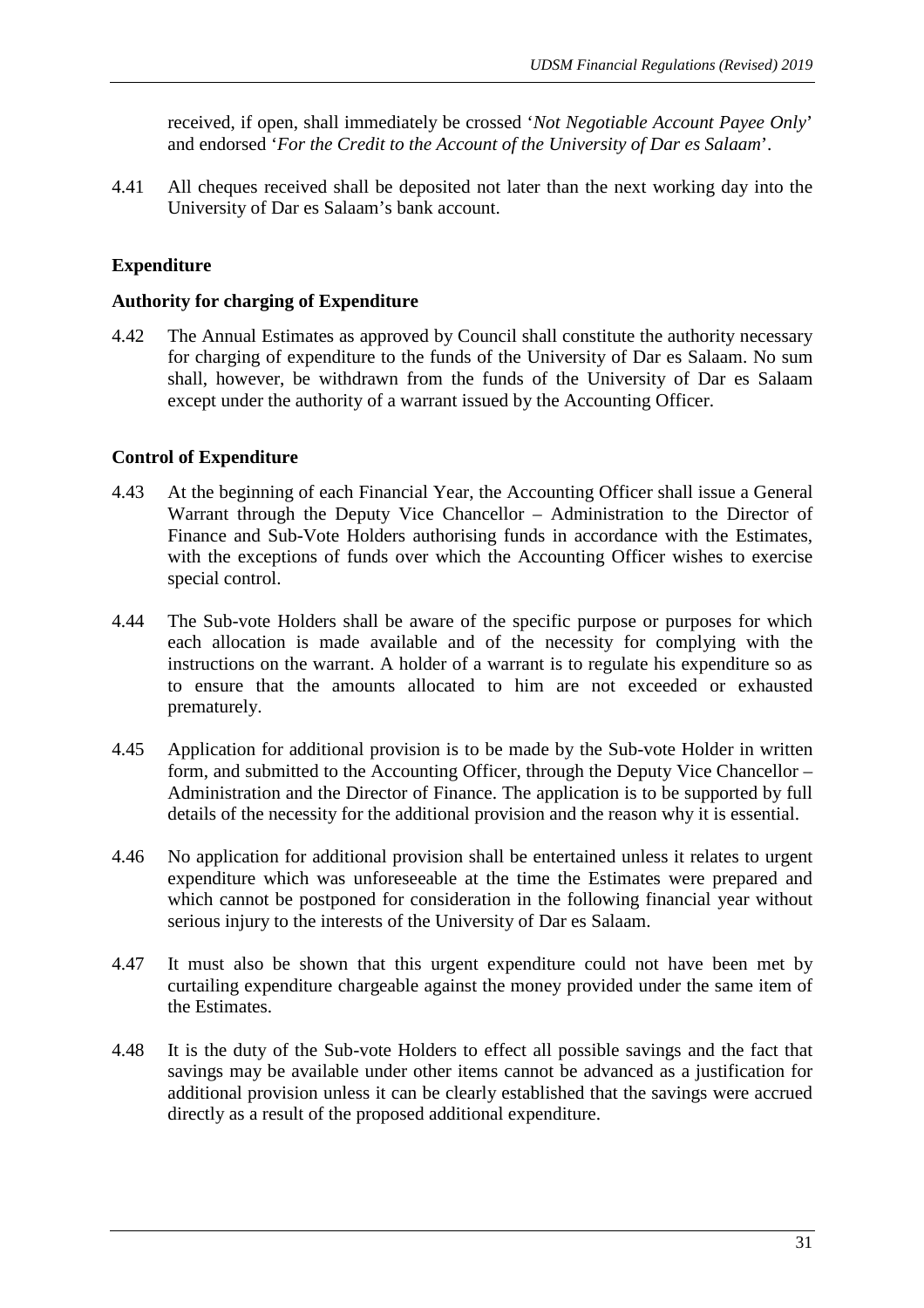- 4.49 Sub-vote holders are not authorised to commit the University of Dar es Salaam to expenditure without first ensuring that there are sufficient funds allocated in the approved departmental budget to meet the purchase cost.
- 4.50 The financial status of each Sub-vote Holder at any point in time is ascertainable from the office of the Director of Finance.
- 4.51 Committed, as well as actual expenditures, can be ascertained from the Financial Management Information System.
- 4.52 Any doubts should be referred to the Director of Finance for clarification prior to placing the order.
- 4.53 No commitments are to be made until authority for additional expenditure has been obtained from the Accounting Officer through the Deputy Vice Chancellor – Administration.
- 4.54 Where savings are guaranteed to cover the additional provision required, the Accounting Officer may issue a special warrant on the recommendation by the Deputy Vice Chancellor – Administration without prior reference to the University Funding Promotion Committee if the application does not exceed TShs. 100 million.
- 4.55 Such decision shall be reported by the Vice Chancellor to the subsequent meeting of the University Funding Promotion Committee.
- 4.56 An application in excess of TShs. 100 million shall be approved by the University Funding Promotion Committee.
- 4.57 In applying Regulations 4.54 to 4.56, the provision stipulated in Regulations 3.38 and 3.39 shall prevail.
- 4.58 In cases where savings are not available, a reference to the University Funding Promotion Committee is necessary. It follows that applications for additional provision in these circumstances must be made within appropriate time to enable the application to be submitted to the University Funding Promotion Committee.
- 4.59 If an additional provision is approved, the Deputy Vice Chancellor Administration is authorised to make a payment from and accept charges against the University of Dar es Salaam funds in respect of the relevant items by a special warrant issued by the Accounting Officer.
- 4.60 The Director of Finance is responsible for making payment to suppliers of goods and services to the University.
- 4.61 All goods and services shall be ordered based on the University's Local Purchase Order, Contracts and other procurement procedures through the Financial Management Information System.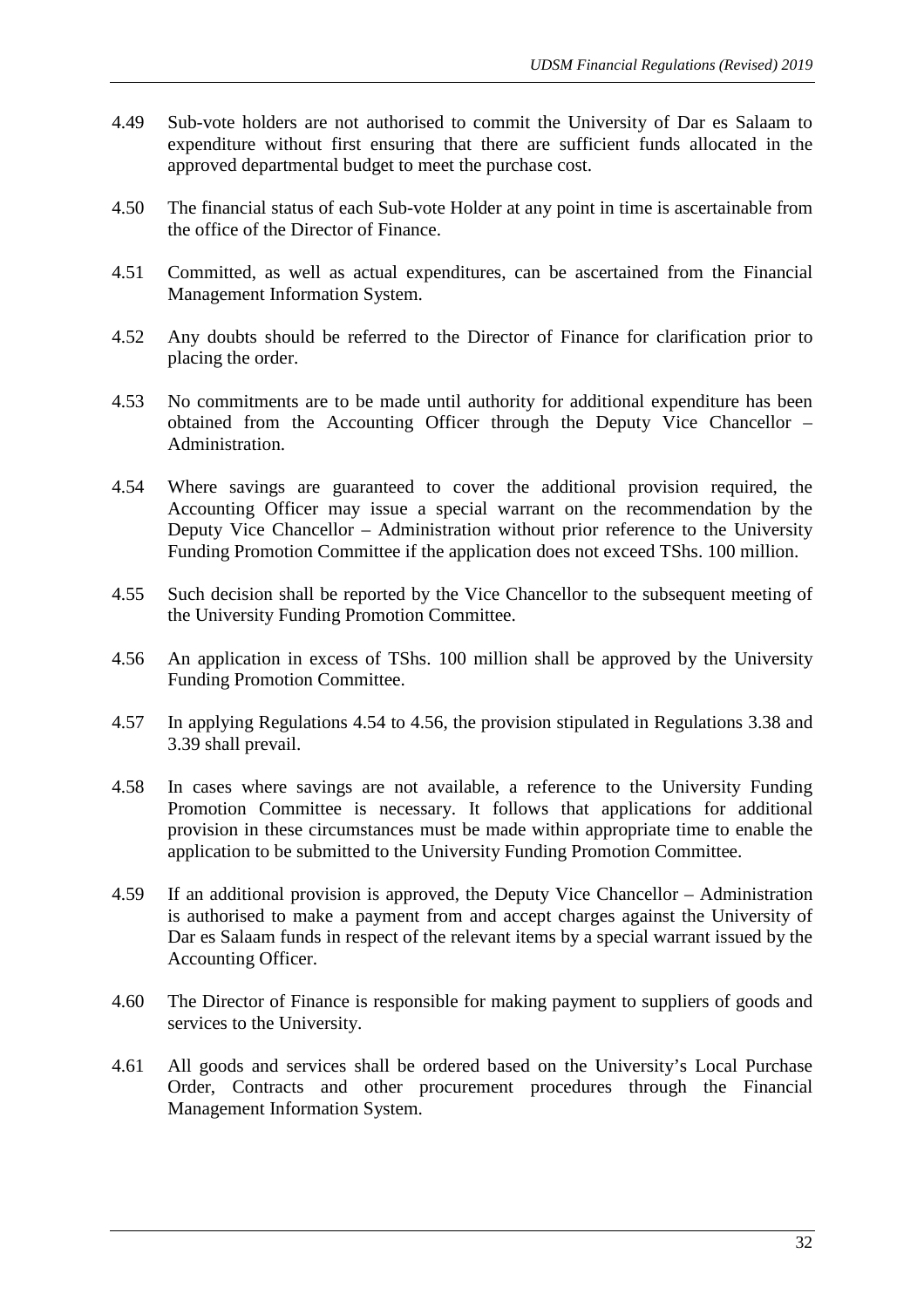- 4.62 Invoices from creditors must quote the related University Local Purchase Order or Contract number and must fulfil requirements of the Tanzania Revenue Authority and other government directives.
- 4.63 In order to ensure strict control over expenditure, no charges shall be made against any vote except for the special purpose for which provision has been made, and expenditure is to be charged against the appropriate item.
- 4.64 To control expenditure for which one is responsible, the Vote Holder and each Subvote Holder shall keep a record of actual expenditure, commitment and the amount which is still available for expenditures at any one time. The Director of Finance shall maintain a consolidated record for the same purpose.
- 4.65 All expenditures shall be processed and maintained in the University Integrated Financial Management Information System.

## **Liability of Vote Holder and Sub-vote Holders for carelessness or negligence**

- 4.66 Vote Holder and Sub-vote Holders shall be liable for any unauthorized expenditure resulting from carelessness or negligence on their part.
- 4.67 If the Director of Finance, in his opinion, considers that a Sub-Vote Holder is consistently negligent in the discharge of duties under these regulations, he shall report to the Vice Chancellor who shall investigate the matter. If negligence is proved, the Vice Chancellor may institute appropriate disciplinary action.

## **Savings on Approved Estimates**

- 4.68 In cases where savings are available from other items of expenditure under the same sub-head and have been granted in support of an application for additional provision, the original vote from which these savings are to be made may be reduced accordingly with prior permission of the Vice Chancellor and the Sub-vote Holder shall be required to ensure that the reduced estimate is not exceeded.
- 4.69 The authority conveyed by any warrant normally lapses on the last day of the financial year  $(30<sup>th</sup>$  June) unless an earlier date has been indicated.
- 4.70 Savings on recurrent expenditure shall not be carried forward from one financial year to the next.
- 4.71 These savings shall be retained in a University account maintained at Bank of Tanzania or any other bank as directed by the Government from time to time, and shall be at the disposal of the Council.
- 4.72 Orders must, therefore, be made early to ensure that charges will be received in time for payment before closing the financial year.
- 4.73 Orders to local suppliers shall stop at the end of May except for those from the Bookshop and Library.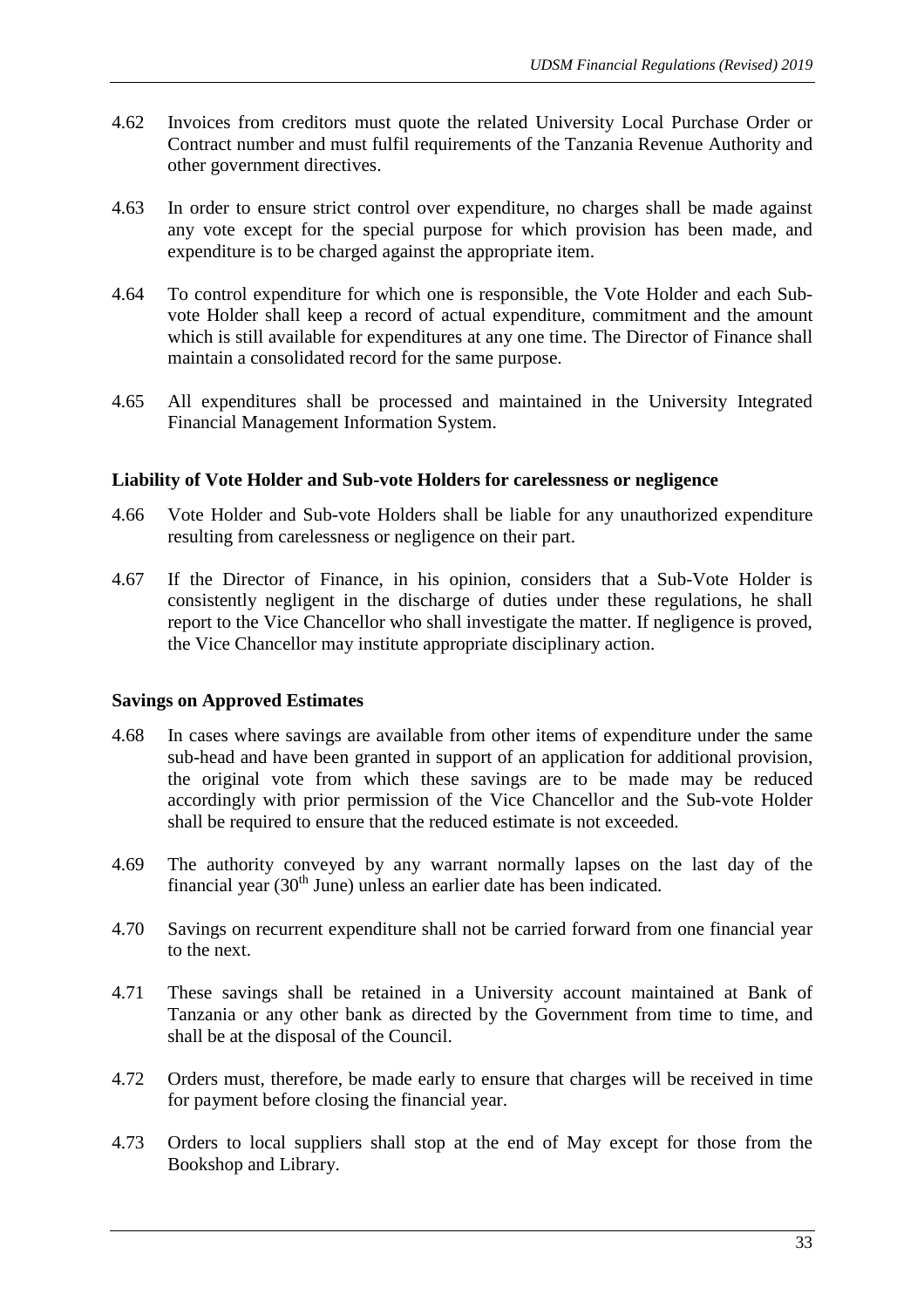#### **REMUNERATIONS**

#### **Management of Personnel Emoluments**

- 5.1 The fundamental principle for the management of personnel emoluments is that activities relating to the authorisation of appointments, the authorization of payment and the recording of those payments should not be performed by the same person.
- 5.2 The Deputy Vice Chancellor Administration through the Director of Human Resources and Administration is responsible for ensuring that personnel emolument records maintained for all staff of the University are correct. He shall accept or reject any changes made in the payroll.
- 5.3 The rates of salary and other personnel emoluments for the University staffs shall be as authorized in the salary scales in the approved budget and subject to directives and circulars from the Treasury and President's Office Public Service Management, except for the contract staff where the scale is stated in the relevant contract.
- 5.4 The Deputy Vice Chancellor Administration, upon receiving the information of an officer's services being terminated, shall write a letter to this effect to the Director of Human Resources and Administration within a week of the event.
	- 5.4.1 The Director of Human Resources and Administration must immediately freeze the salary of such officer in the Human Capital Management Information System (HCMIS).
	- 5.4.2 The acknowledgement of the letter shall be monitored since a delay in communication may lead the officer to continue drawing salaries to which he is not entitled.
- 5.5 Where an Officer or any staff absconds from the services of the University of Dar es Salaam, the Sub-Vote Holder shall immediately report the incident to the Deputy Vice Chancellor – Administration and the Director of Human Resources and Administration.
	- 5.5.1 Upon receipt of such information, the Director of Human Resources and Administration shall arrange to suspend the Officer's salary depending on the final decision from the Deputy Vice Chancellor – Administration as deemed appropriate.
- 5.6 The advice of changes of the University personnel data should be batched and sent to the Treasury and the President's Office Public Service Management by the 5th day of the month of work or as shall be directed by the Treasury from time to time.
- 5.7 No employee's name shall be entered into the payroll until a copy of the letter of appointment that confirms that the employee has actually reported for duty has been received.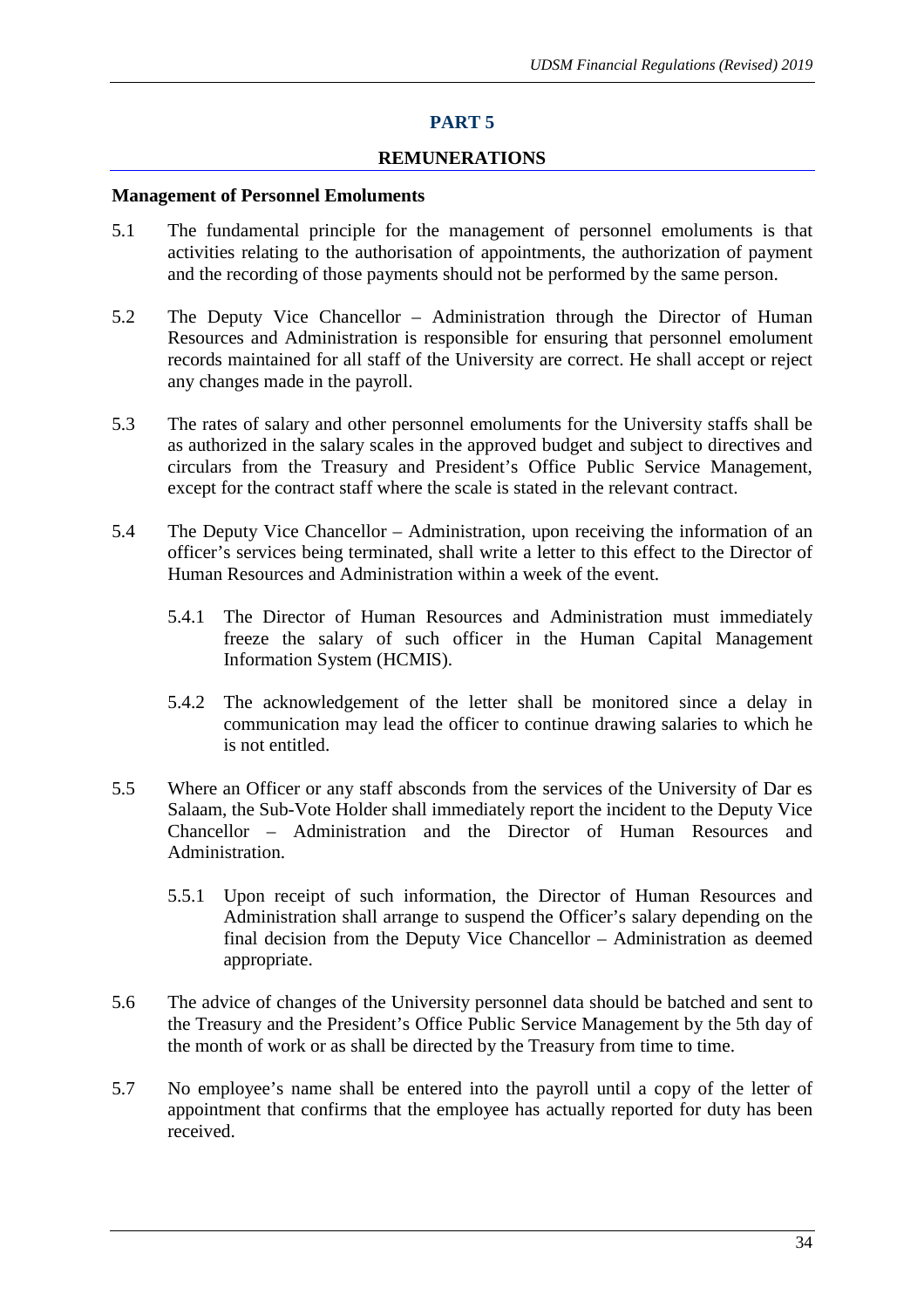- 5.8 Allowances shall be provided according to the UDSM approved allowances, Standing Orders and government circulars.
- 5.9 No action may be taken, which would result in the payment of additional salary or allowance to any officer until such time a copy of the proper authority has been received.
- 5.10 Any balance of salary or allowance due to University staff who have been convicted for misappropriation of the University funds or property or who has been dismissed or whose appointment has been terminated thereby leaving sums due to the University shall not be paid without the proper authorisation of the Deputy Vice Chancellor – Administration.

# **Payroll Particulars**

- 5.11 Each employee shall be assigned an identification number which shall be recorded on all documents concerning any transactions of such staff, e.g. Imprest application form, advances, payroll, etc.
- 5.12 Payroll summary sheets shall be prepared according to the check number sequence and against each payroll.
- 5.13 Employees' payslips shall be obtained online through the President's Office Public Service Management website.

# **Payment Procedures**

- 5.14 All payments of personnel emoluments to University staff will be processed, through the HCMIS, by the Ministry of Finance.
- 5.15 The Director of Finance is responsible for all payments of salaries and wages to all staff who are not paid through HCMIS by the Ministry of Finance upon recommendation by the Director of Human Resources and Administration. Such payments will be made through the Payroll Section of the Finance Office upon recommendation by the Director of Finance.
- 5.16 Cheques and direct bank credits for payments of salaries and wages shall be prepared by the Director of Finance or by a person authorized by him.
- 5.17 Payroll summary sheets shall be stamped and signed by the person preparing, checking and approving.
- 5.18 It is the responsibility of the University to ensure that all statutory deductions on staff remunerations are made and, when received, they are subsequently and promptly remitted to respective authorities.
- 5.19 The Director of Human Resources and Administration shall be responsible for keeping all records relating to the payroll of all employees of the University of Dar es Salaam, including those of a statutory nature.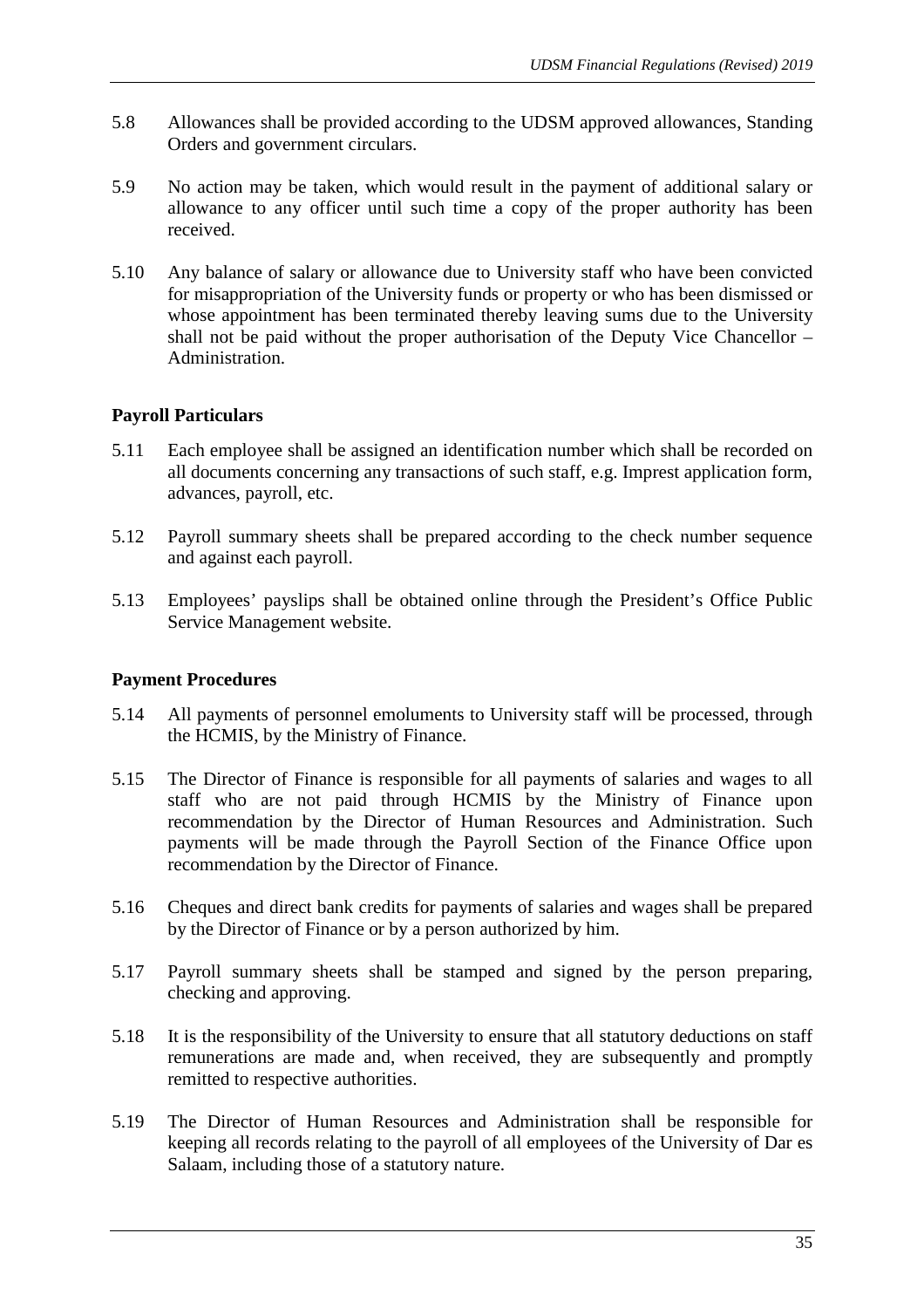#### **PROCUREMENT AND SUPPLIES PROCEDURES**

#### **Procurement Procedures**

6.1 All University procurement functions shall be in accordance with the Public Procurement Act 2011(Revised 2016) and its regulations issued from time to time.

# **Supplies Procedures**

6.2 All University supplies functions shall be in accordance with the Public Procurement Act 2011 (Revised 2016) and its regulations and the UDSM Stores Manual.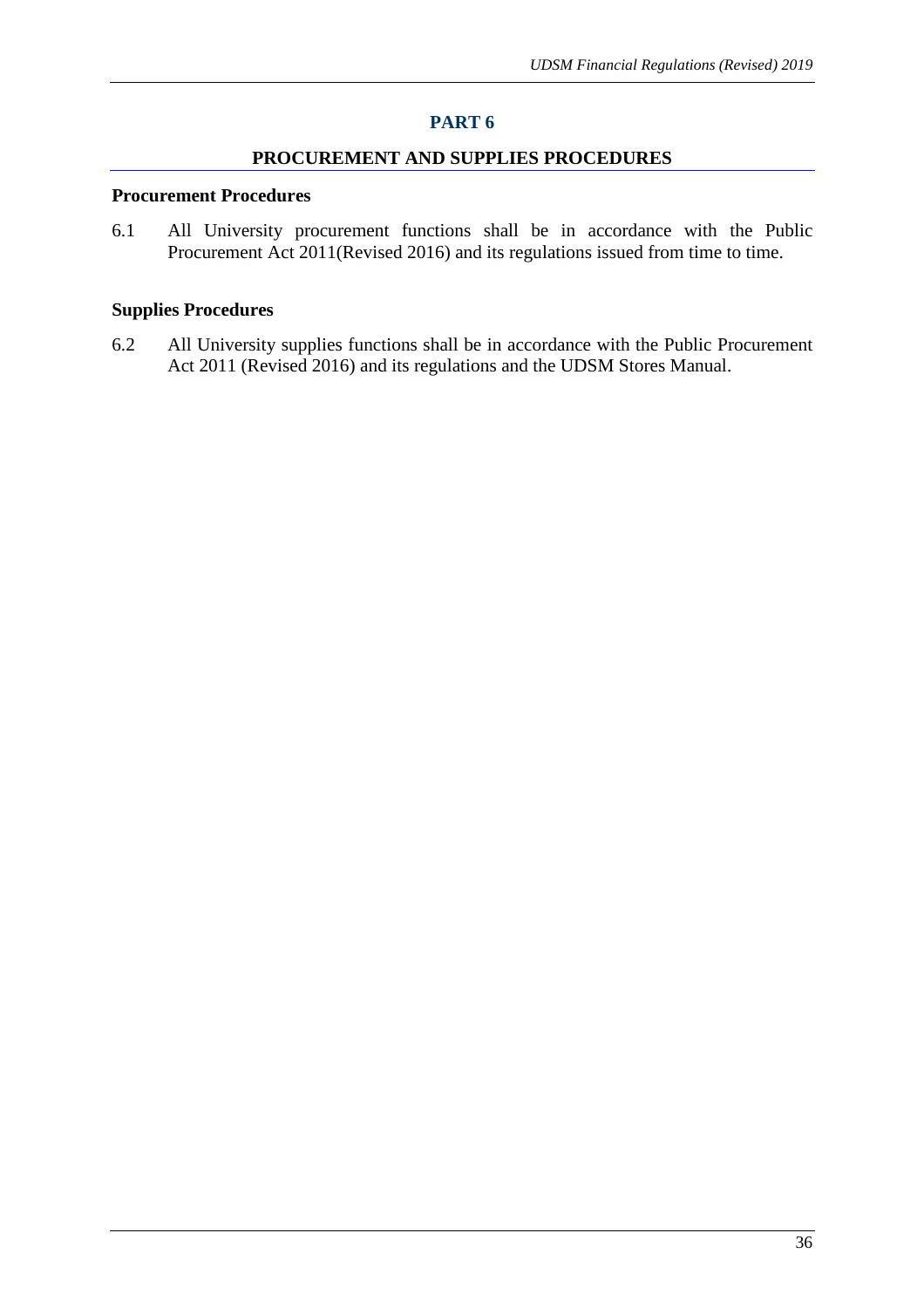#### **INTERNAL CONTROLS**

#### **Appointment of Bankers**

- 7.1 The Council is responsible for the appointment of the University of Dar es Salaam's bankers on the recommendation of University Funding Promotion Committee.
- 7.2 It is provided that the Council's decision shall be guided by relevant government directives.

#### **Opening and Maintaining Bank Accounts**

- 7.3 The Accounting Officer shall arrange for such accounts to be kept as may be necessary from time to time. No bank account shall be opened unless that account is for the furtherance of University of Dar es Salaam lawful business and is properly approved by the Accounting Officer on behalf of the Council. The accounts so opened shall be restricted to the specific purposes initially intended for.
- 7.4 The Director of Finance is responsible for liaising with the University of Dar es Salaam's bankers in relation to the University of Dar es Salaam's bank accounts and the issue of cheques.
	- 7.4.1 All cheques shall be ordered on the authority of the Director of Finance who shall make proper arrangements for their safe custody.
	- 7.4.2 The Director of Finance shall delegate custodianship of such cheques to Accountants in charge of Sub-Vote Holders.
- 7.5 All bank accounts shall be in the name of the University of Dar es Salaam or one of its companies.
- 7.6 No College, School, Institute, Department or Unit shall be empowered to operate a bank account relating to their or any other University of Dar es Salaam activity unless approved by the Vice Chancellor. Similarly, no cheques or financial instruments made payable to the University of Dar es Salaam shall be endorsed and credited to any other account.
- 7.7 The Deputy Vice Chancellor Administration, through the Director of Finance, is responsible for ensuring that all bank accounts are subject to regular reconciliation and that large or unusual items are investigated as appropriate.
- 7.8 The Director of Finance shall cause the reconciliation of all University bank accounts to be completed timely.
- 7.9 Sub-vote holders shall submit bank reconciliation statements to the Deputy Vice Chancellor – Administration, through the Director of Finance, no later than the 15th day of the following month.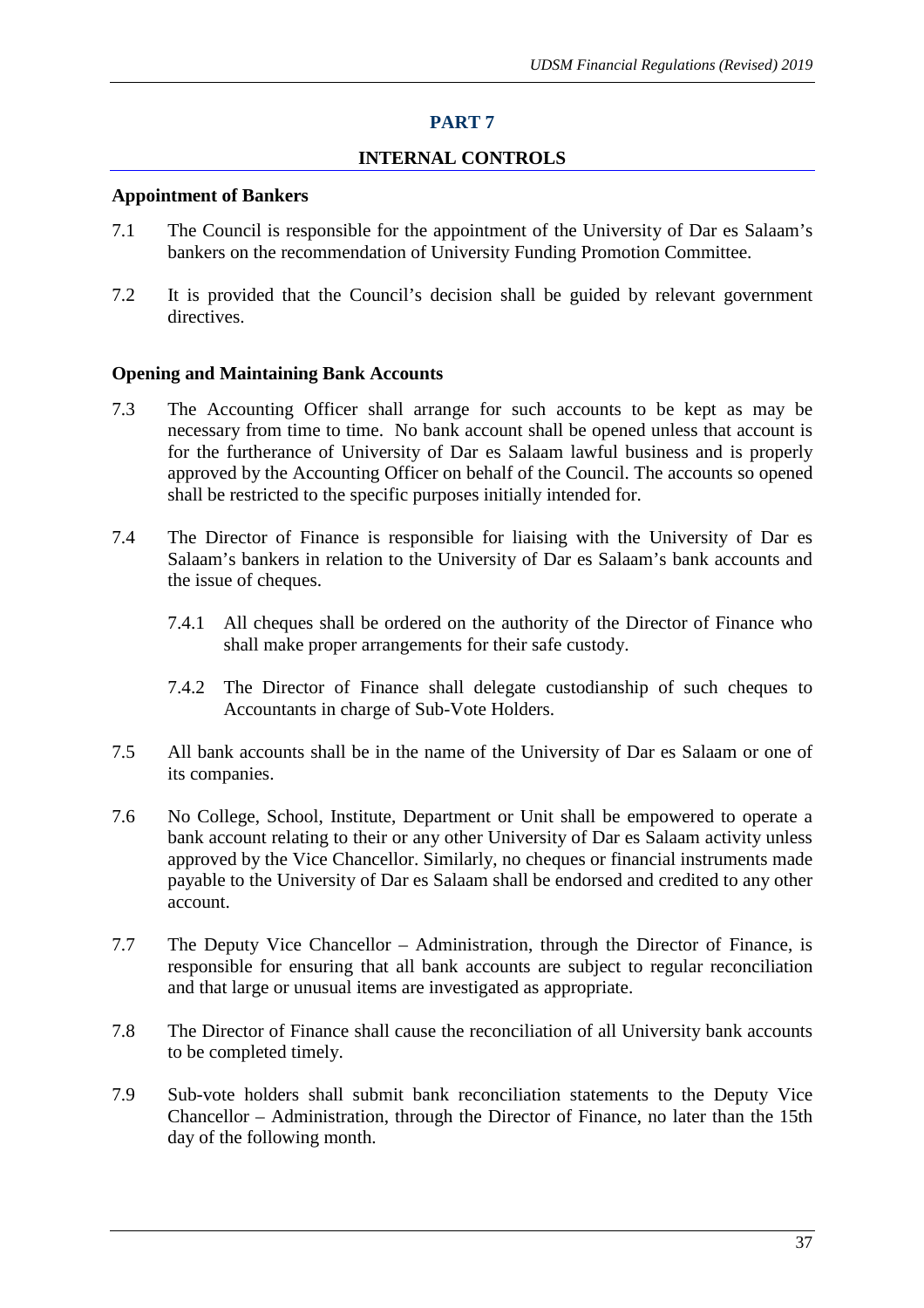7.10 All bank accounts shall be maintained within the University of Dar es Salaam Financial Management Information System.

## **Appointment of Bank Account Signatories**

- 7.11 All cheques drawn on behalf of the University of Dar es Salaam must be signed in compliance with the University of Dar es Salaam's bank mandate as approved by the Accounting Officer.
- 7.12 For all cheques, one signature will be from Group A and the other from Group B, jointly.
- 7.13 Cheque signatories for University accounts shall be appointed by the Accounting **Officer** 
	- 7.13.1 Cheque signatories will be composed of the following groups:

# **Group A:**

- 1. Vice Chancellor
- 2. Deputy Vice Chancellor Academic
- 3. Deputy Vice Chancellor Administration
- 4. Deputy Vice Chancellor Research

# **Group B:**

- 1. Director of Finance
- 2. Deputy Director of Finance
- 3. A Principal Accountant
- 7.13.2 The Director of Finance shall maintain a Register of Authorised Signatories.
- 7.13.3 In special circumstances, the Accounting Officer shall appoint bank signatories different from the ones mentioned in 7.13.1 above.

## **Electronic Banking Arrangements**

- 7.14 To ensure effective control over the collection of all University income:
	- 7.14.1 Arrangements concerning the use of electronic banking facilities for all collections shall be made by integrating the University Financial Management Information System, Banking Information Systems and Government Electronic Payment Gateway (GePG).
	- 7.14.2 No University income shall be collected in the form of cash.
- 7.15 All arrangements concerning the use of electronic banking facilities for the payment of staff salaries, creditors, etc. must be approved by the Council on the recommendation of the Accounting Officer.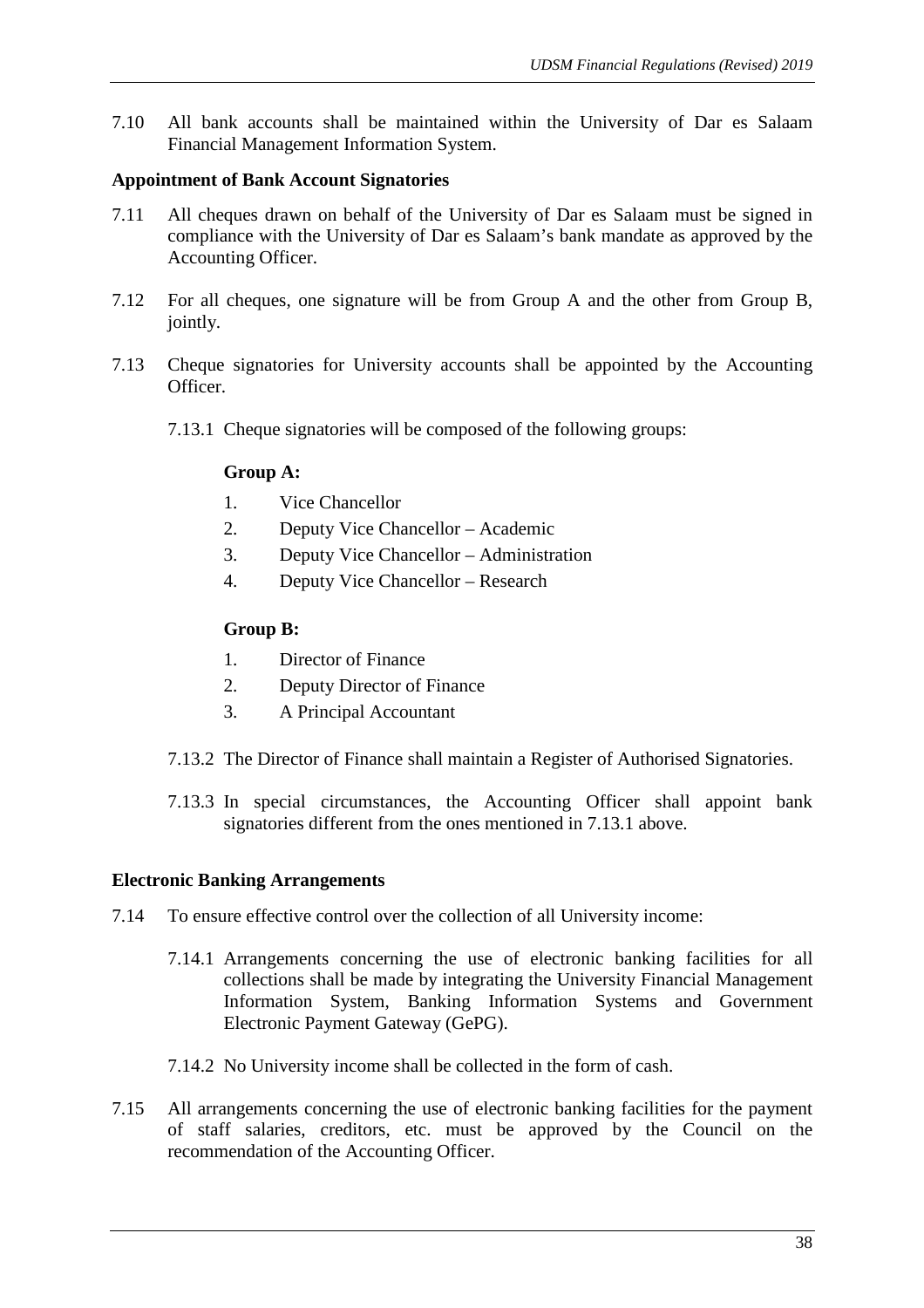- 7.16 The Director of Finance must ensure that the controls over and access to such facilities are established and enforced.
	- 7.16.1 There must be strict segregation of duties between those staff responsible for setting up payment transaction files and those staff responsible for checking and executing the electronic transfer instructions.
	- 7.16.2 Confirmation reports from the bank relating to transfer instructions received from the University of Dar es Salaam must be checked back to the originating transaction reports by staff who were independent of those processes.

## **Suspension or Closure of Bank Accounts**

- 7.17 The Bank Account shall be closed where:
	- (a) The purpose for which the account was intended for has been fully fulfilled.
	- (b) If in the opinion of the Deputy Vice Chancellor Administration upon recommendation by the Director of Finance, a bank account does not operate in conformity with the purposes initially intended for, the Deputy Vice Chancellor – Administration shall request the Vice Chancellor to approve the suspension or closure of such an account.
- 7.18 Any funds balance in the accounts at the time of closure shall be transferred to the designated accounts of the University.

#### **Execution of Instruments and Charges over Assets**

- 7.19 Subject to provisions of the University of Dar es Salaam Charter and the University of Dar es Salaam Rules made thereunder of 2007, all conveyances, transfers, contracts, guarantees, agreements, bonds, authorities, mortgages charges, bills of exchanges, promissory notes, bank drafts, letters of credit, securities and other instruments whatsoever to which the University of Dar es Salaam is a party shall be executed, on behalf of the University of Dar es Salaam by:
	- (a) The Vice Chancellor,
	- (b) The Deputy Vice Chancellor Administration, or
	- (c) Such other officer of the University as the Vice Chancellor may appoint in that behalf.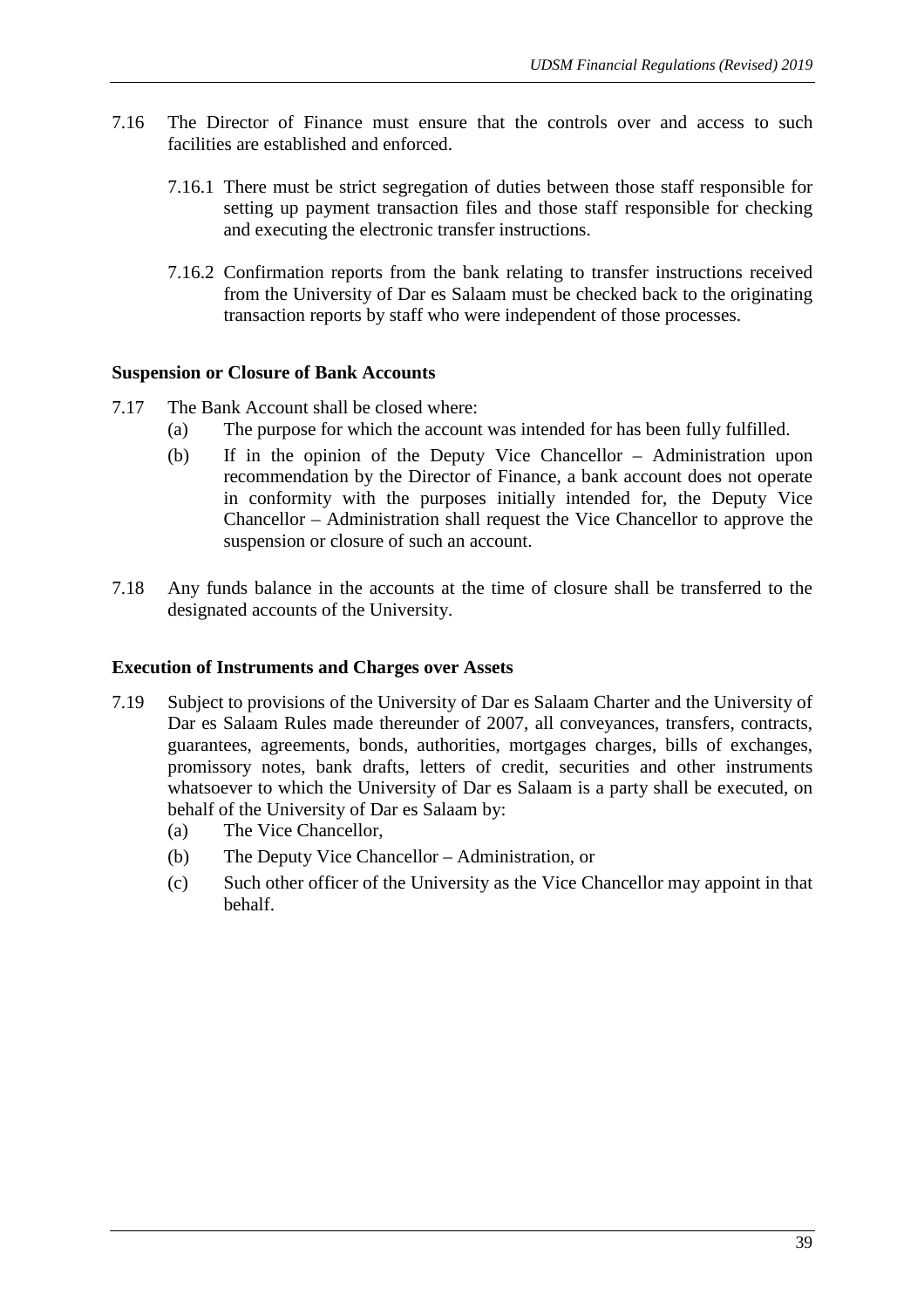#### **PREPARATION OF ANNUAL ACCOUNTS AND EXTERNAL AUDIT**

#### **Legal Requirement**

8.1 The Accounting Officer shall submit or cause to be submitted to the Statutory Auditors the annual financial statements of the University of Dar es Salaam within three months after 30th June each year for audit.

## **Annual Accounts**

- 8.2 The Director of Finance shall issue guidelines governing the preparation of final accounts from time to time.
- 8.3 The following timeline shall apply in the preparation of the University financial reports:

| <b>Time</b>                           | <b>Activity</b>                         | <b>Responsible Officer</b>    |
|---------------------------------------|-----------------------------------------|-------------------------------|
| $15th$ October                        | Submission of the first quarter         | Sub-Vote Holders              |
|                                       | financial reports to DPDI and Director  |                               |
|                                       | of Finance                              |                               |
| $\overline{15^{th}}$ January          | Submission of second quarter financial  | Sub-Vote Holders              |
|                                       | reports to DPDI and Director of         |                               |
|                                       | Finance                                 |                               |
| $15th$ April                          | Submission of third-quarter financial   | <b>Sub-Vote Holders</b>       |
|                                       | reports to DPDI and Director of         |                               |
|                                       | Finance                                 |                               |
| $\overline{15^{th}}$ July             | Submission of fourth quarter financial  | <b>Sub-Vote Holders</b>       |
|                                       | reports to DPDI and Director of         |                               |
|                                       | Finance                                 |                               |
| $15th$ August                         | Submission of draft final accounts of   | Sub-Vote Holders              |
|                                       | the University Units to the Director of |                               |
|                                       | Finance                                 |                               |
| $16^{th}$ -31 <sup>st</sup> August    | Review of the submitted final accounts  | Director of Finance           |
| $1st - 10th$ September                | Consolidation of the University final   | Director of Finance           |
|                                       | accounts                                |                               |
| $11^{th}$ -15 <sup>th</sup> September | Review and vetting of the submitted     | <b>Chief Internal Auditor</b> |
|                                       | consolidated draft final accounts       |                               |
| $16^{th}$ -18 <sup>th</sup> September | Peer review of the submitted            | Independent peer              |
|                                       | consolidated draft final accounts       | reviewers                     |
| $19th - 20th$ September               | UniversityManagement review of the      | Chief Internal Auditor/       |
|                                       | consolidated draft final accounts       | Director of Finance           |
| $27th$ September                      | Review of the draft consolidated final  | <b>Audit Committee</b>        |
|                                       | accounts by Audit Committee             |                               |
| $28th - 29th$ September               | Final review, and compilation of final  | Director of Finance           |
|                                       | accounts                                |                               |
| $30th$ September                      | Submission of final accounts to CAG     | <b>Vice Chancellor</b>        |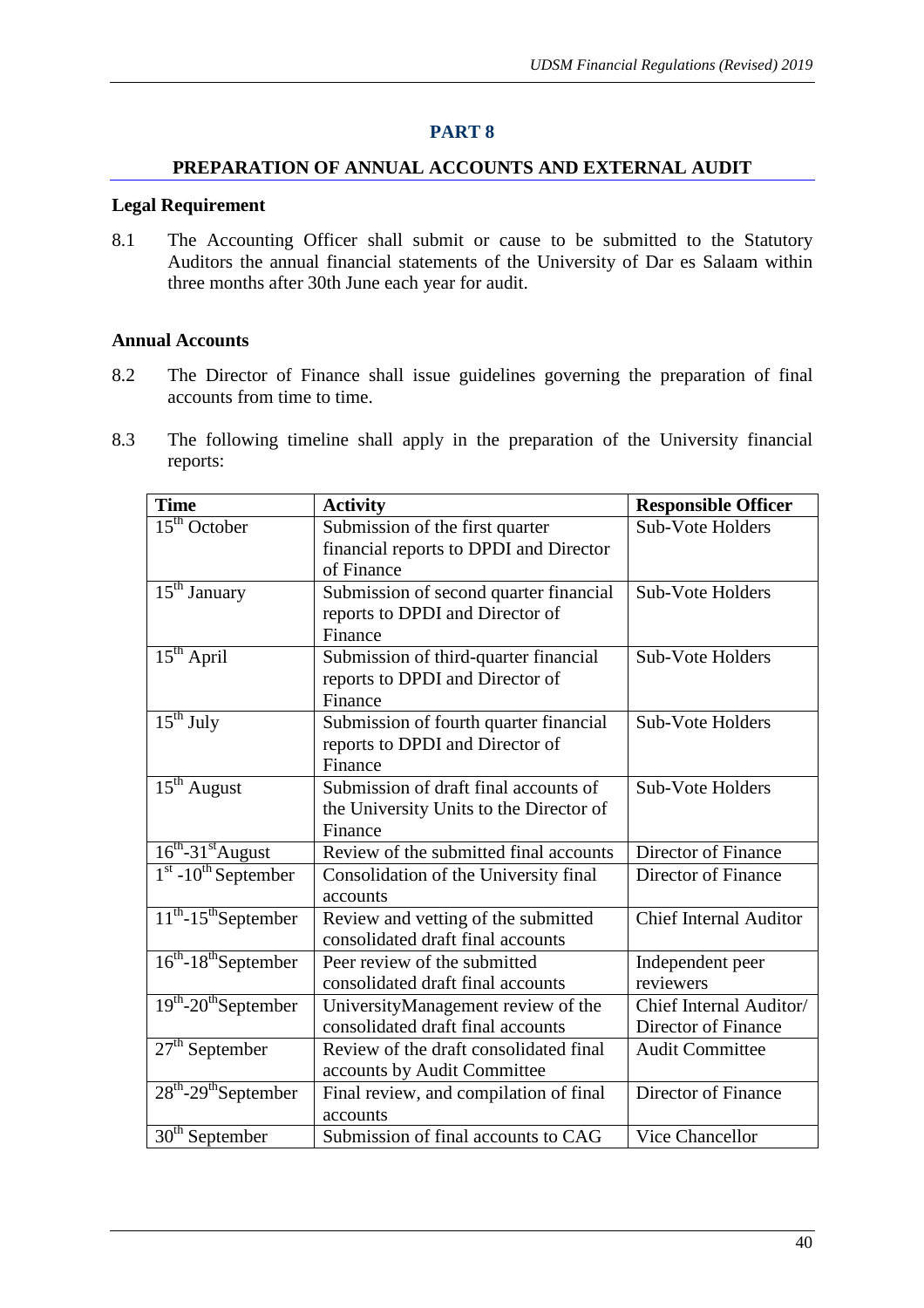8.4 The Director of Finance shall enforce the implementation of the timeline presented in Section 8.3.

# **Statutory Audit**

- 8.5 The Controller and Auditor General is the statutory Auditor of the University by virtue of Article 143 of the constitution of the United Republic of Tanzania as amplified in section 32(4) of the Public Audit Act (No 11) of 2008.
- 8.6 The Controller and Auditor General shall have authority to:
	- (a) access the University of Dar es Salaam premises at reasonable times, access all assets, records, documents and correspondence relating to any financial and other transactions of the University of Dar es Salaam;
	- (b) require and receive such explanations as are necessary concerning any matter under examination;
	- (c) require any employee of the University of Dar es Salaam to account for cash, stores or any other University of Dar es Salaam property under his/her control; and
	- (d) access records belonging to third parties, such as contractors when required.
- 8.7 The primary role of a statutory audit is to report on the University of Dar es Salaam's annual financial statements and to carry out such examination of the statements and underlying records and control systems as are necessary to reach their opinion on the statements and to report on the appropriate use of funds.
- 8.8 During the final accounts closure process, all sub-vote holders shall cause to be prepared sub vote final accounts in their respective area in accordance with the applicable standards for the submission to the Director of Finance.
- 8.9 It shall be the duty of the Director of Finance to obtain written acknowledgement of all accounting books, records, returns and any other documents related to these and hand them over to the statutory Auditors for the conduct of the audit of the Accounts of the University of Dar es Salaam.
- 8.10 The Accounting Officer shall give the University of Dar es Salaam Statutory Auditors every facility and support necessary to carry out the audit.
- 8.11 The Chief Internal Auditor shall build up an effective liaison with external auditors.
- 8.12 It shall be the duty of the Accounting Officer to reply promptly to any observations and queries raised by the University of Dar es Salaam statutory auditors.

# **Auditor's Report**

8.13 The Accounting Officer shall submit to the Council through the Audit Committee the Auditors' Report on the accounts of the University of Dar es Salaam as soon as practicable but not later than the subsequent Council meeting.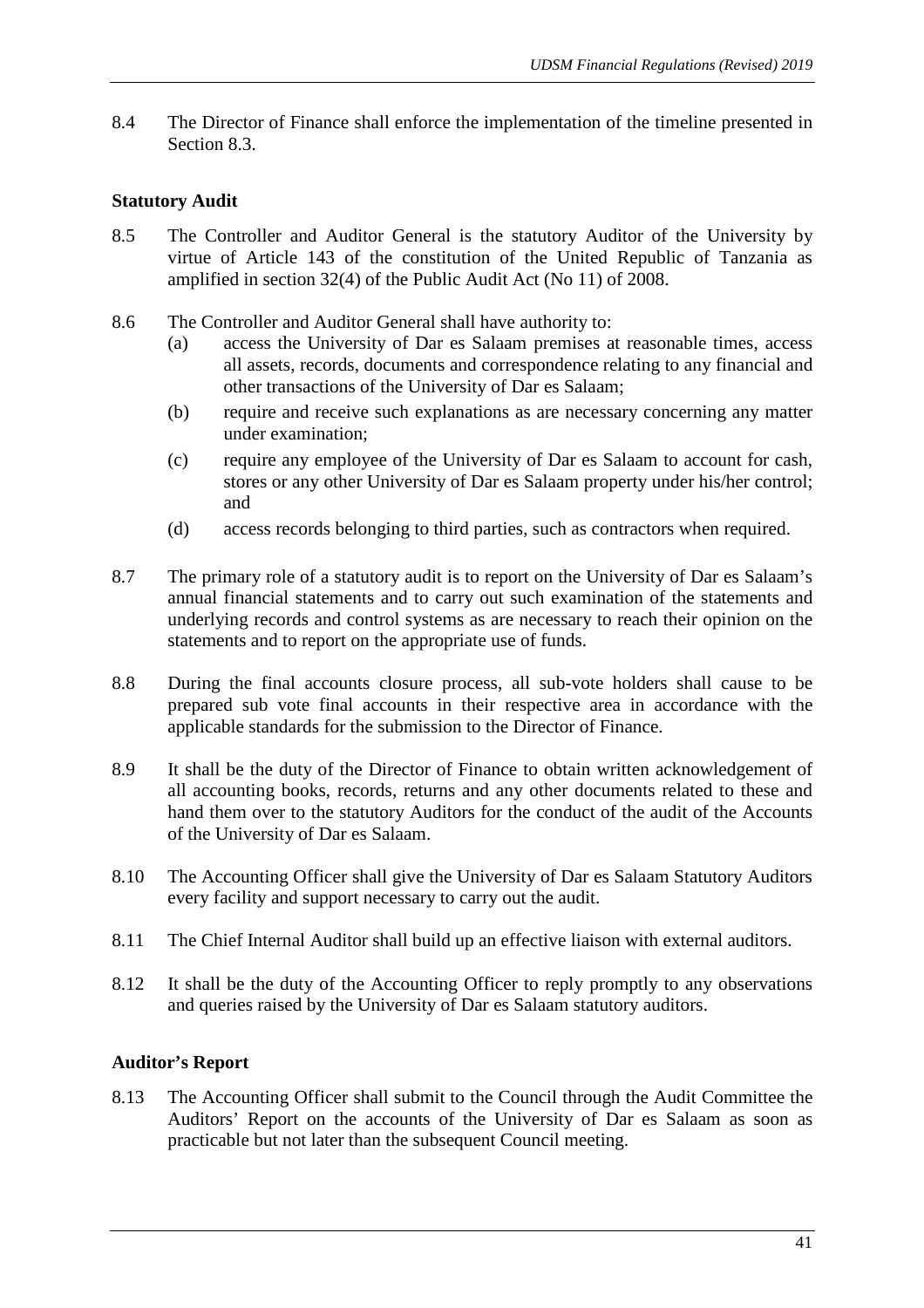8.14 The Auditors' Report shall state whether or not requirements of the International Public Sectors Accounting Standards (IPSASs) and Public Procurement Act of 2011 (as revised in 2016) and its Regulations have been complied with.

## **Retention of Accounting Documents and Records**

- 8.15 All accounting documents and records shall be retained in a manner as prescribed in The Records and Archives Management Act, 2002 and satisfactory condition within the University of Dar es Salaam. Appendix I lists types of documents and retention periods as per the University of Dar es Salaam Document Retention Policy.
- 8.16 The Accounting Officer shall be responsible for creating and maintaining adequate documentation of the functions and activities of their respective public offices through the establishment of good records keeping Practices, including:
	- (a) creating and managing current records with appropriate filing systems;
	- (b) drafting retention and disposal schedules relating to records specific to the University with the assistance of the Director of Human Resources and Administration;
	- (c) implementing retention and disposal schedules issued in accordance with requirements of the Records and Archives Management Act, 2002;
	- (d) transferring semi-current records into the custody of the Director of Human Resources and Administration, except in so far as they may remain classified as confidential or secret on the grounds of:
		- (i) national security;
		- (ii) maintenance of public order;
		- (iii) safeguarding the revenue; or
		- (iv) protection of personal privacy,
	- (e) appointing a qualified officer who shall be a coordinator of records management activities in the University.
- 8.17 The Accounting Officer shall be responsible for co-operation with the Director of Human Resources and Administration in the management of semi-current records and in particular for:
	- (a) maintaining the integrity of all semi-current records returned temporarily;
	- (b) approving access by third parties, other than authorized personnel of the University and of the office which created them;
	- (c) maintaining semi-current records whose transfer has been deferred under paragraph (d) of section 9 of the Records and Archives Management Act in conditions comparable to those provided by the Director of Human Resources and Administration;
	- (d) implementing retention and disposal schedules relating to semi-current records whose transfer has been deferred under paragraph (d) of section 9 of the Act and transferring records of enduring value into the custody of the Director of Human Resources and Administration.
- 8.18 Any person who removes any financial record from the University without proper authorisation or who destroys any financial record except as provided for in the Act,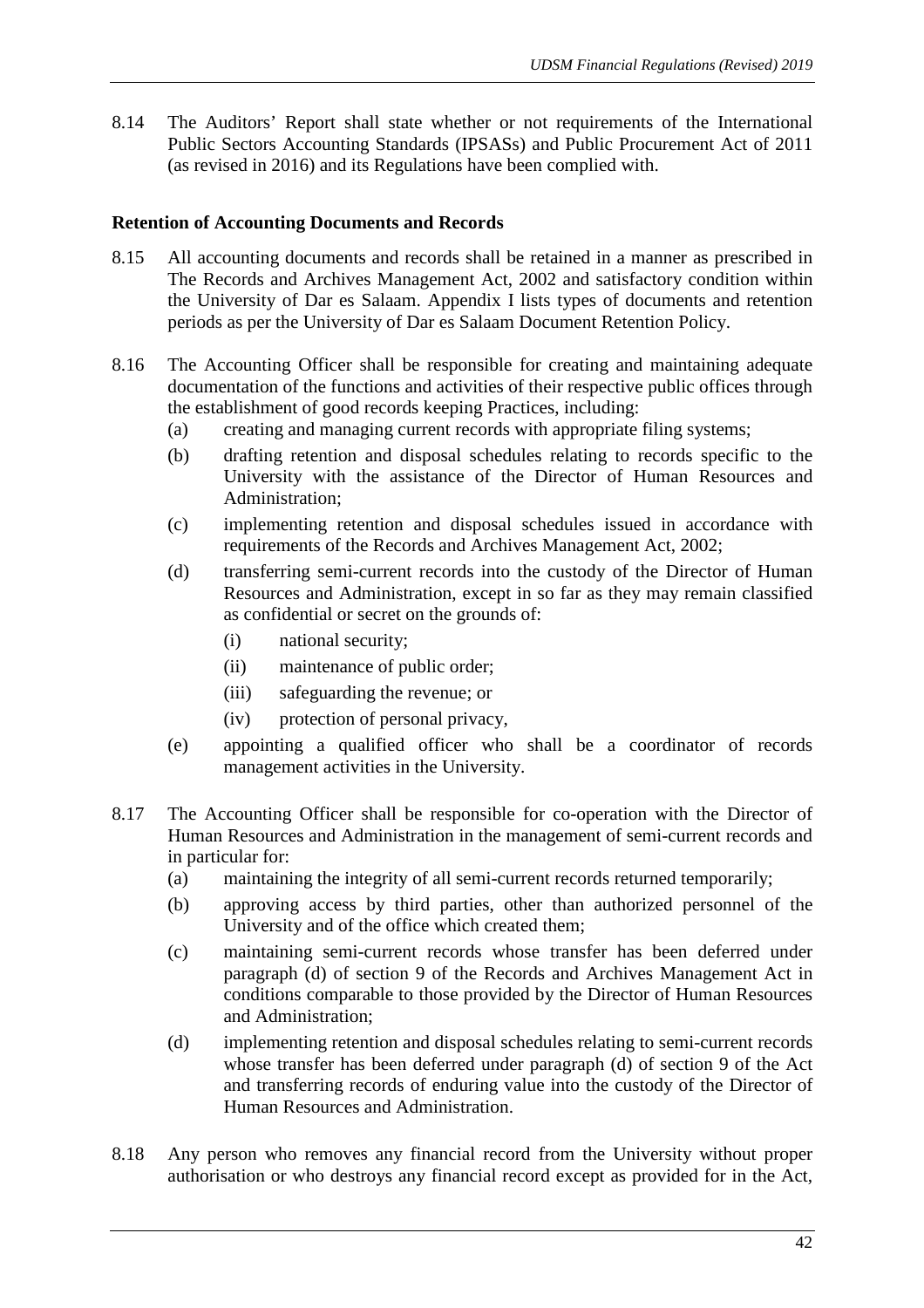who wilfully mutilates any financial record in the university or any other archival repository under the control of the Director of Human Resources and Administration, commits an offence and is liable for disciplinary action.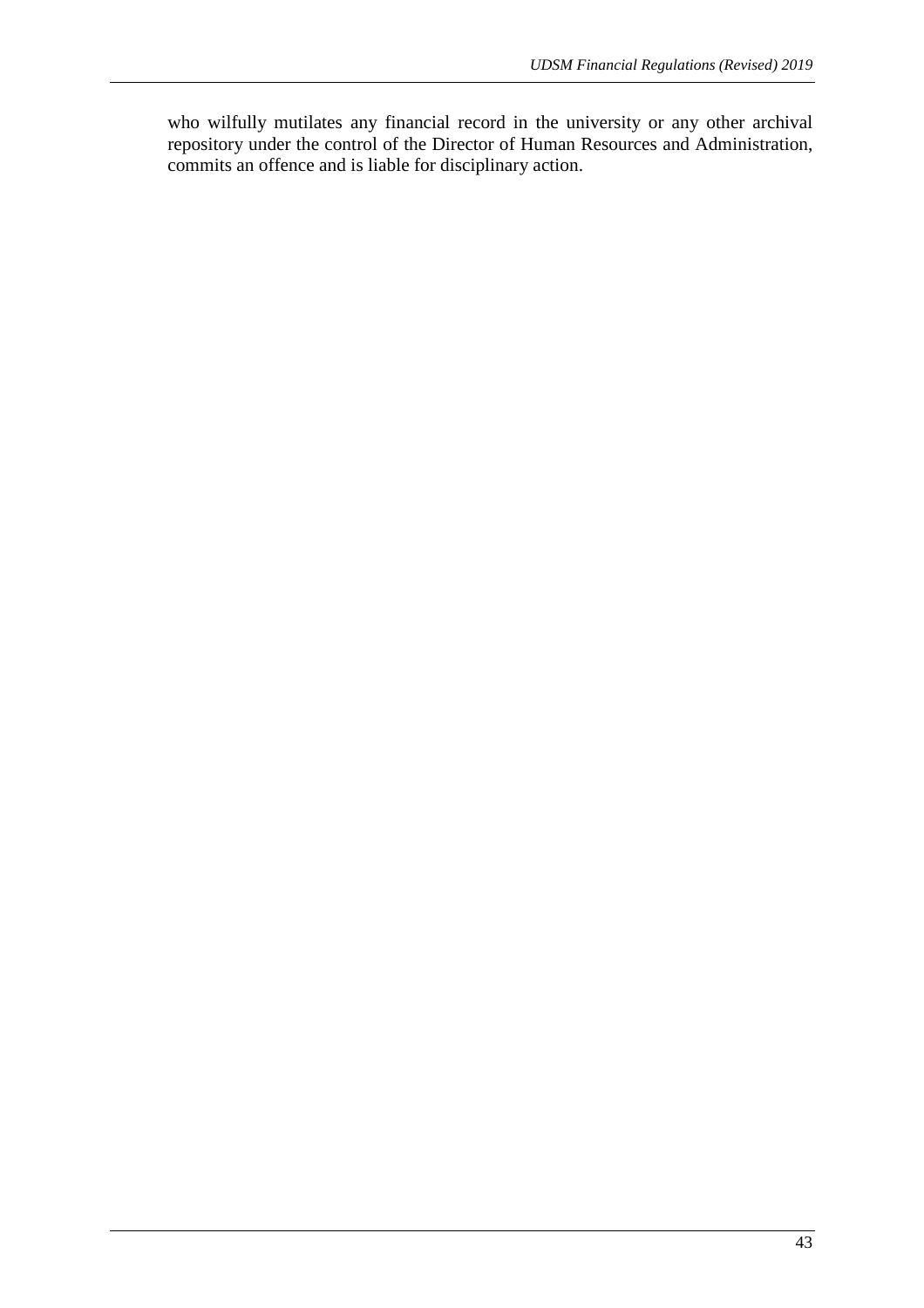# **PAYMENTS IN GENERAL**

#### **Control and Vouching of Payments**

- 9.1 Method of Payment and Charging to Year of Account:
	- 9.1.1 All payments of University sums of money shall be in accordance with these Regulations.
	- 9.1.2 The date of payments of any amount shall govern the date of the record of the transaction in the accounts. Payments may, however, be made before they are due for the purpose of utilizing an anticipated saving on an item.
	- 9.1.3 The expenditure properly chargeable to the account of a given year must as far as possible be met within that year and must not be deferred for the purpose of avoiding an excess on the amount provided in the approved budget.

## **Preparation of Payment Vouchers**

- 9.2 All disbursements of University money shall be properly vouched on prescribed form of payment voucher and vouchers shall be printed and shall contain or have attached thereto full particulars of the goods/services for which payment is made, such as dates, numbers, distances, rates, conditions, etc. so as to enable them to be checked without references to any other document.
- 9.3 Supporting documents shall be attached to the vouchers. Proof of payment is not in itself evidence that the expenditure is a valid business expense – explanations and details are required. Photocopied supporting documents shall not be allowed. Credit or Debit Card slips are also not acceptable for supporting documents.
- 9.4 In case of articles purchased at contract rate or prices, the articles should be named in the same order as that in which they appear in the contract and rates and prices should be stated in the same terms as those in the contract.
- 9.5 Amounts paid shall be in words as well as in figures and copies of vouchers must be clearly marked as such to distinguish them from originals.
- 9.6 As far as possible, separate vouchers are to be prepared for payments in respect of different allocations. All payment vouchers are to show the appropriate code to which the charge is to be allocated and are to be signed by the authorized sub-vote holders.
- 9.7 Every voucher shall be certified and signed by the Director of Finance. Where the voucher contains more than one certificate, it is to be signed separately. Alterations on a voucher are to be signed by the person who authorized the voucher.
- 9.8 It is the responsibility of the Director of Finance to ensure that all statutory deductions on payments are made and remitted to respective authorities timely.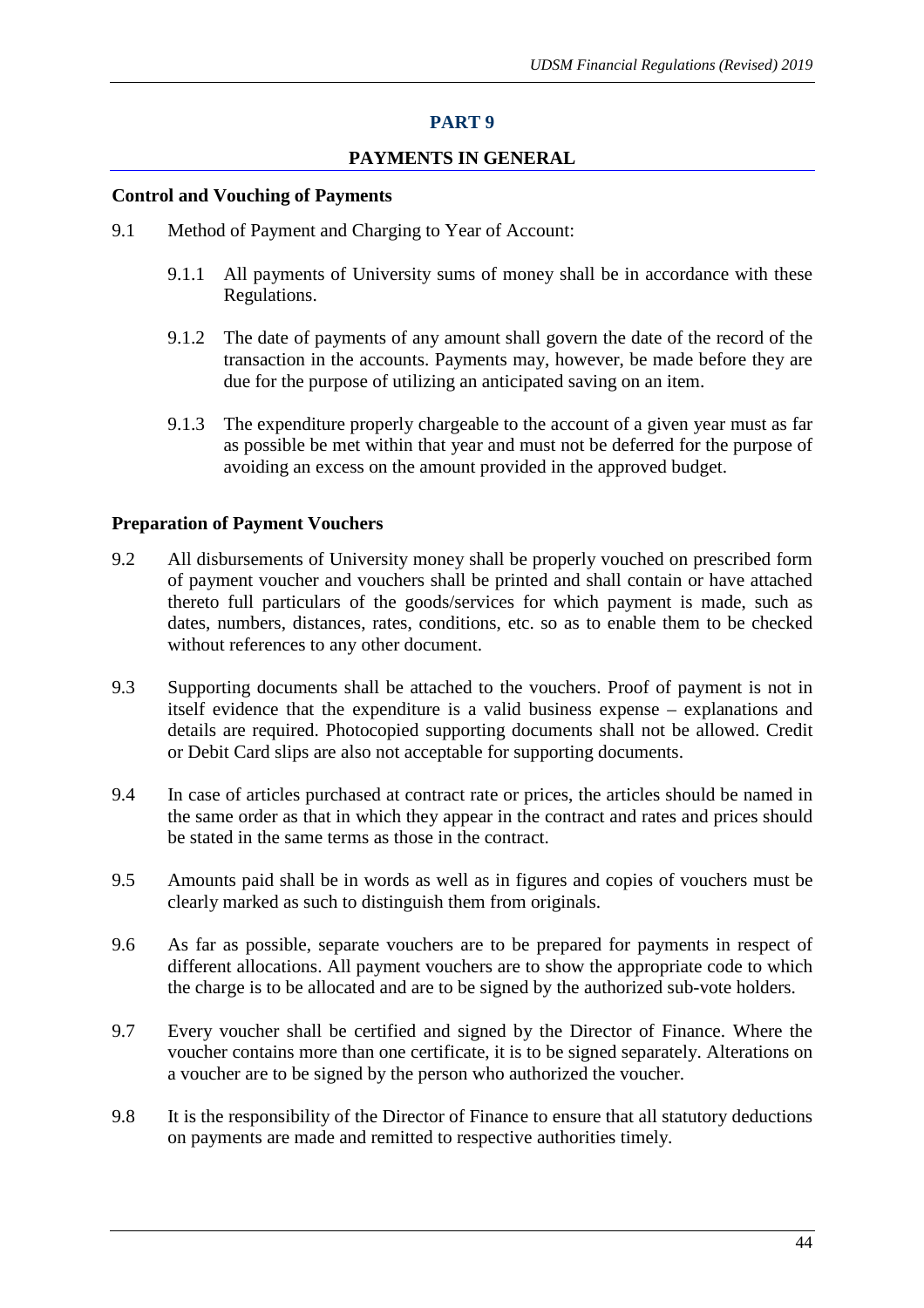9.9 All payment vouchers shall be generated using the University Integrated Financial Management Information System.

# **Authorization and Certification of Payment Voucher**

- 9.10 The officer who signs a voucher shall be responsible for certifying the accuracy of every detail and shall be held personally responsible for ensuring that:
	- (a) the goods have been received, examined and approved with regard to quality and quantity, or that services rendered, or work is done is satisfactory, and as for services, the specified services have been duly and competently performed;
	- (b) the prices charged are fair and reasonable, and they are matched to the purchase order (or contracts or service agreement, letter of engagement, etc.);
	- (c) the computations and casting on the voucher have been verified and are arithmetically correct;
	- (d) the authority quoted on the voucher has been obtained;
	- (e) persons named on the voucher are those entitled to receive payment;
	- (f) purchase invoices are matched with supporting local purchase orders generated using the University Integrated Financial Management Information System and in accordance with PPA requirements;
	- (g) there are sufficient funds uncommitted in the relevant vote to meet the expenditure;
	- (h) the classification of the expenditure is correct; and
	- (i) payment has been recorded in the vote book, and the invoice has not previously been passed for payment.
- 9.11 No person is permitted to sign a voucher which is made payable to himself or his associate.
- 9.12 With the exception of vouchers paid out of standing imprest, all vouchers for payment must be submitted to the Director of Finance for authorization.

## **Modes of Payment**

- 9.13 Payments must be made to the persons named in the vouchers or their accredited agent and as far as possible must be made by means of a direct bank transfer or crossed cheques.
- 9.14 Where payments are made in cash, signed receipts (duly stamped where necessary) must be taken at the time of payment.
- 9.15 Where the recipient of a payment is unable to write, he shall make his mark in acknowledgement of receipt, the act is witnessed by a finance officer other than the paying officer, and the witness shall certify on the payment voucher that the payments were made to persons entitled to receive them.
- 9.16 For the purposes of avoiding the danger of a duplicate payment being made on a voucher, as soon as a voucher has been paid, the officer making the payment will stamp "PAID" across the face of the voucher and in the event of a duplicate or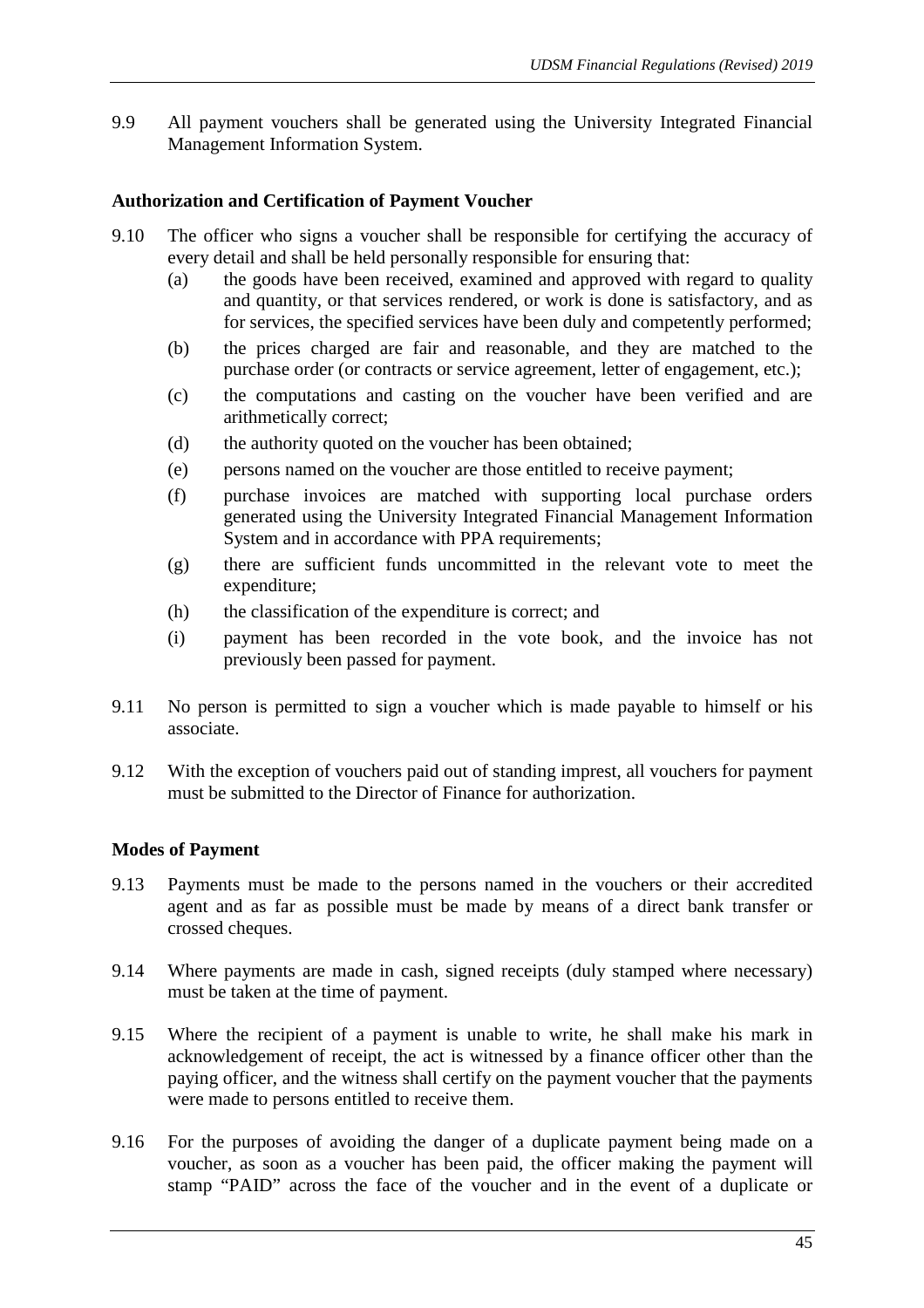irregular payment being made because of a failure to comply with this instruction the paying officer responsible for the omission shall be held liable and be charged for the amount of any loss.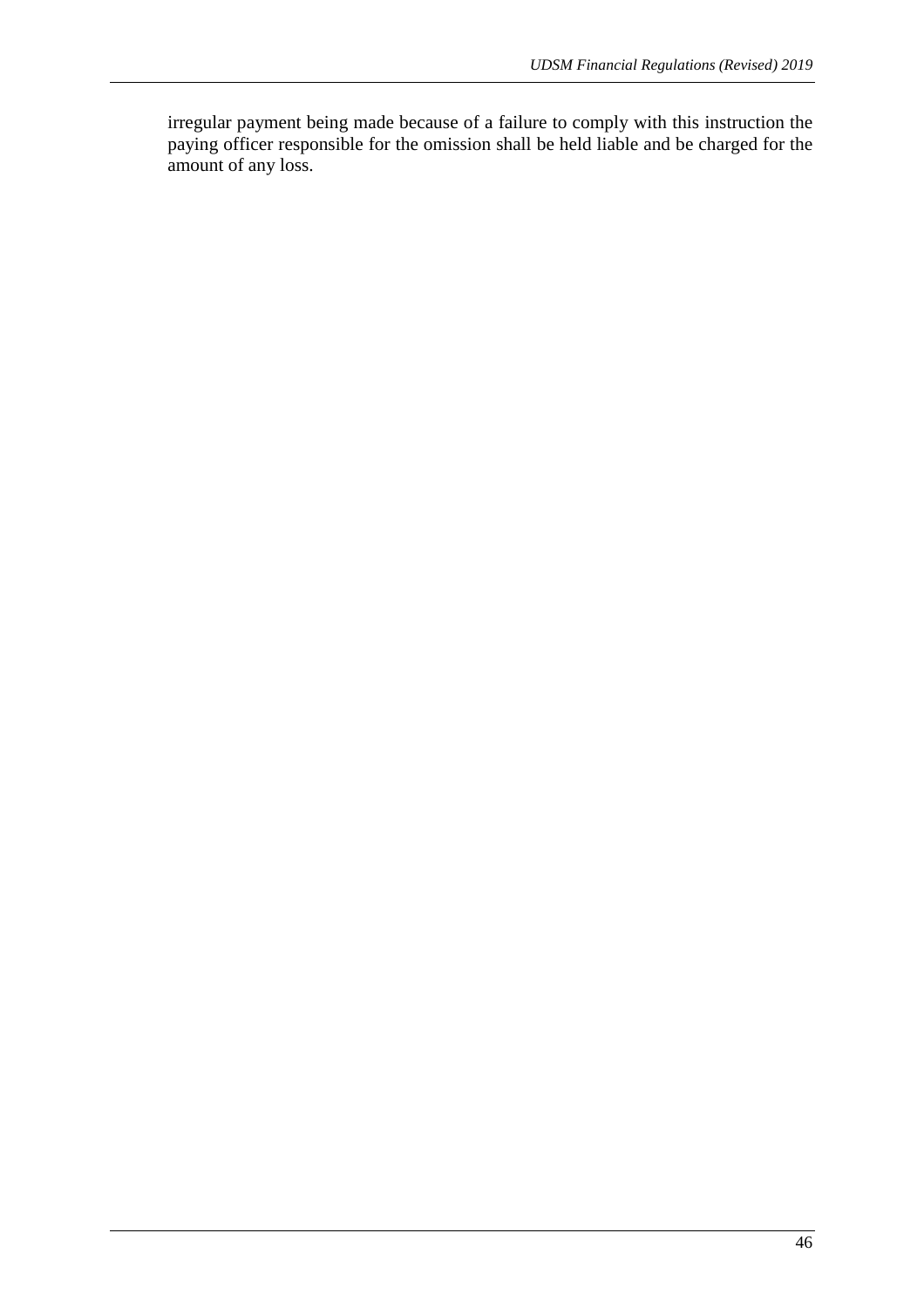## **IMPRESTS AND PETTY CASH**

#### **Application of Imprest**

- 10.1 An Officer of the University of Dar es Salaam may be provided with funds when it is expedient for him to make payments without prior submission of receipts to the Director of Finance.
	- 10.1.1 These funds are provided in the form of Imprest.
	- 10.1.2 The Director of Finance shall issue imprest only on the recommendation of the Sub-Vote Holder. An imprest shall be issued to an individual member of staff by name and not to a holder of an office.
- 10.2 Application for imprest shall be made on appropriate forms and addressed to the Director of Finance by the Sub-Vote Holder, who is to state the purpose of the imprest, the amount required and the name of the applicant. He shall certify that the imprest is not excessive and that it is required to incur expenditure for the University of Dar es Salaam's lawful business.
- 10.3 Request for imprests must be made as the need arises and should be submitted to the Sub-vote Holder or the Director of Finance where relevant at least 14 days before the money is required.
- 10.4 An imprest shall be considered to be collected by the imprest holder upon signing the cheques or on the date at which the amount is remitted to his account.
- 10.5 An imprest must be restricted to the minimum time required for the purpose for which it is issued. The following minimum times shall be applicable:
	- (a) Imprest for long-term research shall not be held for a period exceeding ninety days;
	- (b) Imprest for short-term projects shall not be held for a period exceeding forty five days;
	- (c) Imprest for operational activities shall not be held for a period exceeding twenty one days;
	- (d) Travel imprest shall be held only for the duration of the trip.
- 10.6 All imprests of whatever nature shall be issued in the names of the officers who shall hold them and they will remain their personal responsibility until they are refunded or discharged by the submission of properly completed supporting documents.
- 10.7 An imprest should not be charged in the accounts as final expenditure but must be entered in the cash book as payment and will be allocated under a separate account entitled "Imprests".

#### **Duties of Imprest Holder**

10.8 It is the duty of imprest holder to: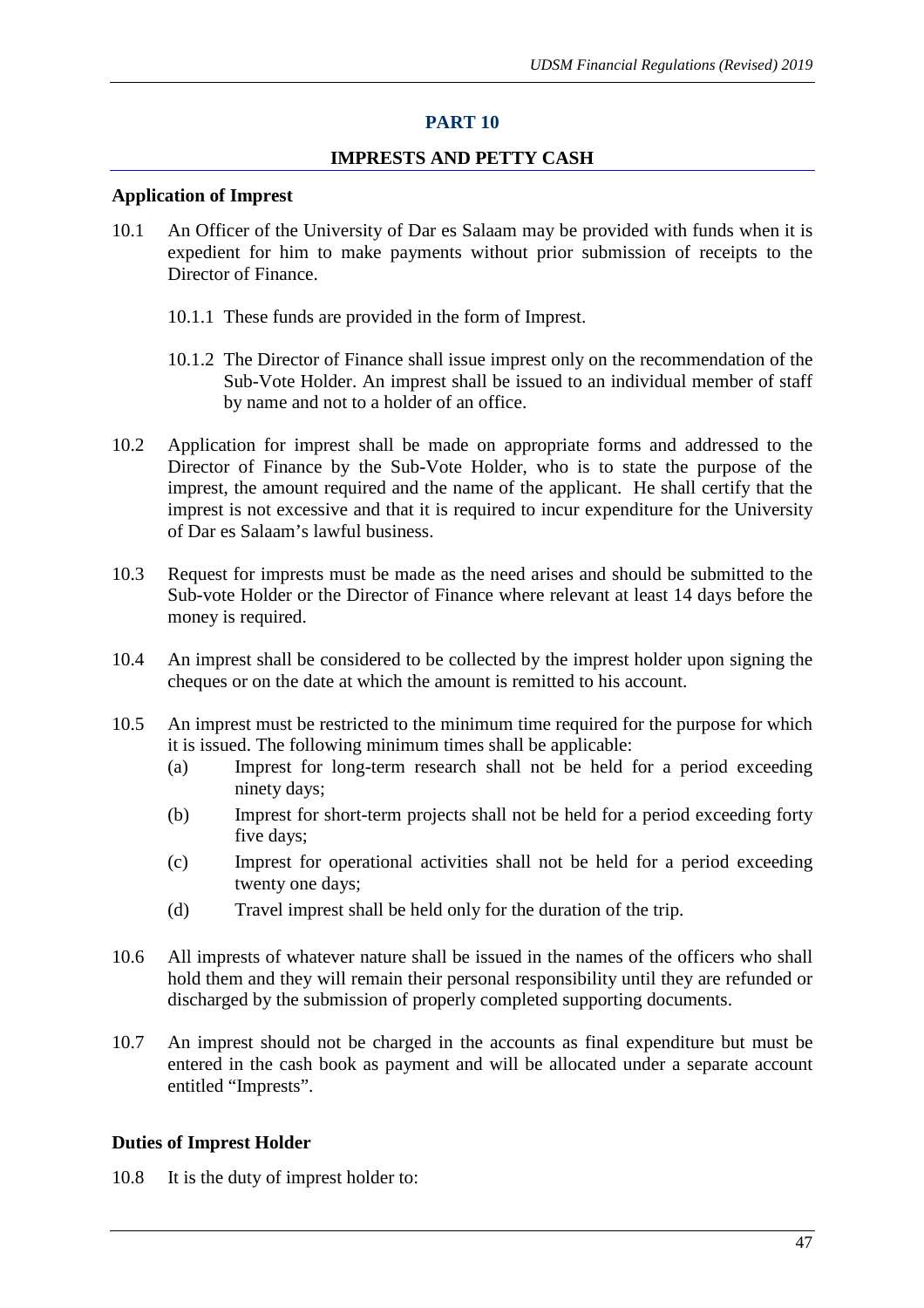- (a) Account for the imprest in accordance with these Regulations;
- (b) Ensure that the imprest is exclusively and wholly used for the purpose for which it was issued;
- (c) Arrange for proper support of all expenditure from the imprest, showing the amounts chargeable to each item;
- (d) Obtain proper receipts on all payments;

#### **Retirement and Renewal of Imprest**

- 10.9 All imprests shall be retired within fourteen (14) days of completion of the task for which the imprest was issued in line with Regulation 10.5, failure of which recovery shall be made from the imprest holder's salary or any other source without notice.
	- 10.9.1 Amounts so recovered shall not be refundable.
	- 10.9.2 The Director of Finance shall conduct a quarterly review of all outstanding imprest.
- 10.10 Claims must be made on the standard form provided by the Directorate of Finance, and be supported by appropriate supporting documents.
- 10.11 A second imprest shall not be issued unless the previous imprest has been fully retired.
	- 10.11.1 Save were in special cases, and the approval is sought from and duly granted by the Accounting Officer or any person acting on his behalf.
- 10.12 All vouchers paid out of imprest must be certified as correct and coded by the Vote and Sub-vote Holder concerned.
- 10.13 The Director of Finance shall issue a retirement clearance form as evidence to the imprest holder who has fully retired imprests.

## **Application of Petty Cash**

- 10.14 The Director of Finance shall make available imprests to Sub-vote Holders for the purpose of defraying petty cash expenses.
	- 10.14.1 The Sub-vote Holder shall submit an application in the appropriate predesigned form to the Director of Finance requesting him to issue petty cash.
	- 10.14.2 Cash receipts must not be added to the petty cash float.
	- 10.14.3 Petty cash float is provided to pay minor expenses and may not be used for wages or salaries, or for payments to regular suppliers.
	- 10.14.4 Petty cash floats must not be used for personal expenditure.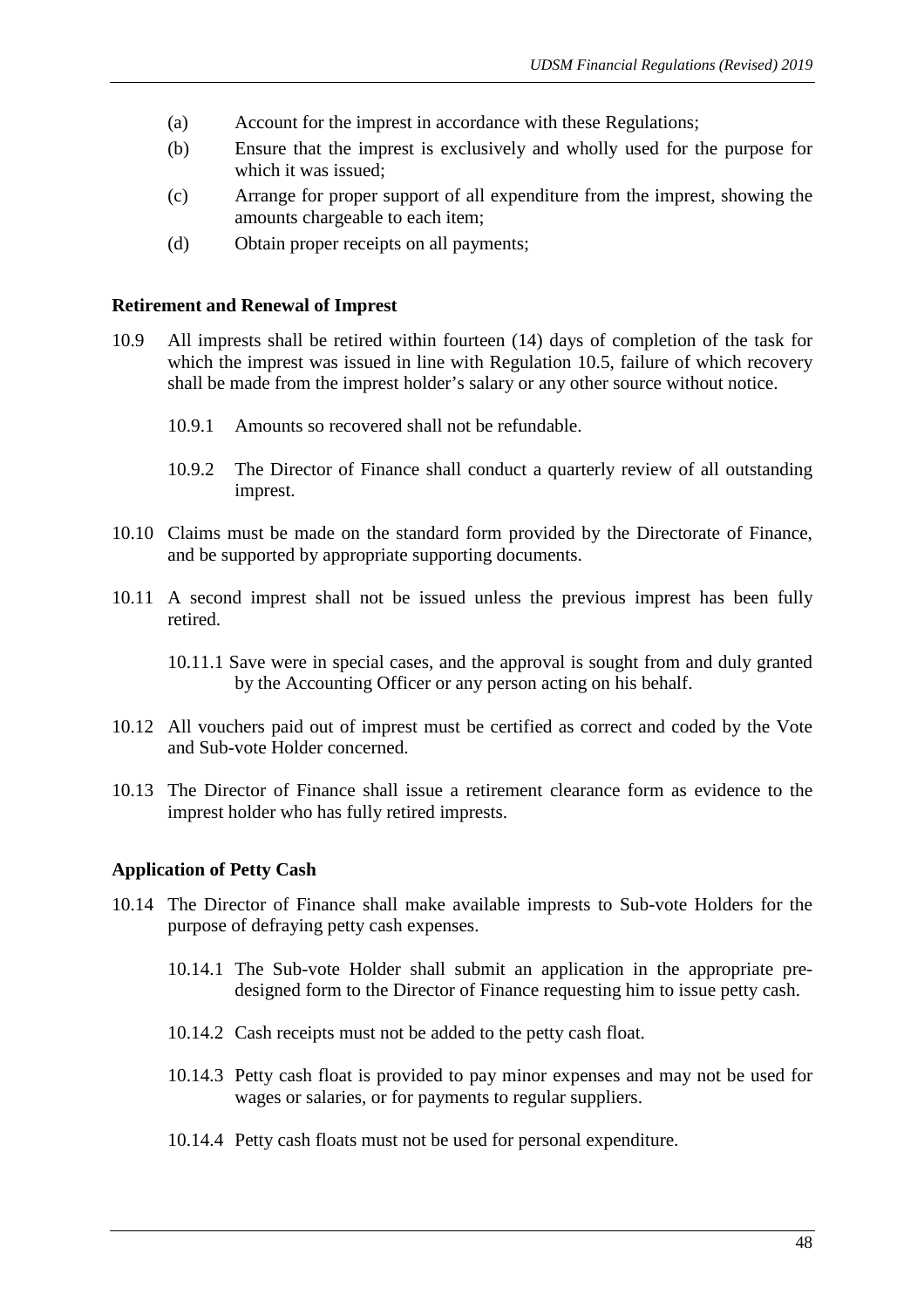- 10.15 Requisitions for reimbursement must be sent to the Director of Finance, together with appropriate receipts, before the total amount held has been expended, in order to retain a working balance pending receipt of the amount claimed.
- 10.16 The relevant Unit is responsible for the security of the float, and the member of staff granted a petty cash imprest is personally responsible for its safekeeping.
	- 10.16.1 The petty cash box must be kept locked in a secure place in compliance with the requirements of the University of Dar es Salaam's insurers when not in use.
	- 10.16.2 Petty cash records and floats will be subject to periodic checks by the Head of Unit or other independent person nominated by the Head.
- 10.17 The Director of Finance shall arrange for surprise checks of cash balances to be made at least once every three months.
- 10.18 At the end of the financial year, a certificate of the balances held should be completed by the member of staff responsible for the float and counter-signed by the Sub-vote Holder.
- 10.19 The holder of petty cash shall renew the imprest regularly by submitting a summary of expenditure supported by certified vouchers to the Director of Finance who will examine the documents for accuracy and correctness.
- 10.20 Petty cash holders shall maintain a cash book to record all petty cash transactions made. The cash book shall be checked and balanced before any reimbursement is made.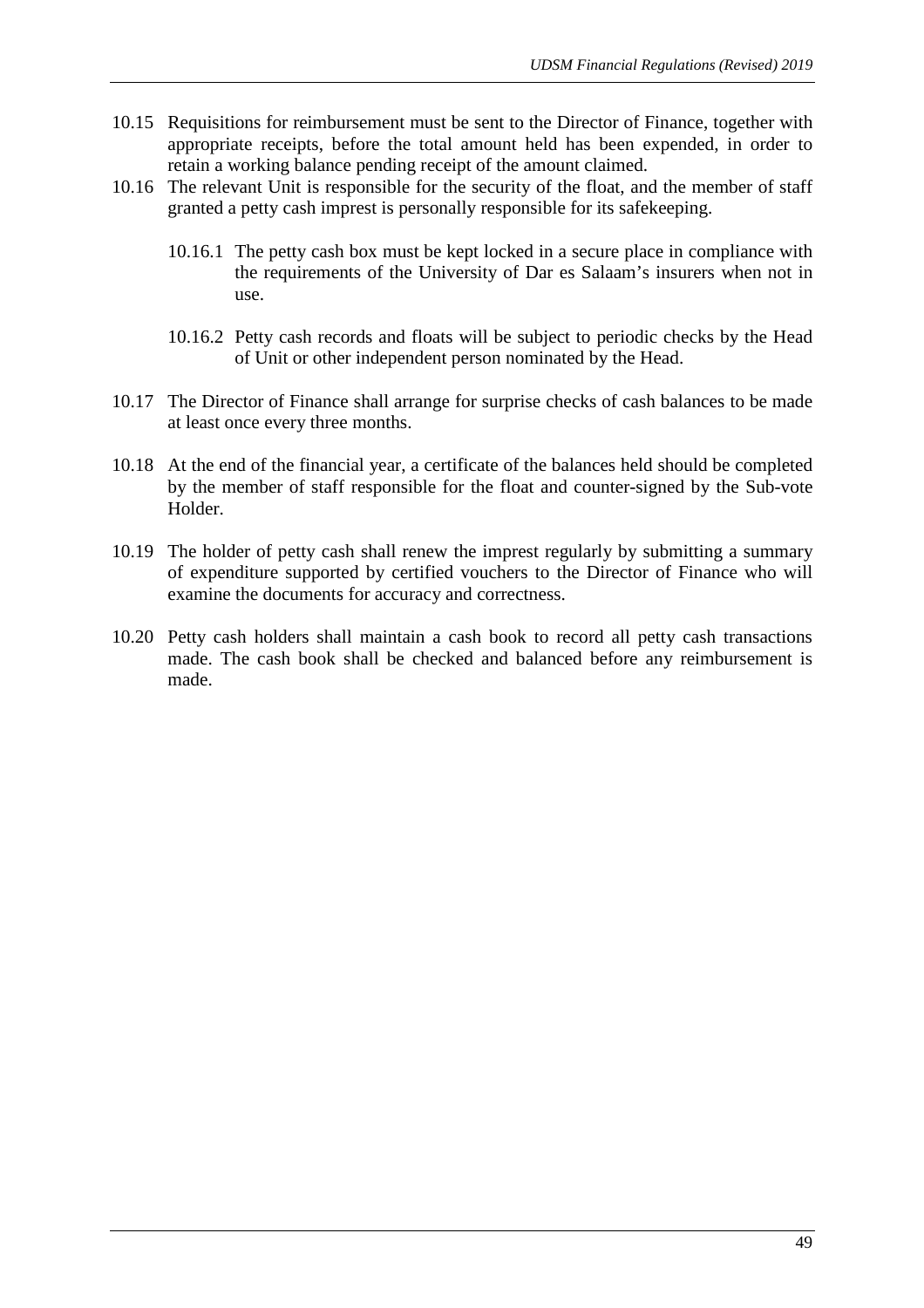## **HANDING OVER OF PROPERTY AND ACCOUNTING FOR GOODS, STOCKS, AND STORES**

#### **Handing and Taking over Procedures**

- 11.1 When the duties of an officer, which involves the custody of University of Dar es Salaam property, are handed over to another officer, the following procedure shall be adopted:
	- (a) The officer handing over shall ensure that the books, which record University of Dar es Salaam property in his custody are entered up to date, ruled off and balanced and that the property in his custody agrees with the details shown in the documents.
	- (b) The Officer taking over shall check the property taken over in the presence of the Officer handing over, and satisfy himself that the property agrees with the details shown in the documents.
	- (c) The keys of the safe, storehouse, etc., shall be handed over immediately.
- 11.2 On completion of the above procedure, both officers shall sign a certificate which will show the properties which have been handed and taken over.
	- 11.2.1 Signing of this document should be witnessed by one representative from the Director of Finance's office and one representative from the Office of the Chief Internal Auditor.
	- 11.2.2 Signed copies of this document shall be retained by both officers and the original sent to the Director of Finance.
- 11.3 If any discrepancy between the books and actual balances are revealed at the time of handing over, whether or not the handing over is of a temporary nature, the document accompanied by a report of the discrepancy should be forwarded to the Director of Finance, who shall then take immediate action to ensure that the discrepancy is investigated and/or settled.
- 11.4 Where the handing/taking over involves security documents (e.g., LPO books, cheque books, etc.) the officer taking over must satisfy himself and ensure that such documents tally with the Registers.

#### **Accounting for Goods, Stocks, and Stores**

11.5 The Financial Management Information System shall be used for accounting for goods, stocks and stores under the supervision of the Head, Procurement Management Unit (PMU).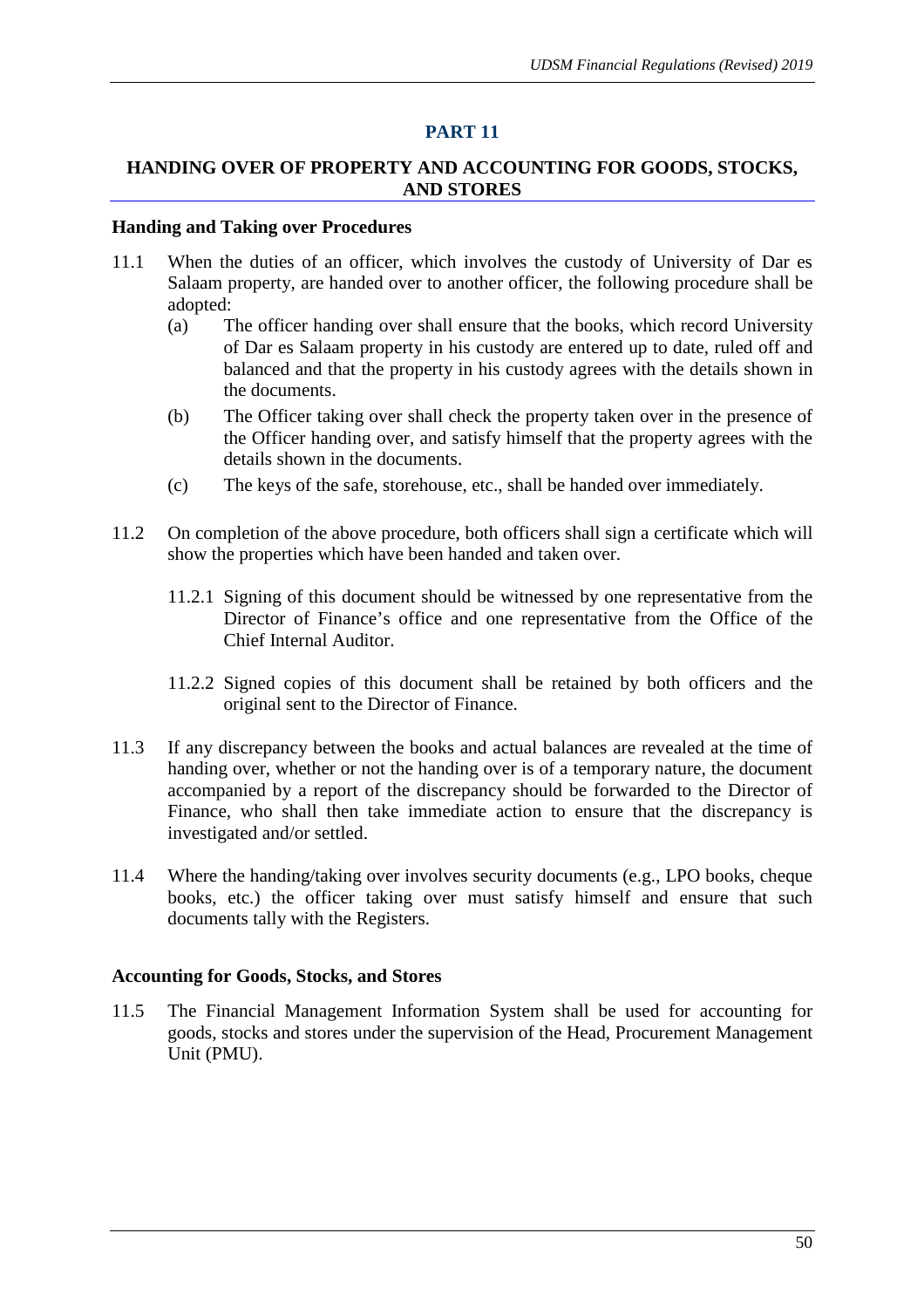# **FIXED AND IMMOVABLE ASSETS**

#### **Acquisition of Fixed and Immovable Assets**

- 12.1 The purchase, lease or rent of land, buildings or any other fixed assets shall only be undertaken with authority from the Council.
- 12.2 Provided that such considerations will normally be allowed only as part of the University of Dar es Salaam's Annual Procurement Plan in line with the University strategic plan.

#### **Care of Fixed and Immovable Assets**

- 12.3 It shall be the overall responsibility of the Deputy Vice Chancellor Administration to ensure that all fixed assets of the University of Dar es Salaam are afforded appropriate safeguards and protections against waste, misuse, fraud, theft, pilferage, misappropriation, destruction, and any other untoward acts and circumstances.
- 12.4 In particular and without prejudice to the generalities of the foregoing Regulation 12.3, the Deputy Vice Chancellor – Administration shall:
	- (a) Ensure that the assets are adequately insured against fire, theft and other hazards.
	- (b) Institute and maintain necessary physical controls.
	- (c) Take precautions against fire by placing and maintaining serviced fire fighting equipment of all University of Dar es Salaam's Buildings and Stores provided that the benefits derived from such safeguards and controls justify the cost of setting up and maintaining such safeguards and controls.

## **Control of Fixed and Immovable Assets**

- 12.5 The Deputy Vice Chancellor Administration shall ensure that any asset whether movable or immovable issued to every officer and every employee of the University of Dar es Salaam, whether they are issued to such officer or employees as a tenant, or for use in doing his work, or for mere custody is made fully responsible for the care, safety and proper use of such assets.
- 12.6 The Director of Estate Services is responsible for maintaining the University of Dar es Salaam's fixed assets register of land, buildings, fixed plant, and machinery. The Director of Estate Services shall ensure that all the University of Dar es Salaam's fixed assets are properly indexed and marked.
- 12.7 In addition to the asset register maintained by the Director Estate Services, Sub-Vote Holders shall be responsible for maintaining records of all plant, equipment and furniture and stores in their units. The records must include items donated or held in trust. Records must be checked at least annually and retained in the form prescribed by the Director of Estate Services.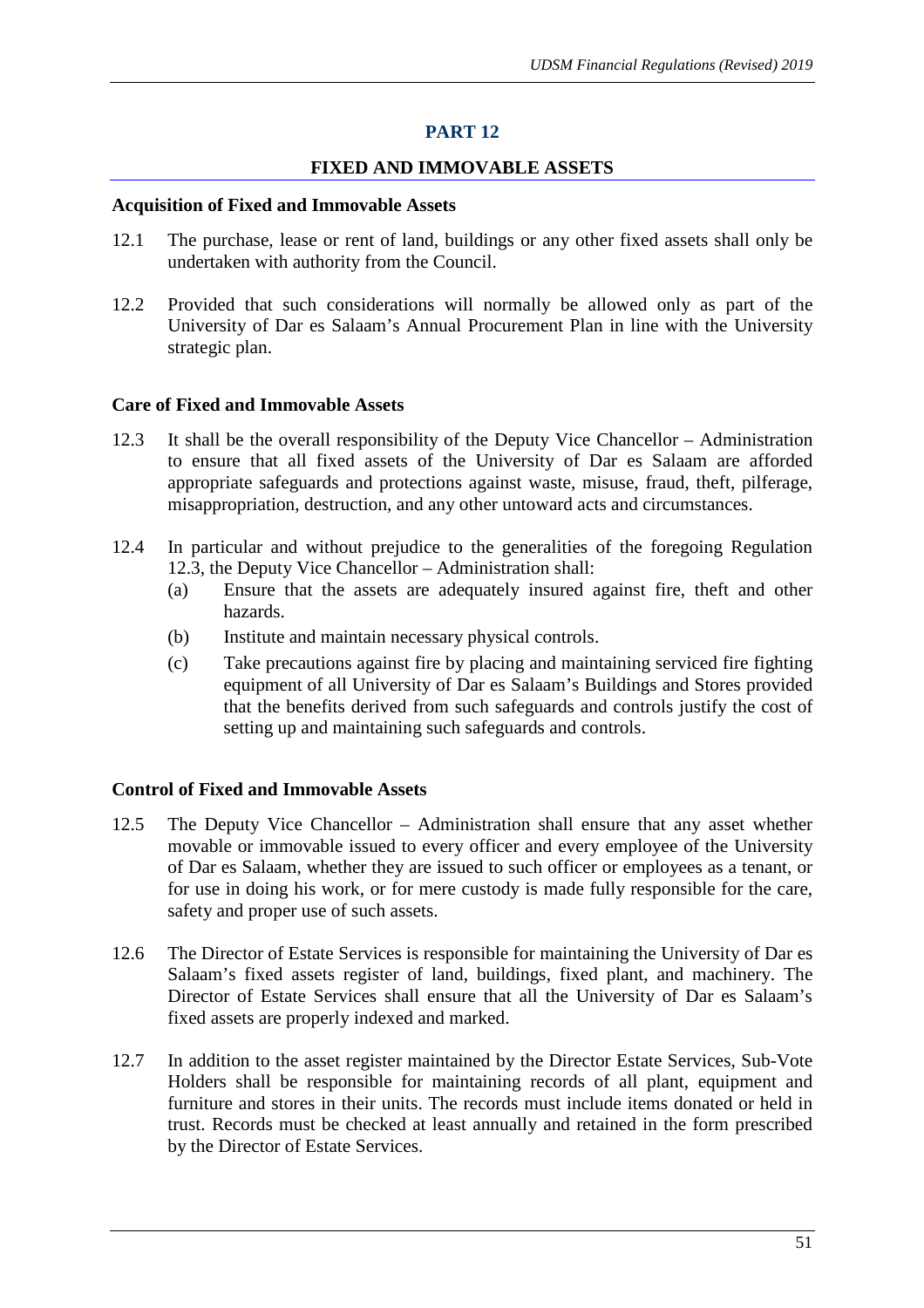- 12.8 Every Sub-vote Holder shall prepare at least once in a year a record in a form agreed by the Director of Estate Services of buildings, all movable plant and machinery, and vehicles.
	- 12.8.1 As for furniture, equipment, and fittings, the Sub-vote Holder shall prepare a record to indicate the condition and location of each item of an asset with intimation to the Director of Estate Services for control purposes.
- 12.9 The Director of Finance shall from time to time ensure figures in the fixed assets register are reconciled with the financial records.

## **Charges on the Assets**

12.10 No charge shall be made on any fixed or immovable asset of the University of Dar es Salaam without prior approval of the Council after a recommendation from the University Funding Promotion Committee.

## **Disposal of Fixed and Immovable Assets**

12.11 No fixed or immovable asset of the University of Dar es Salaam shall be disposed of, without the approval of the Council.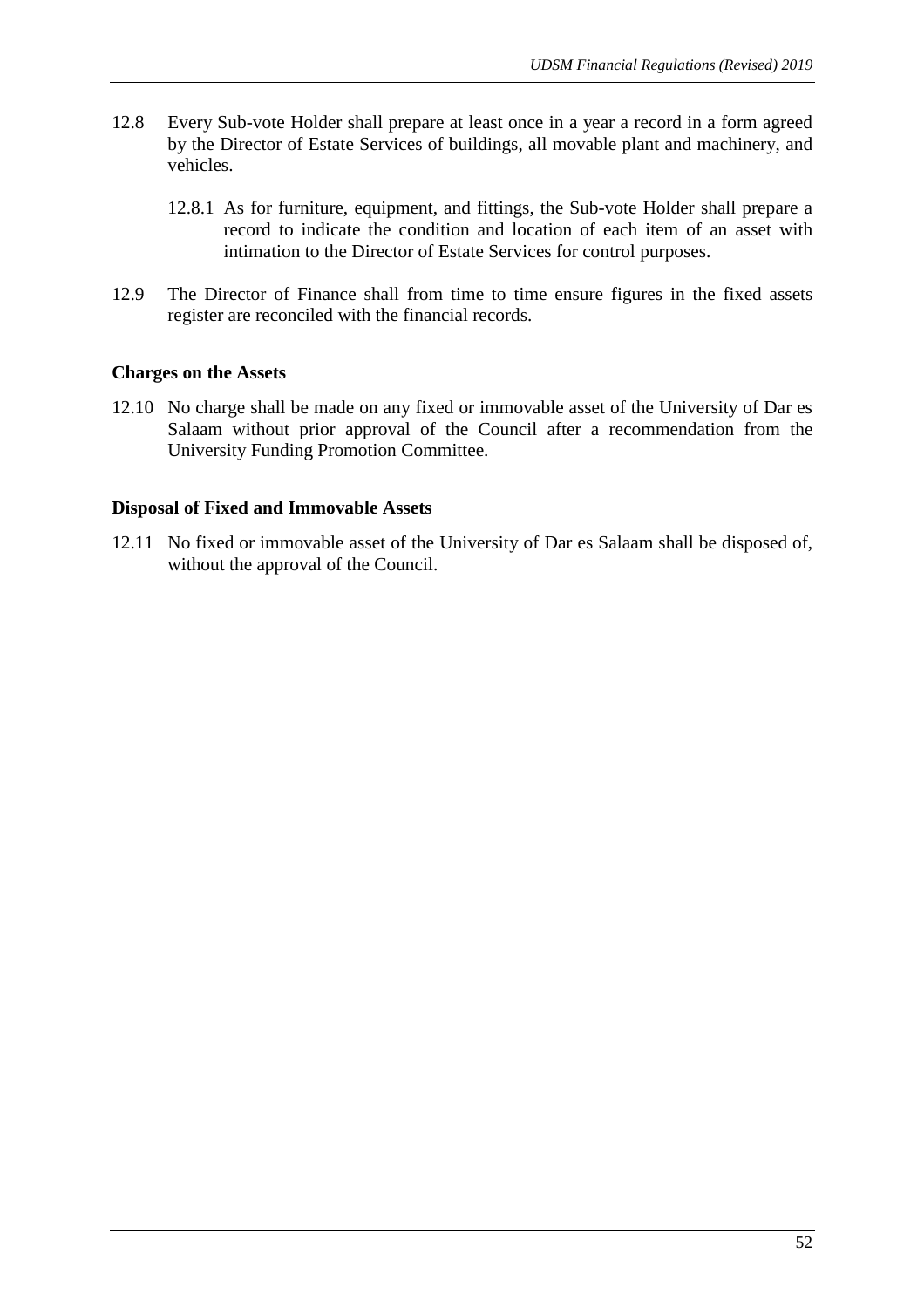#### **BOARD OF SURVEY**

#### **Appointment, Composition, and Duties**

- 13.1 There shall be a Board of Survey of the University which shall be responsible for examining and verifying any asset of the University of Dar es Salaam where it is found necessary and at times considered appropriate.
- 13.2 The Deputy Vice Chancellor Administration shall appoint such Board of Survey.
- 13.3 The Board shall consist of not less than five members appointed by the Deputy Vice Chancellor – Administration.
- 13.4 The Deputy Vice Chancellor –Administration shall also appoint the Chairperson of the Board of Survey and the Head of the Procurement Management Unit shall be the Secretary to the Board of Survey.
- 13.5 At any meeting of the Board of Survey, half of the members shall constitute a quorum.
- 13.6 Any person, who has been appointed but is unable to serve on the Board because of emergency, shall report the fact immediately to the Deputy Vice Chancellor – Administration who will nominate another suitable member to serve on the Board.
- 13.7 The Board of Survey may establish sub committees which shall consist of persons who are or are not members of the Board for the purpose of advising the Board on any specific matter.
- 13.8 An Officer whose assets (e.g. cash balances, securities, and inventory) are to be surveyed shall be present in his office at the time when the Board has arranged to attend and ensure that the survey can be carried out with as little interference as possible. He must have all books of accounts balanced, inventory records, cash and securities readily available for inspection.
- 13.9 The Chairperson of the Board of Survey shall advise Sub-Vote Holders concerned and members of the Board as to the time and place at which the Board will assemble.

#### **Reporting**

- 13.10 After the survey, the Board shall submit a report to the Deputy Vice Chancellor Administration signed by all members of the Board.
- 13.11 The Deputy Vice Chancellor Administration, on receipt of the report, shall arrange to implement the recommendations through the Procurement Management Unit after approval by the Council and by the Government where required.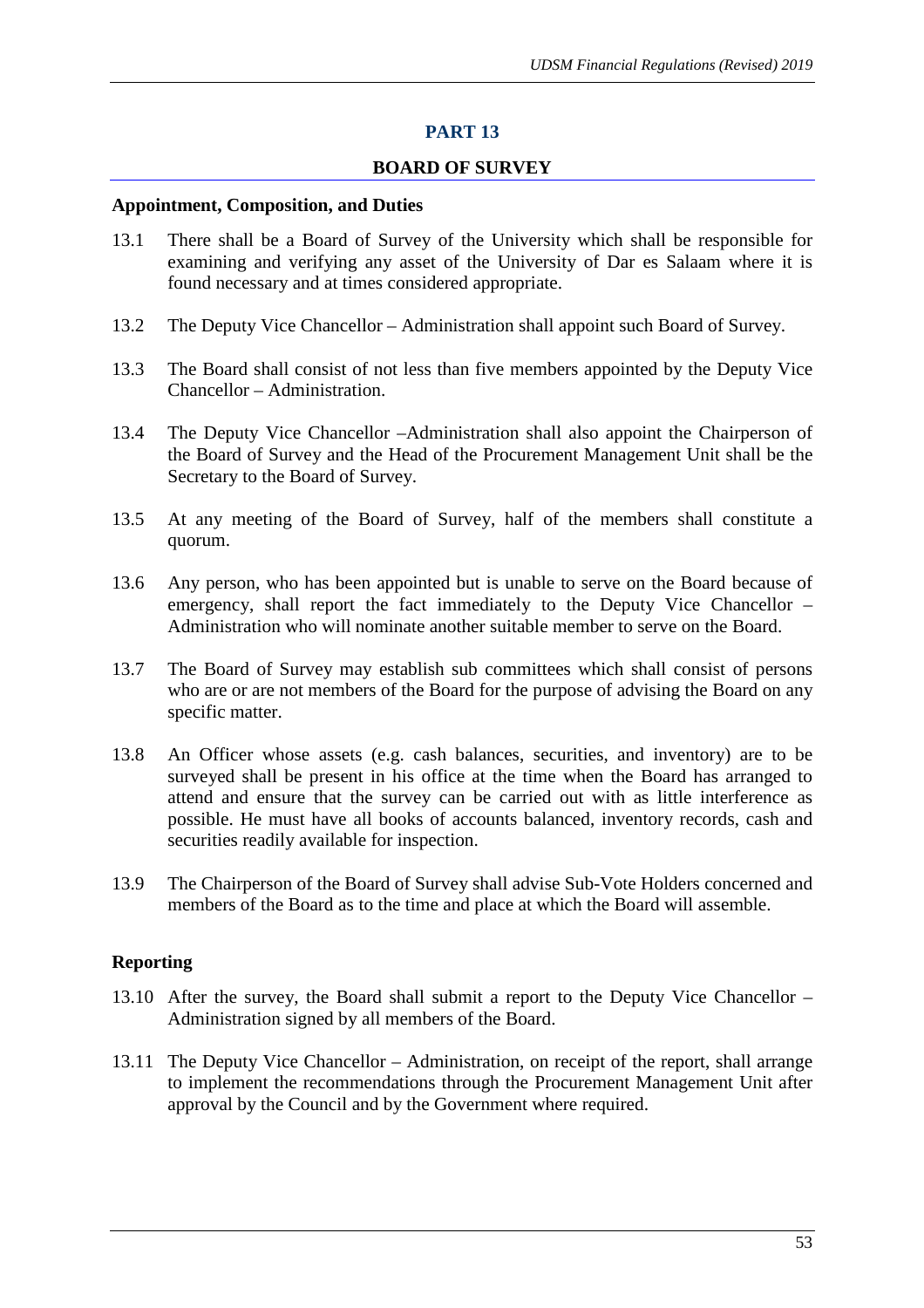## **THE AUDIT AND UNIVERSITY FUNDING PROMOTION COMMITTEES**

#### **Establishment of the Audit Committee**

- 14.1 An Audit Committee is established as an independent and advisory organ that reports directly to the Council of the University.
	- 14.1.1 Appointment to the Audit Committee shall as per the Audit Committee Charter, be for a period not exceeding three years, which may be extended for two further three-year periods, provided that the members of the Committee remain independent and objective.
	- 14.1.2 The Audit Committee has the objective of promoting and raising the standards of corporate accountability and governance within the University of Dar es Salaam.

#### **Role and Responsibilities of the Audit Committee**

- 14.2 The role of the Audit Committee is to provide effective, informed and independent oversight of the management of the University of Dar es Salaam and to reassure stakeholders of the integrity of the financial statements and the control systems in place.
- 14.3 The Audit Committee provides a forum whereby key players in the University of Dar es Salaam, namely the management, internal audit, and external audit, can interact, discuss and resolve any issues of concern.
- 14.4 The Audit Committee is responsible for identifying and approving appropriate performance measures for internal and external audit and for monitoring their performance.
	- 14.4.1 The Audit Committee is responsible for monitoring the University's internal control and risk management systems and accounting policies.
	- 14.4.2 The Audit Committee shall also satisfy itself that satisfactory arrangements are in place to promote economy, efficiency, and effectiveness as part of its responsibility in monitoring Value for Money work.
- 14.5 The Audit Committee has the right of access to obtain all the information it considers necessary and to consult directly with the internal and external auditors.

#### **Functions of the Audit Committee**

- 14.6 The functions of the Audit Committee shall include:
	- (a) To advise the Council on the appointment of the external auditor, the audit fee, the provision of any non-audit services by the external auditor, fees for such non-audit services, and any questions of resignation or dismissal of the external auditor appointed by the Controller and Auditor General;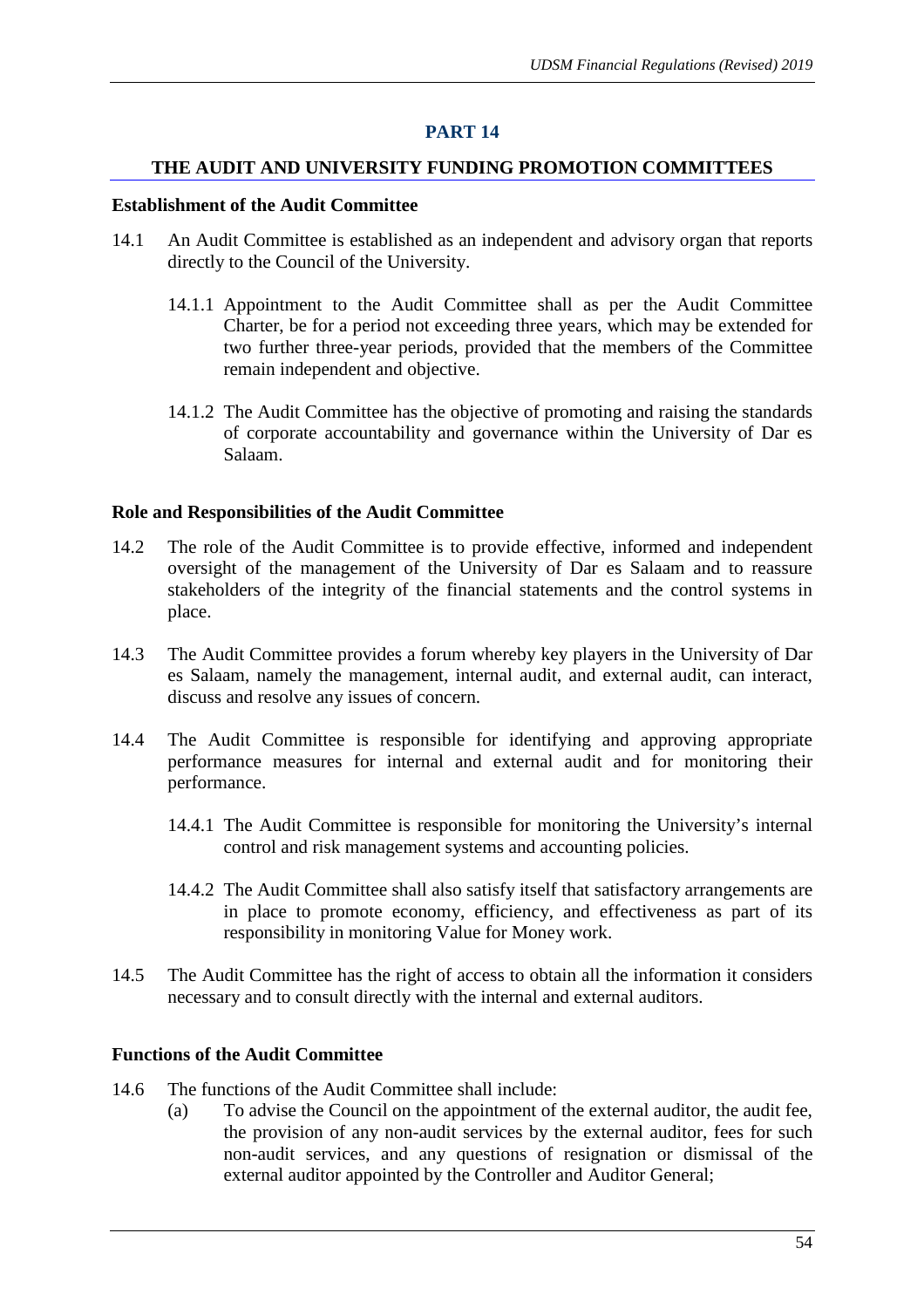- (b) To approve the internal audit and annual strategic audit plans of the University of Dar es Salaam and to monitor the conduct of both the internal and external auditors during the course of execution of their assignments and to ensure the maintenance of their independence;
- (c) To advice the Accounting Officer on action to be taken on matters of concern raised by the internal auditor or in the report of the Controller and Auditor General concerning the University;
- (d) To discuss if necessary with the external auditor, before the audit commences, the nature and scope of the audit;
- (e) To discuss with the external auditors on the nature and scope of the audit prior to commencing of audit, problems, and observations arising from the interim and final audits, including a review of the management letter incorporating management responses and any other matters the auditor may wish to discuss;
- (f) To consider and advise the Council on the appointment and terms of employment of the internal auditors and any questions of resignation or dismissal of the internal auditors;
- (g) To review the internal auditors' audit needs assessment and the audit plan, to consider major findings of internal audit investigations and management's response and promote co-ordination between the internal and external auditors;
- (h) To keep under review the effectiveness of internal control systems and in particular to review the external auditor's management letter, the internal auditor's annual report, and management responses;
- (i) To monitor the implementation by management of agreed audit recommendations.
- (j) To consider elements of the annual financial statements in the presence of the external auditor, including the auditor's formal opinion and any corporate governance statement;
- (k) To form independent investigation teams with respect to fraud and irregularities when and if the Council raises concern over the management of resources of the University of Dar es Salaam.

## **Meetings of the Audit Committee**

14.7 The Audit Committee shall meet at least quarterly in each financial year.

## **Establishment of the University Funding Promotion Committee**

14.8 A University Funding Promotion Committee (UFPC) is established as an independent and advisory organ that reports directly to the Council of the University.

14.8.1 Appointment to the UFPC shall be for a period not exceeding three years.

## **Functions of the University Funding Promotion Committee**

- 14.9 The functions of the University Funding Promotion Committee shall include:
	- (a) to advise the Council on: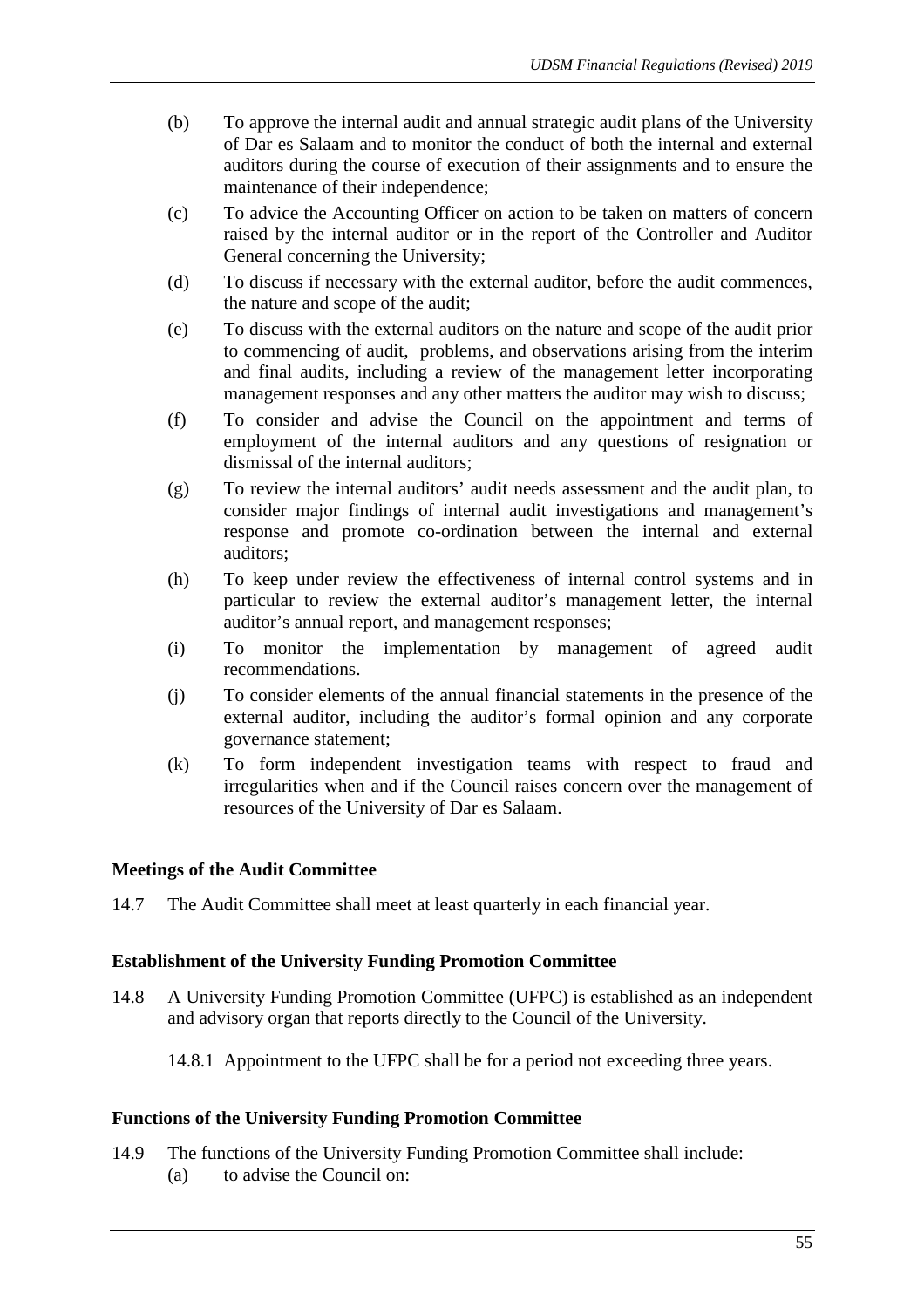- (i) matters relating to the procurement and expenditure of funds of the University;
- (ii) investment of such funds;
- (iii) promotion of appropriate income generation; and
- (iv) fundraising activities.
- (b) to mobilise resources for and on behalf of the Council for the promotion of the objects and functions of the University;
- (c) to perform such other functions as may be conferred upon the Committee by the Council.

#### **Meetings of the University Funding Promotion Committee**

14.10 The University Funding Promotion Committee shall meet at least quarterly in each financial year.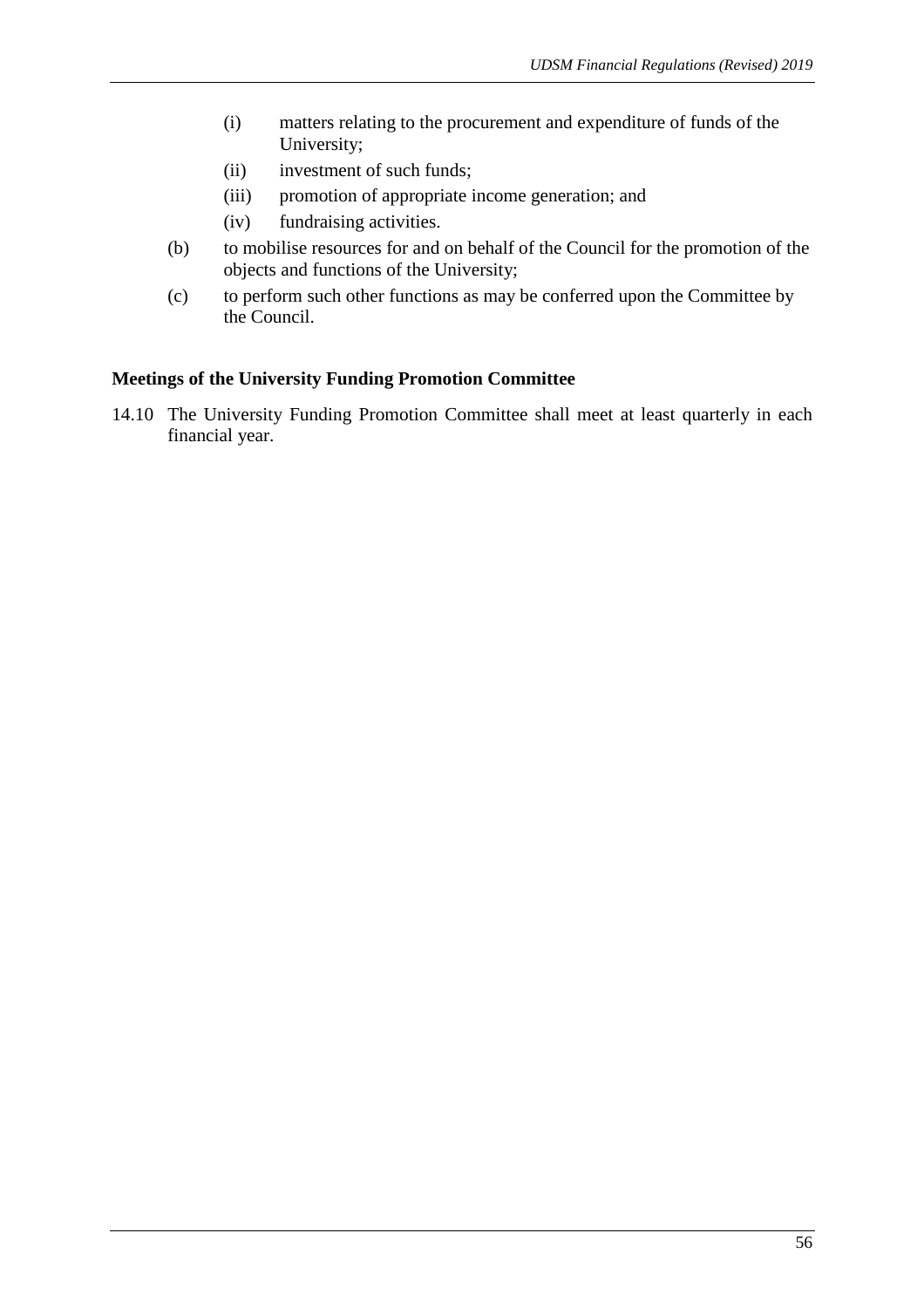# **ACCOUNTING POLICIES AND PRACTICES**

#### **Accounting Policies and Practices**

- 15.1 The University of Dar es Salaam shall formulate and pronounce accounting policies in conformity with national and international standards and laws such as the Public Finance Act.
- 15.2 The policies shall be approved by Council before they are affected in the preparation of financial statements of the University of Dar es Salaam.
- 15.3 The detailed accounting procedures and practices shall be embodied in the University accounting manual.
- 15.4 The Council shall approve such University Manuals to guide the operational procedures of the University. The Manuals shall supplement these Regulations but not replace them.
- 15.5 The significant accounting policies adopted, which comply with International Public Sector Accounting Standards (IPSASs) and other applicable standards, are set out below:

## **Basis of Accounting**

- 15.6 The consolidated financial statements are prepared in accordance with the International Public Sector Accounting Standards (IPSASs) as issued by the International Public Sector Accounting Standards Board (IPSASB). They are also prepared on the basis of going concern and accrual with reasonable expectations that the University has adequate resources to continue in operation for the foreseeable future, and that, events are recognized in the financial statements when they satisfy the definition and recognition criteria of accrual respectively.
- 15.7 The preparation of financial statements requires the use of estimates and assumptions that affect the reported amounts of assets and liabilities, and disclosure of contingent assets and liabilities at the date of the financial statements, and the reported amounts of revenues and expenses during the reporting period. Although these estimates are based on management's best knowledge of current events and actions, actual results ultimately may differ from those estimates.

## **Property, Plant and Equipment and Capital Work in Progress**

15.8 The property, Plant and Equipment of University of Dar es Salaam is comprised of land, residential buildings, lecture theatres, offices, laboratories, sports facilities, residences, hospitals, and related buildings, motor vehicles, furniture, fittings and equipment, library books and capital work in progress.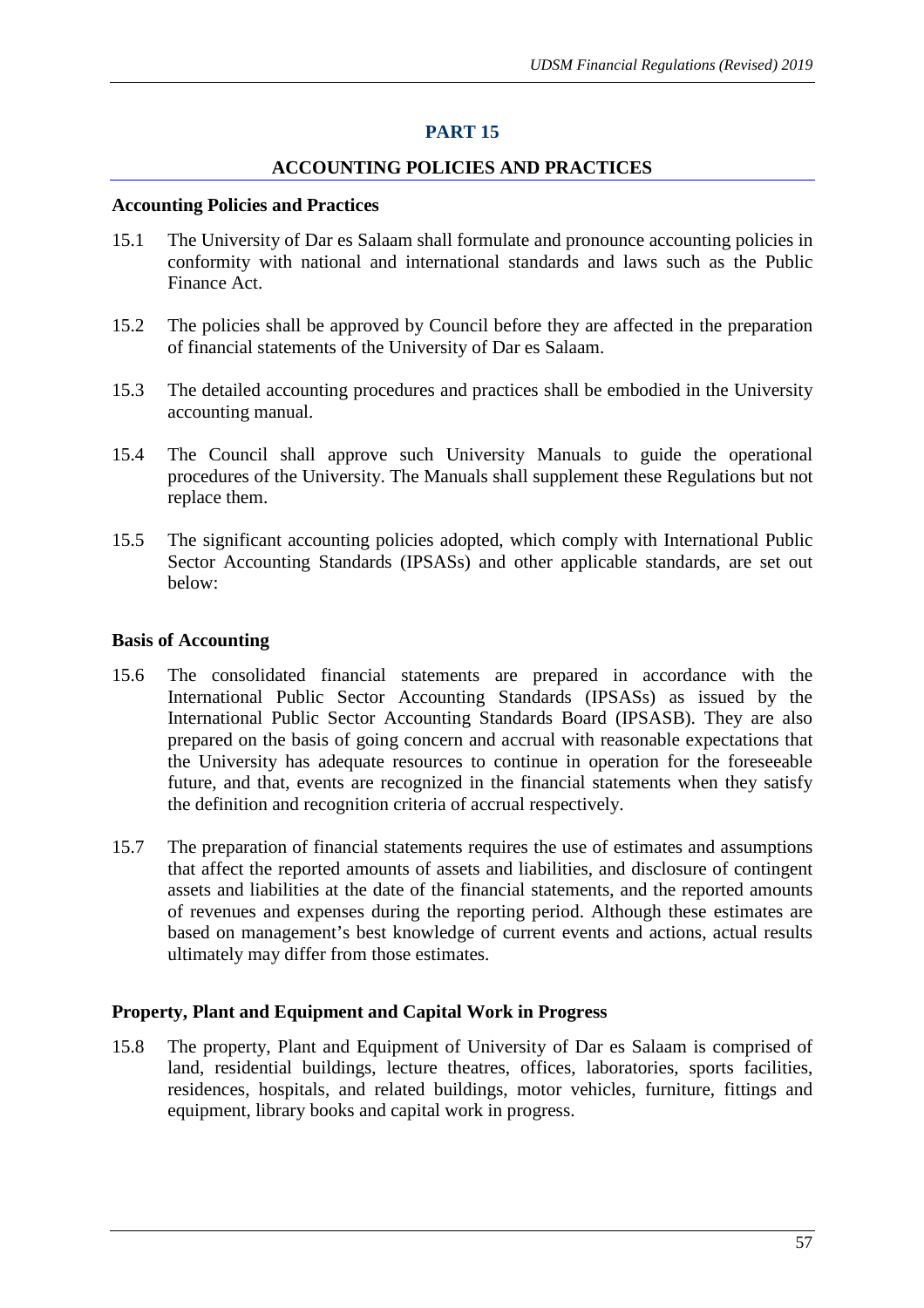- 15.9 The cost method is used for the initial recording of all acquisition of assets controlled by the University. Cost is determined as the value of assets given as consideration plus the cost incidental to the acquisition.
	- 15.9.1 Assets acquired for no cost or nominal consideration are initially recognized as assets at their fair value which are the amounts for which the assets could be exchanged at arm's length transaction between a knowledgeable and willing seller and a knowledgeable and willing buyer.
	- 15.9.2 A revaluation model is used to determine the carrying value of an asset.
- 15.10 Assets shall be re-valued every ten years, where accounting standards require the use of the revaluation model.

#### **Depreciation**

- 15.11 Depreciation is charged on a straight line method on assets from the date when they are available for use and stop on the date when the asset is retired.
	- 15.10.1 Assets that are subject to depreciation are reviewed for impairment whenever events or changes in circumstances indicate that the carrying amount may not be recovered.
- 15.12 The depreciation rates determined to reflect the most appropriate pattern of economic benefits or services potential and used are as follows:

| <b>Asset Description</b>           | <b>Annual rate</b> |
|------------------------------------|--------------------|
| <b>Buildings</b>                   | 2%                 |
| <b>Motor Vehicles</b>              | 10%                |
| Furniture, Fittings, and Equipment | 12.5%              |
| Computers                          | 33.3%              |
| Office equipment                   | 12.5%              |
| <b>Intangible Assets</b>           | 12.5%              |

- 15.13 Library books and periodicals are written off in the year acquired. The land is not depreciated as it is deemed to have an infinite life.
- 15.14 The carrying values of property and equipment are reviewed for impairment when events or changes in circumstances indicate that the carrying value may not be recoverable.
	- 15.14.1 An item of property, plant, and equipment is derecognized upon disposal or when no future economic benefits are expected from its use or disposal.
	- 15.14.2 Any gain or loss arising on de-recognition of the asset (calculated as the difference between the net disposal proceeds and the carrying amount of the asset) is included in the surplus or deficit the year the asset is derecognized. The asset's residual values, useful lives, and methods are reviewed, and adjusted if appropriate, at each financial year end.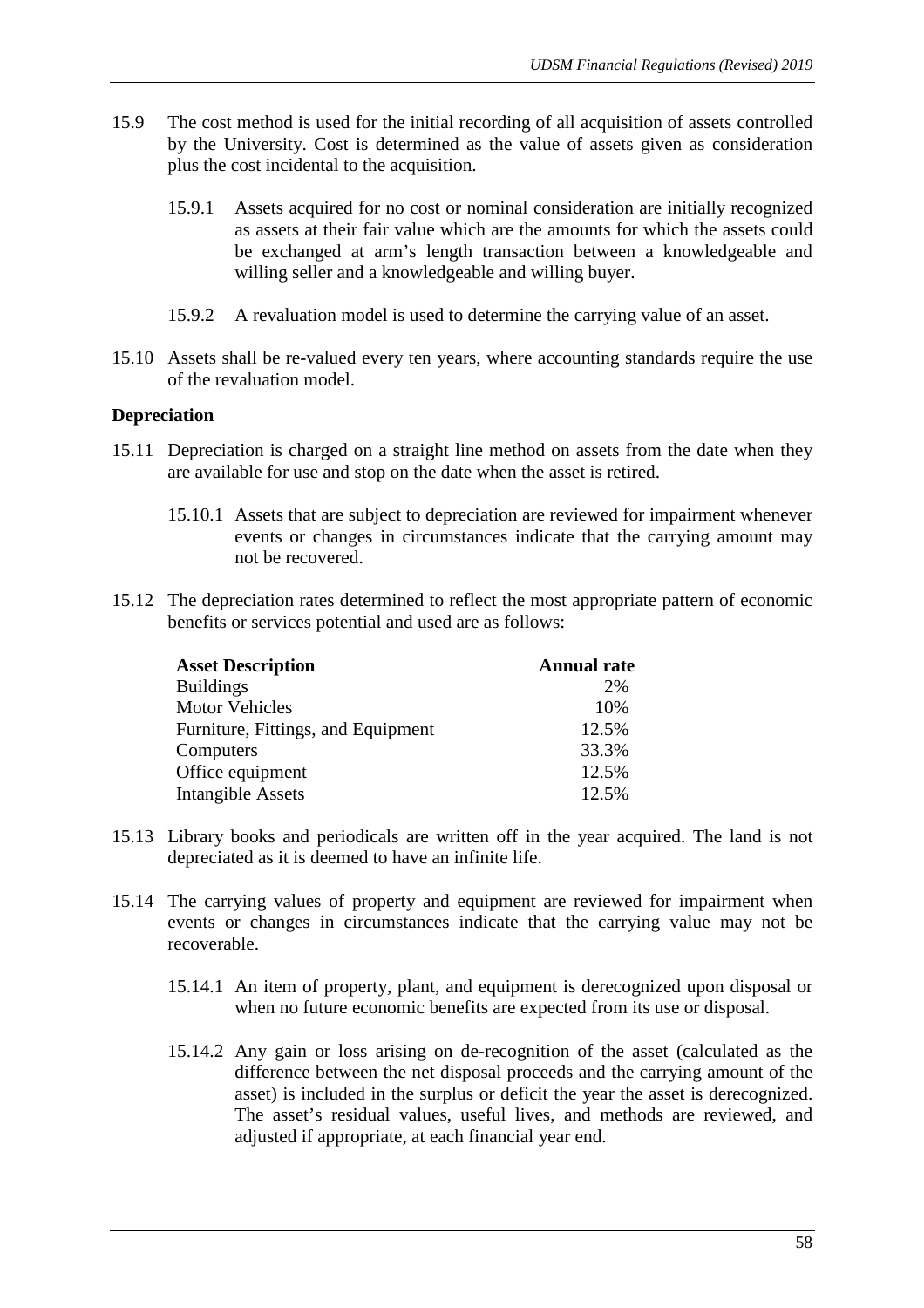15.14.3 The residual values, useful lives and methods of depreciating property, plant and equipment are reviewed, and adjusted if appropriate, at each financial year end.

## **Income**

- 15.15 Income is recognized to the extent that it is probable that economic benefits will flow to the University, and it can be reliably measured. The following specific recognition criteria are met before income is recognized:
	- (a) Students Fees are recognized on an accruals basis. Tuition fees are accounted for over the period in which they relate. Fees received in advance are carried forward under trade and other payables.
	- (b) Rent is recognized on an accrual basis.
	- (c) Interest income is measured at amortized cost and interest bearing financial assets classified as available for sale. Interest income is recorded using the effective interest rate, which recognized as a portion of the interest earned at the end of the related reporting period. Effective interest rate is the rate that exactly discounts the estimated future cash payments or receipts over the expected life of the financial instrument or a shorter period, where appropriate, to the net carrying amount of the financial asset or liability.
	- (d) Capital grants received shall be accounted for in the Deferred Income Account and amortized to income to the extent of the amount of depreciation charged on the respective noncurrent assets and recurrent expenditure incurred from the grant in the respective financial year. When the grant relates to an asset, it is recognized as income in equal amounts over the expected useful life of the related asset.
	- (e) Revenue Grants are directly credited to income account as recurrent revenue for the year in which they are earned. When the grant relates to an expense item, it is recognized as income on a systematic basis over the periods that the costs, which it is intended to compensate, are expensed.

# **Inventories**

- 15.16 Where inventories are acquired through a non-exchange transaction, their cost shall be measured at their fair value as at the date of acquisition and when acquired through exchange transactions Inventories are valued at the lower of cost and net realizable value.
- 15.17 Costs are determined using the first-in-first-out (FIFO) cost method. Net realizable value is the estimated selling price in the ordinary course of business, less estimated costs of completion and the estimated costs necessary to make the sale or disburse.
- 15.18 The amount of any write down inventories and all losses of inventories shall be recognized in the statement of financial performance as an expense in the period they write down, or loss occurs.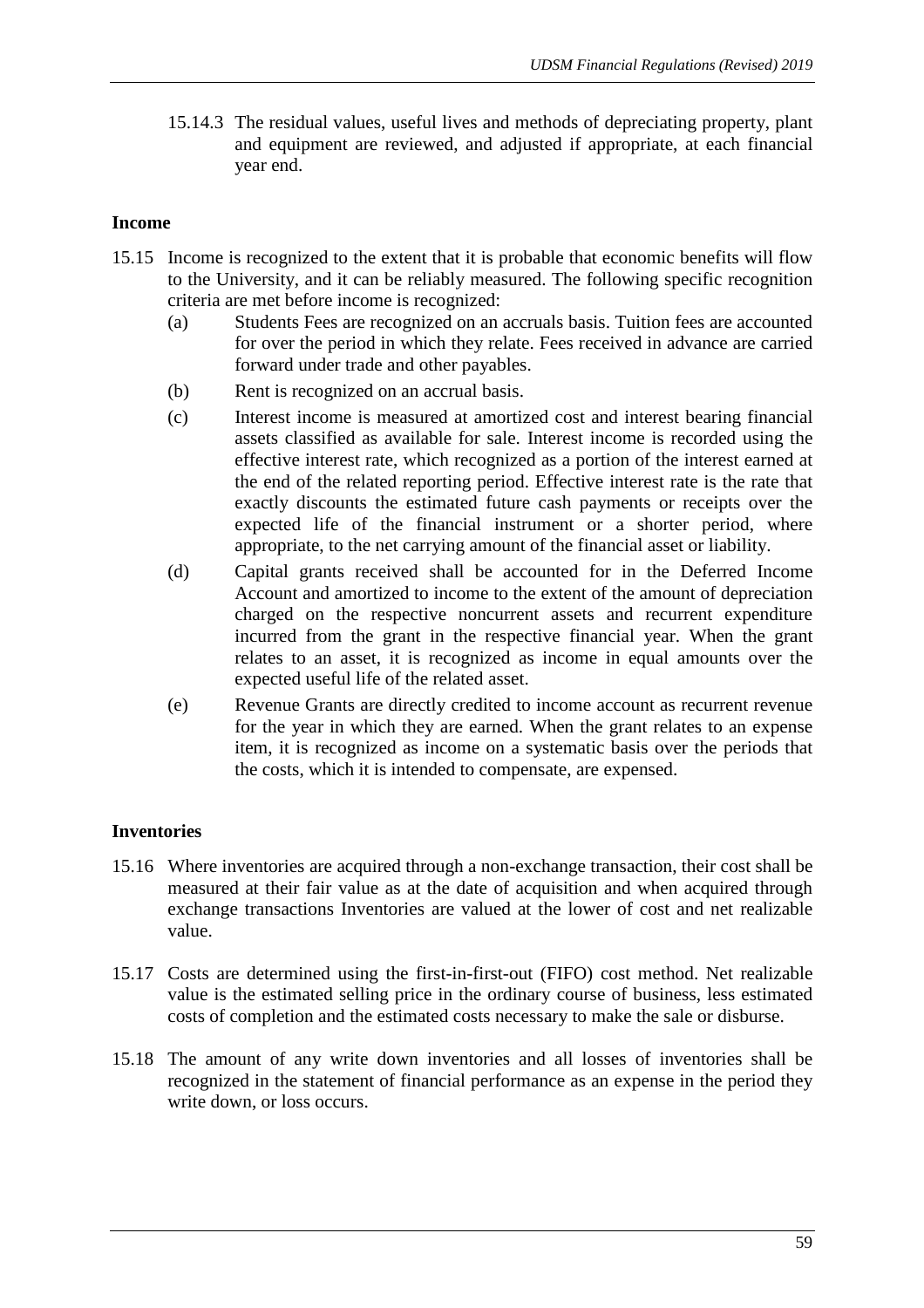# **Receivables**

Receivables are non-derivative financial assets with fixed or determinable payments that are not quoted in an active market.

15.19 Receivables shall be recognized initially at fair value and subsequently measured at amortized cost net of provision.

## **Provisions and Write-offs**

- 15.20 Provision for doubtful receivables is established when there is objective evidence that the University will not be able to collect all amounts due according to the original terms of the specific receivables. The provision is recognized through the statement of financial performance.
- 15.21 Requests to write-off debts must be referred in writing to the Deputy Vice Chancellor – Administration for submission to University Funding and Promotion Committee for consideration.
	- 15.21.1 Such requests must be supported with evidence to indicate that all reasonable efforts have been made to recover the debt in accordance with prudent and established debt recovery procedures.
	- 15.21.2 Sums due to the University of Dar es Salaam shall not be written off in the accounts except by approval of the Council of the University of Dar es Salaam.
- 15.22 The Director of Finance shall keep a register of such amounts written off for possible future recovery.

# **Cash and Cash Equivalents**

15.23 Cash and cash equivalents are carried in the statement of financial position at cost. For the purpose of cash flow statement, cash and cash equivalents comprise cash in hand, cash at bank and free bank deposits where the bank gives the right to the entities to withdraw the money at very short notice.

## **Impairment of Assets**

- 15.24 Assets are reviewed for impairment losses whenever events or changes in circumstances indicate that the carrying amount may not be recoverable.
	- 15.23.1 An impairment loss is recognized for the amount by which the carrying amount of the assets exceeds its recoverable amount.
	- 15.23.2 Review for impairment shall be undertaken annually. Circumstances that may lead to impairment include, but are not limited to, damage, obsolescence, idleness, malfunctioning, etc.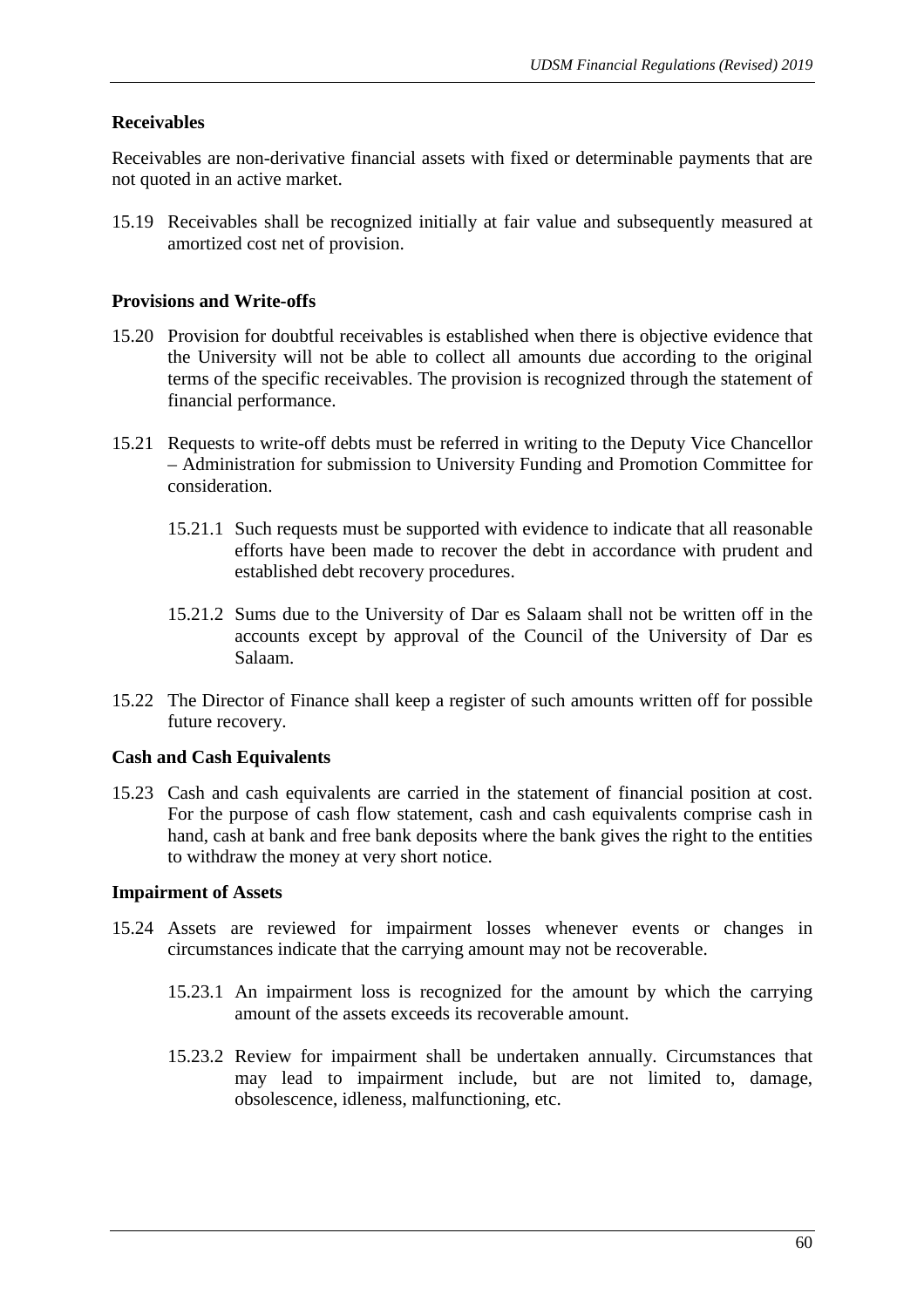# **Capital Fund**

15.25 Capital Fund is made up of government contributed assets to the University. The value of properties which appreciates over time, such as land is not depreciated. The rest of the properties are depreciated as per applicable rates for each individual asset.

# **Deferred Income**

15.26 These are unearned revenue, recorded on the statement of financial position as a liability until the services have been rendered. As the service is delivered over time, it is recognized as revenue on the statement of financial performance. It is made up of government and donor contributed funds.

# **Payables and Accruals**

15.27 Payables and accruals are recognized when they satisfy the definition and recognition criteria. They are recognized when incurred through either enjoyment of services on credit and/or receiving of goods supplied on credit or funds received on behalf of others.

# **Foreign Currency Translations**

# **Transactions and Balances**

15.28 Foreign currency transactions are translated into the functional currency using the exchange rates prevailing at the date of the transactions. Monetary assets and liabilities at the year-end expressed in foreign currencies are translated into the functional currency using the exchange rates issued by the Bank of Tanzania and prevailing at the end of the financial year. Translation losses/ (gains)-exchange difference on loans used to finance capital construction projects are capitalized as part of construction work in progress. All other exchange differences are recognized through the statement of financial performance.

# **Financial Risk Management**

15.29 The overall financial risk management focuses on the unpredictable financial markets and is aimed at minimizing potential adverse effects on the University's financial performance. The role of the University's financial risk management is primarily vested in the Directorate of Finance under the guidance of the Council. The specific financial risk management policies of the University are as follows:

# **Liquidity Risk**

15.30 The University has a prudent liquidity risk management through maintaining sufficient cash and fixed deposits to cover committed credit facilities and working capital requirements as budgeted in each financial year based on the approved funds disbursed to the University from the Government and other donors as well as own generated funds.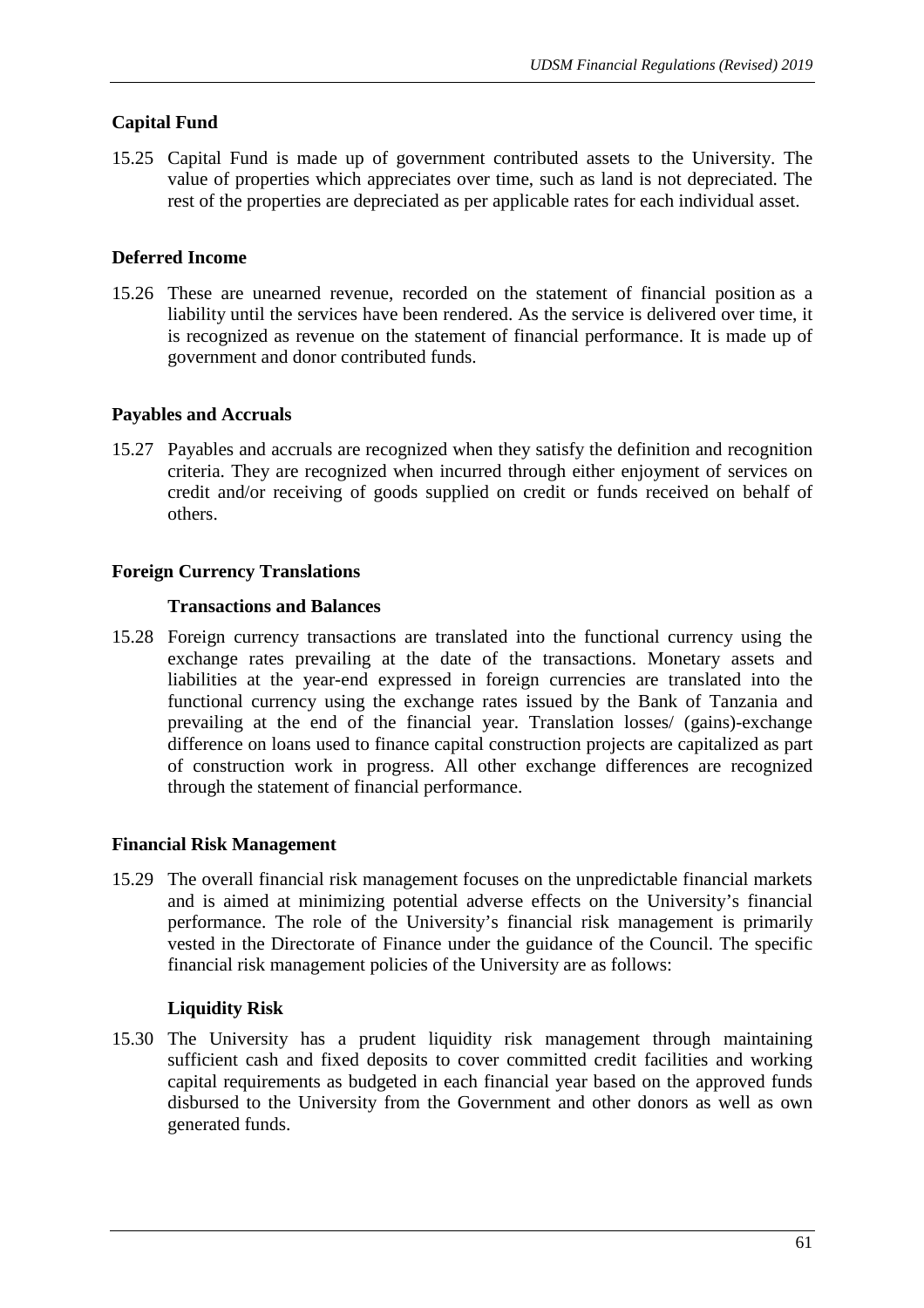## **Credit Risk Management**

15.31 The risk of loss of cash or cash equivalent arising from failure to meet a contractual obligation. The potential credit risk involves short-term cash, receivables and foreign currency, which are managed as follows:

# **Short Term Cash Surpluses**

15.32 The University deposits her short-term cash surpluses with banks of high credit standing in accordance with Government directives issued from time to time.

# **Receivables**

15.33 Students joining the University on private sponsorship shall pay tuition fees in advance. All tenants shall pay their rental charges in advance.

# **Foreign Currency Risk**

15.34 Foreign currency risk is managed at the operational level, and it is monitored by the Directorate of Finance. Losses arising from the holding of foreign currency denominated liabilities are minimized through timely payment of outstanding liabilities.

# **Leases**

15.35 The University has leased office premises which are accounted for as an operating lease, where lease rent is recognized in the statement of financial performance on an accrual basis.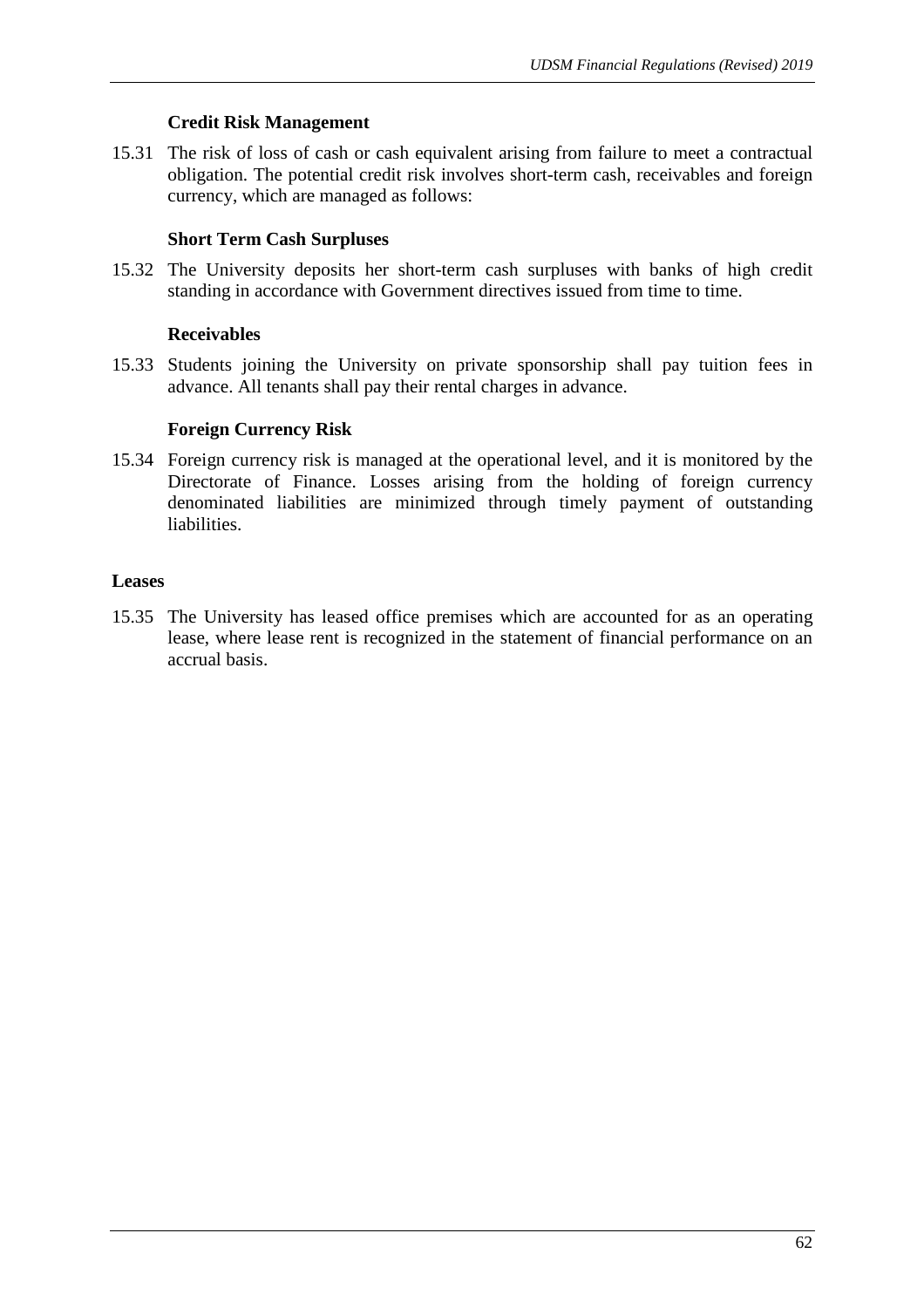#### **INVESTMENTS MANAGEMENT**

#### **Authority to Invest**

16.1 The Council has the power to administer funds and investments, properties, and other assets of the University of Dar es Salaam as prescribed by the University Investment Policy of 2017 and other Government directives.

## **Objectives**

- 16.2 The University of Dar es Salaam shall establish economically viable investment/projects whose main objective shall be to achieve the long-term investment goals and objectives of the University Vision by providing a framework for guiding investments in order to ensure that:
	- (a) Interests of the University are upheld and protected;
	- (b) Value for money is realized in all investment undertakings;
	- (c) Assets of the University and interest of stakeholders are protected through directing investments to be safe and high yielding investment opportunities; and
	- (d) Investment activities obtain an optimum rate of return consistent with safety and liquidity criteria. High cost and loss making investments shall be avoided at all times.
- 16.3 The following shall be the specific objectives of such investments:
	- (a) To create a viable portfolio consisting of long-term, medium-term and shortterm investments;
	- (b) To match the risk and return characteristics of such portfolio with a view to maximizing the return from the investments and minimizing the risk associated with that investment;
	- (c) To maintain a reasonable level of liquidity of the investments;
	- (d) Provide hedging against inflation whereby the average investment rate of return remains higher than the rate of inflation; and
	- (e) Increasing the level of safety whereby selected investments are within the national legal and regulatory framework.
- 16.4 There shall be constituted an Investment Committee (IC) as prescribed in the University Investment Policy of 2017.

## **Viability Study**

16.5 All projects envisaged to be established by the University of Dar es Salaam must be supported by feasibility studies and project write-ups and reports showing the economic viability of such projects. On receipt of such reports, the Deputy Vice Chancellor – Administration, in consultation with the Director of Planning, Development and Investments and the Director of Finance, shall recommend the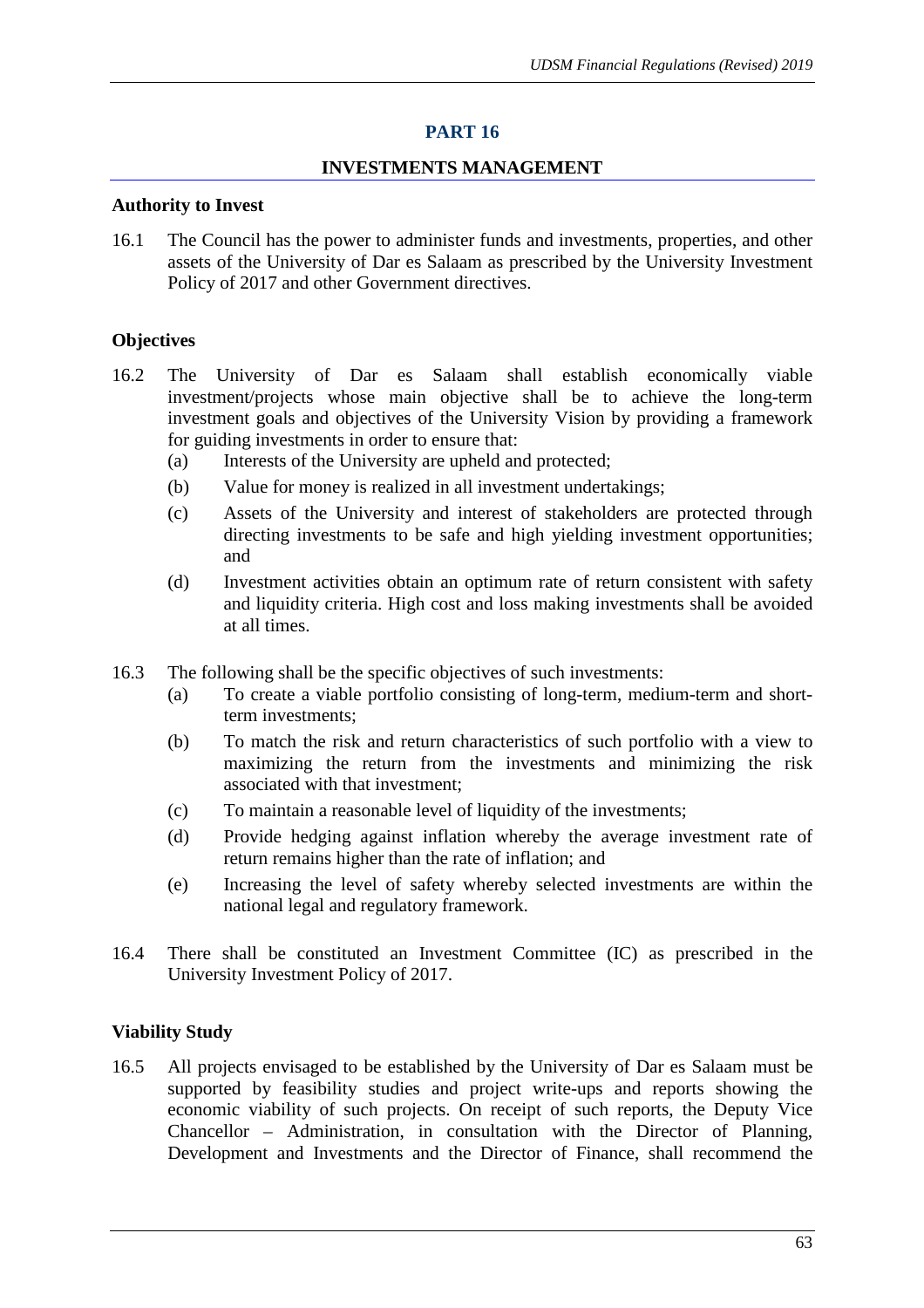project proposal to the Council through the University Funding Promotion Committee.

## **Reporting Relationships**

- 16.6 The Council is responsible for the custody and investment of all of the University of Dar es Salaam's funds.
- 16.7 The Director of Planning Development and Investment shall be responsible for maintaining records of all investments, both capital, and income, for arrangements to ensure the safe custody of all relevant documents and for reporting investment performance regularly to the University Funding Promotion Committee.
- 16.8 The University Funding Promotion Committee is responsible to the Council for approving a financial management policy concerning the management of the investment. The University Funding Promotion Committee has the responsibility to ensure implementation, monitoring and review of University Investment Policy.
- 16.9 All decisions concerning short-term investment shall be delegated to the Deputy Vice Chancellor – Administration.
- 16.10 All investments shall be undertaken in the name of the University.
- 16.11 The Deputy Vice Chancellor Administration shall report to each meeting of the University Funding Promotion Committee on the activities of the financial management operation and on the exercise of financial management powers delegated to him.
- 16.12 Appropriation of funds generated through Investment activities shall be as provided in the approved investment policy.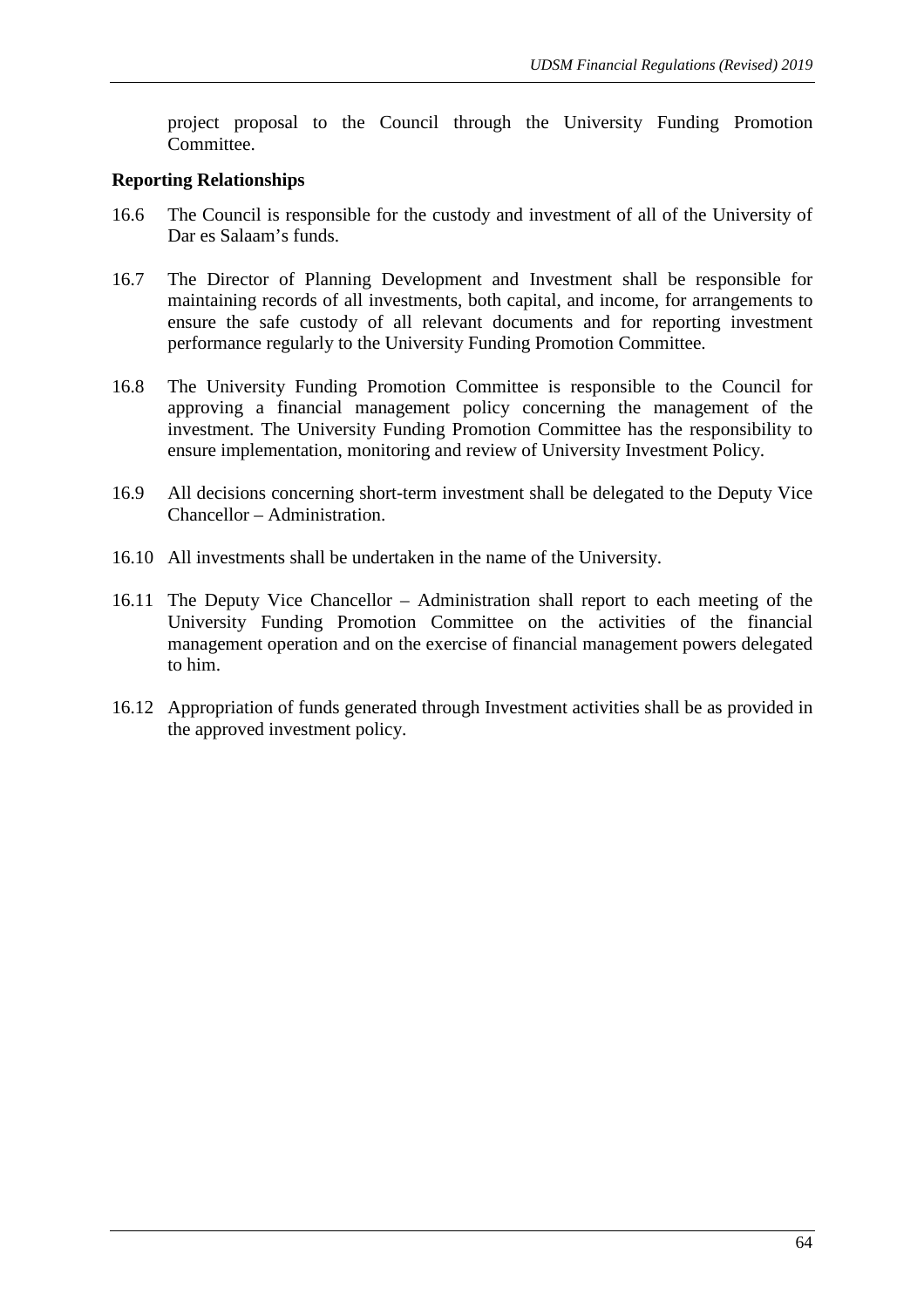# **PART 17**

### **INSURANCE**

#### **Policies and Records**

- 17.1 All the Insurance policies of the University of Dar es Salaam shall be under the direction and control of the Deputy Vice Chancellor – Administration.
- 17.2 The Officer responsible for Insurance, in collaboration with Sub-vote Holders, shall give prompt notification to the Deputy Vice Chancellor–Administration of all new risks and additional property and equipment which require to be insured. He shall also state the amount of cover required and of any alterations affecting the existing risks or insurances, and the Deputy Vice Chancellor – Administration shall take such steps as are desirable to insure adequately against the risk involved.
- 17.3 The Officer responsible for Insurance shall at least once in each year, furnish the Vote and Sub-vote Holders with details of all Insurance policies in force affecting their units. Each Sub-vote holder shall review the insurance policies in order to ensure that all the properties, equipment and other risks for which insurance should be effected are adequately covered. Particulars of any risks not insured shall be notified to the Deputy Vice Chancellor – Administration.
- 17.4 The Officer responsible for Insurance shall keep a register of all insurance policies effected by the University of Dar es Salaam and the risk covered.
- 17.5 The University shall establish various insurance schemes where applicable, such as Self-Insurance Fund, or act as an insurance agent, in accordance with existing laws.
- 17.6 To ensure effective management of the insurance schemes, the University shall establish an insurance policy.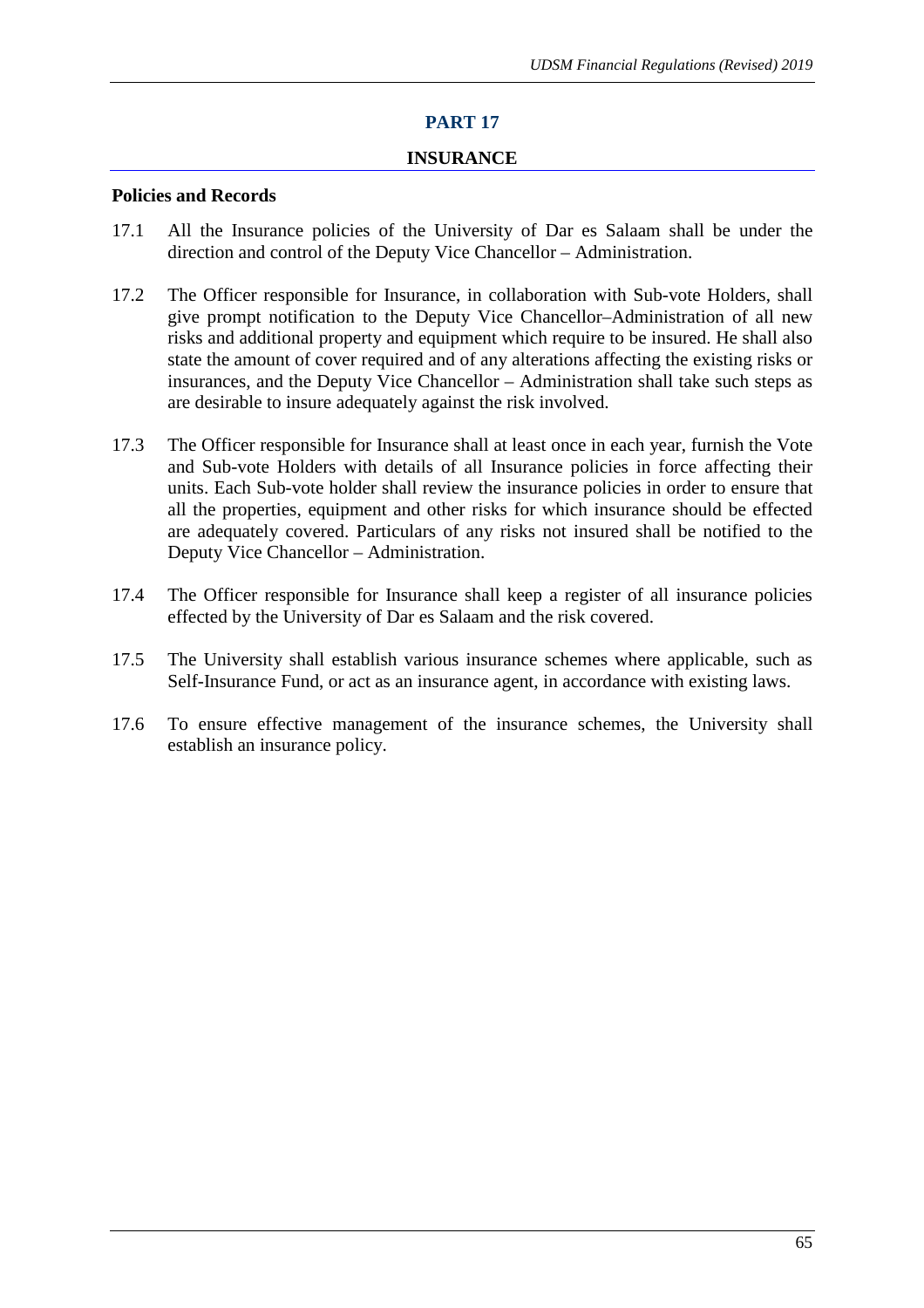## **PART 18**

## **LOSSES, IRREGULARITIES, AND WHISTLEBLOWING**

#### **Duty to Report Occurrence of Losses and Irregularities**

- 18.1 On the occurrence of any loss of University of Dar es Salaam money or property from whatever cause, an immediate report must be made by the Sub-Vote Holders where the loss occurred to the Deputy Vice Chancellor – Administration, the Director of Finance, the Chief Internal Auditor and Insurance Officer.
	- 18.1.1 Such a loss report shall contain information on where the loss occurred, officers involved, circumstances in which the loss occurred, proposed action or action is taken, etc. A detailed illustrative example of a loss report is shown in Appendix II.
- 18.2 Where the loss is:
	- (a) Not due to negligence or dishonesty of an officer of the University of Dar es Salaam, the Deputy Vice Chancellor – Administration shall take such action as he may deem fit.
	- (b) Due to dishonesty and/or negligence on the part of the member of staff of the University of Dar es Salaam, the Deputy Vice Chancellor – Administration shall report the matter immediately to the Police and/or institute disciplinary proceedings depending on the materiality and the circumstance under which the loss happened.
	- (c) Where the circumstances under which the loss of University of Dar es Salaam money or property is not apparent, the Deputy Vice Chancellor – Administration shall immediately appoint an Inquiry Committee for detailed investigation and submission of a report thereon. On receipt of such report, the Deputy Vice Chancellor – Administration shall report to the police or take such measure as he may deem necessary.
- 18.3 An Officer of the University of Dar es Salaam who discovers a loss or irregularity regarding the handling of University of Dar es Salaam assets, money or property shall immediately report the circumstances to the Vote Holder or Sub-Vote Holder who shall take up the matter as required by Regulation 18.1.
- 18.4 It is not within the discretion of any member of staff to withhold a report of any case of loss notwithstanding that restitution is to be made.

#### **Whistleblowing**

- 18.5 Whistleblowing is the disclosure by an employee or any other party about malpractice in the workplace.
- 18.6 A whistleblower can blow the whistle about criminal or civil offences such as negligence, breach of contract, corruption, miscarriage of justice, danger to health and safety or the environment and the cover-up of any of these. It does not matter whether or not the information is confidential or public.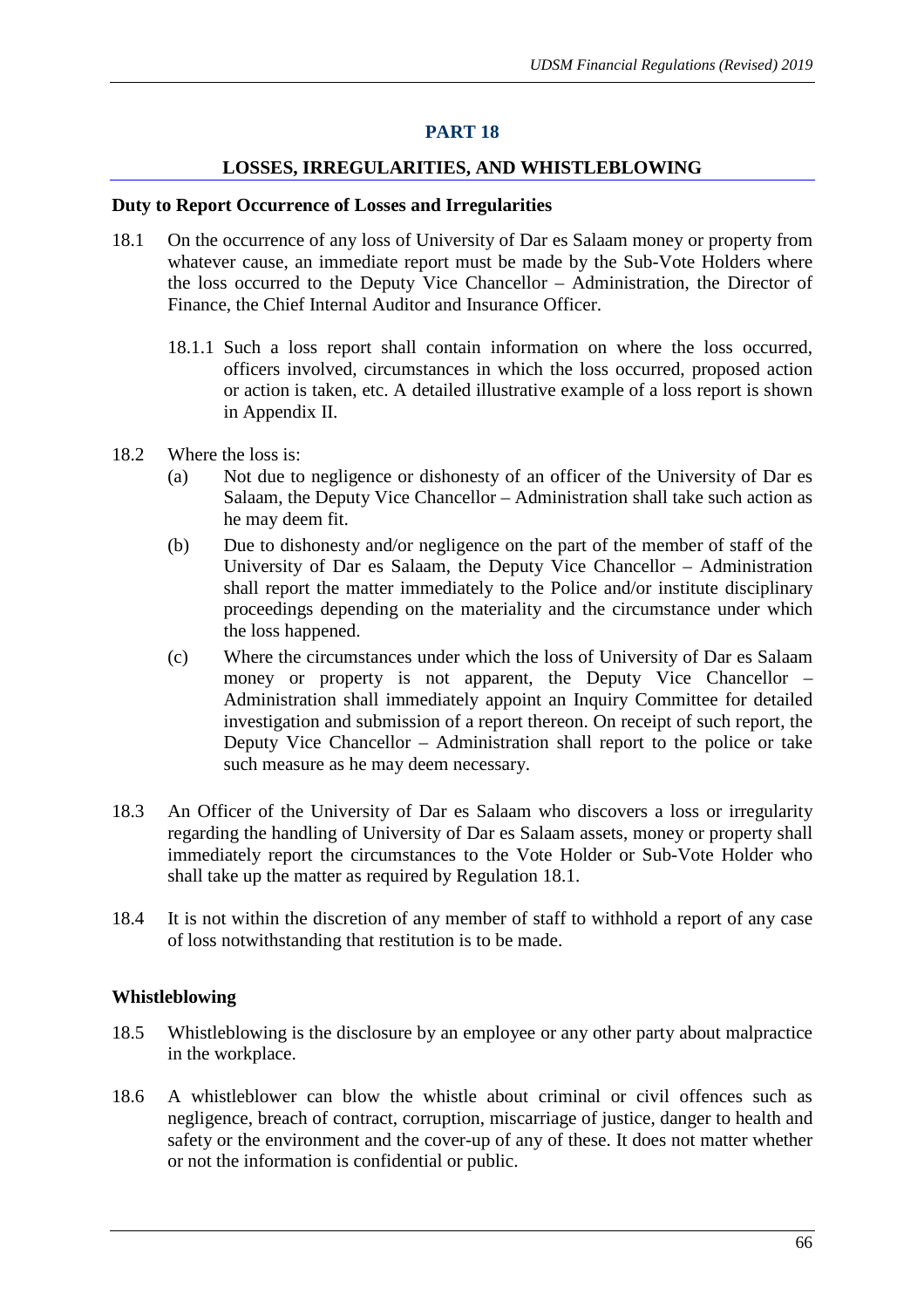- 18.7 Any concern about a workplace matter at the institution should be raised with the relevant member of staff's immediate line manager or supervisor or head of a department.
- 18.8 At the University, a member of staff may make the disclosure to the Chief Internal Auditor. If the member of staff does not wish to raise the matter with this person, or with the Vice-Chancellor, it may be raised with the Chairman of the Council.
- 18.9 Further, to facilitate disclosure, the University website has a portal (Complaints Registration Form) through which wrongdoings can be disclosed.
- 18.10 In addition to these Regulations on whistleblowing, the Whistleblower and Witness Protection Act, 2015, as well as the Prevention and Combating of Corruption Act, 2007 shall apply.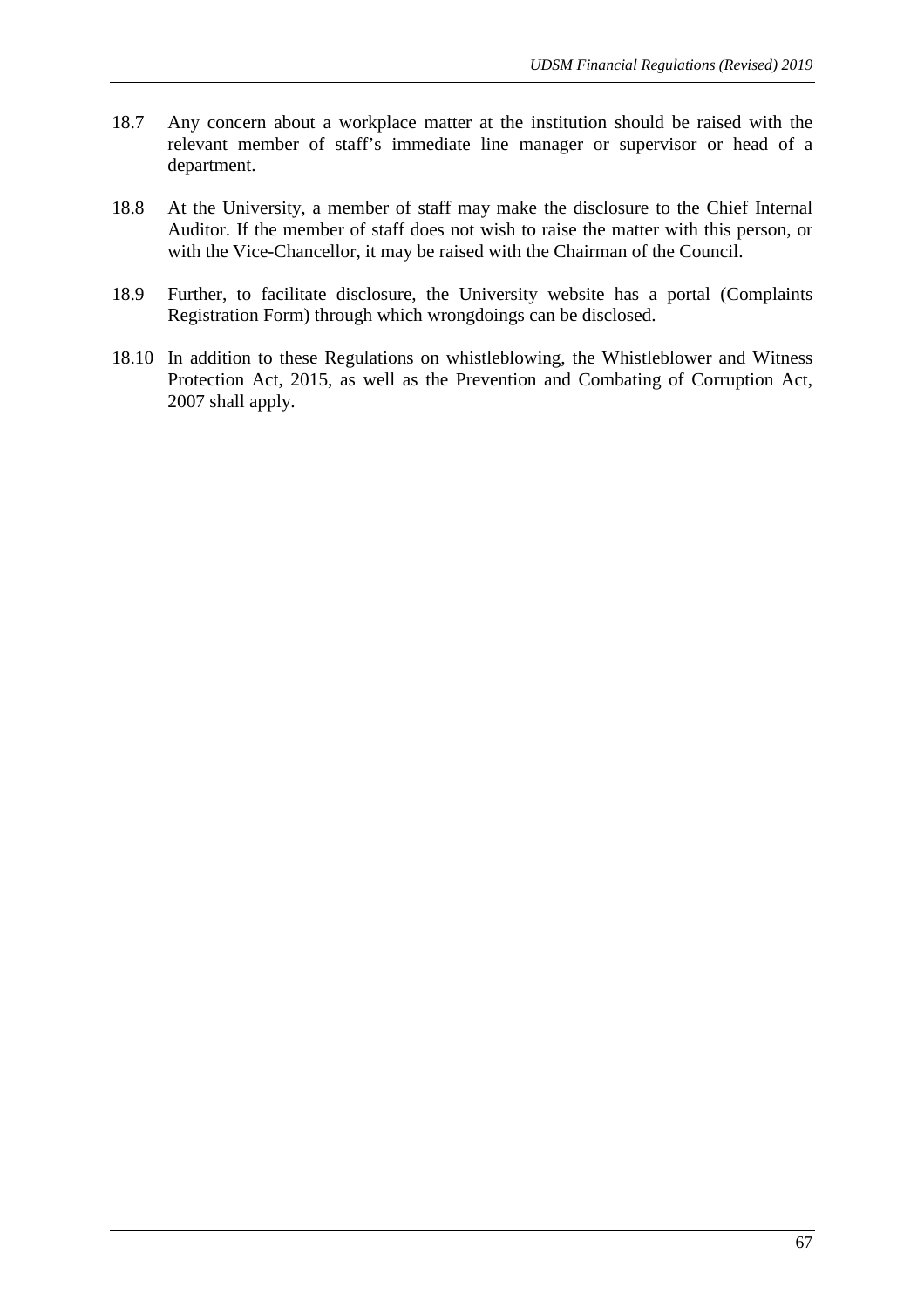## **PART 19**

### **GENERAL PROVISIONS**

#### **Repeal and Savings**

- 19.1 The University of Dar es Salaam Financial Regulations of 2012 are hereby repealed and replaced by these Regulations.
- 19.2 Any act is done, or omission and any entitlement, right or responsibility accrued to or loss occasioned by any staff of the University of Dar es Salaam under the repealed Regulations shall not be affected by these Regulations.

#### **Regulations not exhaustive**

19.3 These Regulations are not exhaustive. In case of ambiguity, interpretation of these Regulations shall be sought from the Deputy Vice Chancellor – Administration in consultation with the Chief Corporate Counsel and Secretary to Council and the Director of Finance.

#### **Review and Custodianship of Financial Regulations**

- 19.4 The University Funding Promotion Committee is responsible for maintaining a continuous review of the Financial Regulations and advising the Council of the University of Dar es Salaam of any additions or changes necessary as and when they occur.
- 19.5 The Director of Finance shall be the custodian of these Financial Regulations unless circumstances determine that custodianship should be vested in another officer of the University.

### **Failure to comply with these Regulations**

- 19.6 Failure to comply with these Regulations, without any reasonable cause, shall be subjected to disciplinary action under the University of Dar es Salaam's disciplinary procedures or procedures provided under the applicable law at the time of such failure.
- 19.7 Where a person contravenes the provisions of these Regulations, the University, in addition to other disciplinary actions, shall have the right to recover from the person who contravened these Regulations the sums equivalent to the occasioned loss.

#### **The general responsibility of the Vote Holder and Sub-vote Holders**

19.8 The Vote Holder and Sub-vote Holders shall ensure that all staff and other stakeholders affected by these Regulations are made aware of their existence and their compliance.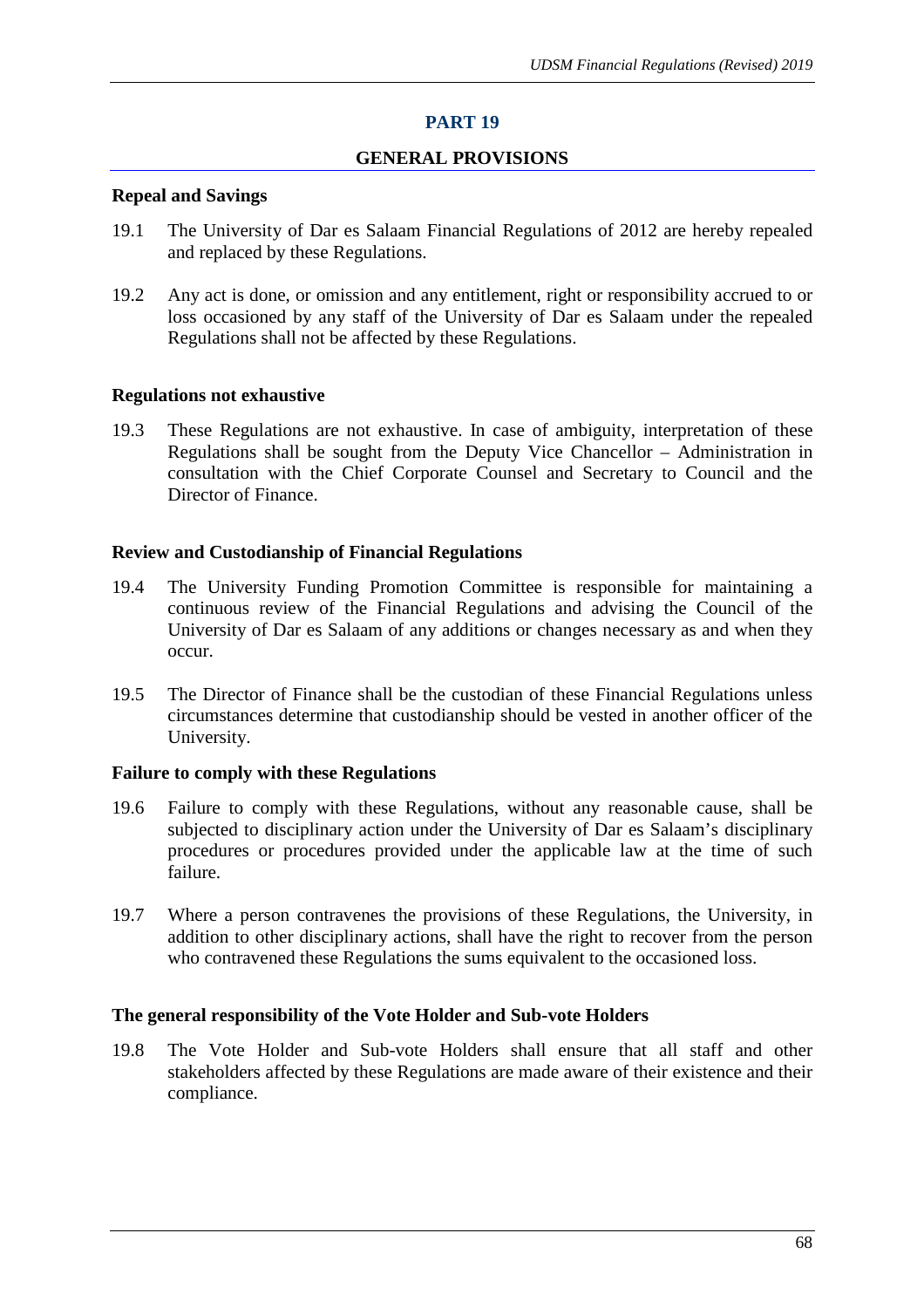# **Taxes**

19.9 The University is responsible for ensuring that all taxes are deducted and remitted timely according to the Income Tax Act, 2004, VAT Act 2015 and other Government directives issued from time to time.

# **Statutory deductions**

19.10 The University is responsible for ensuring that all statutory deductions are made and remitted timely according to the Public Service Social Security Fund Act No. 2 of 2018 and other Government directives as may be issued from time to time.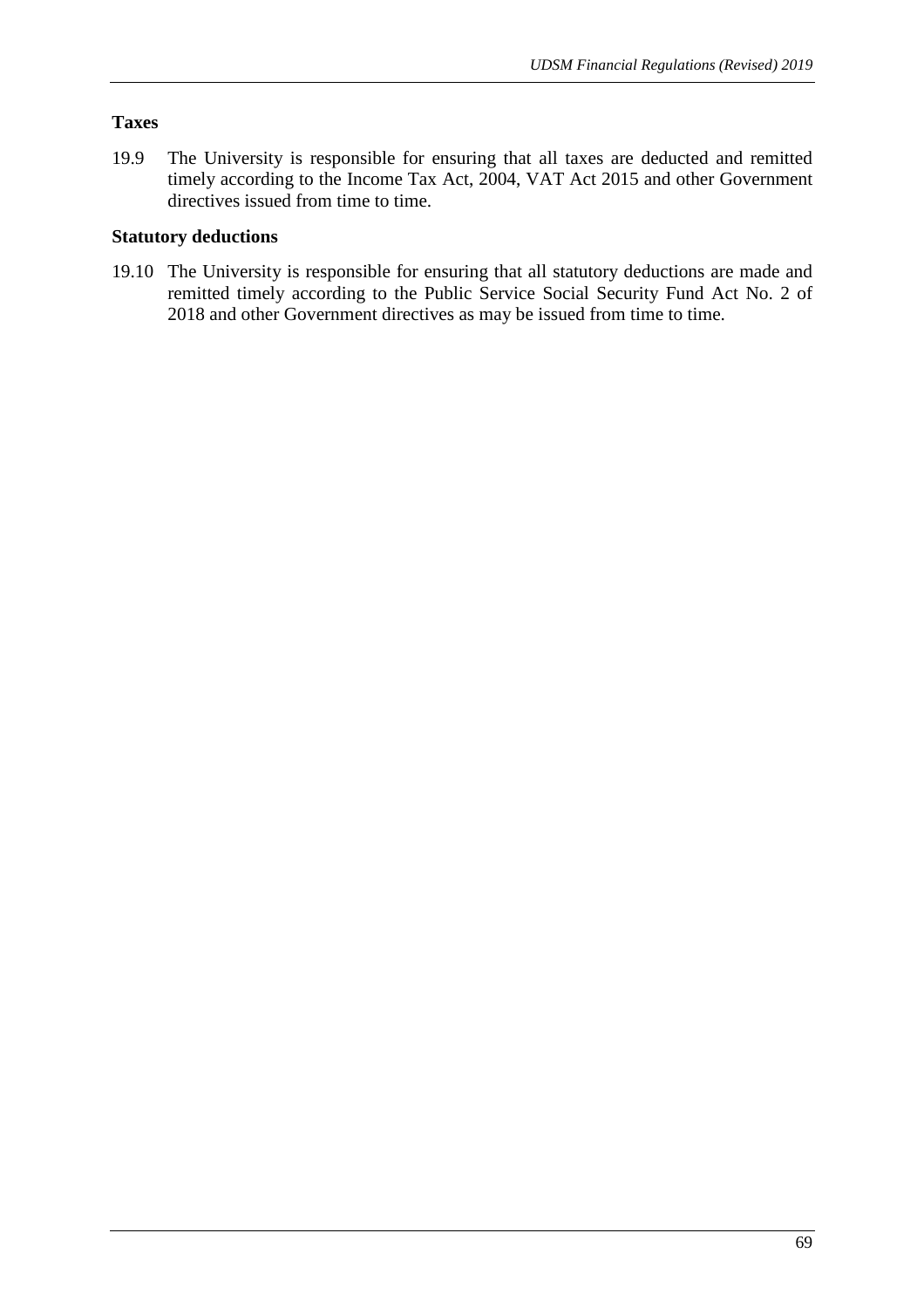# **APPENDIX I: DOCUMENT RETENTION POLICY**

In determining appropriate retention periods, the following aspects have been considered:

- economy;
- legal and related requirements;
- potential demand within the organization and
- historical value.

This guideline cover provides the minimum retention periods for accounting records to discharge the University of Dar es Salaam's legal and statutory obligations in respect of the various taxing authorities and audit requirements.

|     | Document type                                                                                                                                                                                                                                                             | <b>Retention period</b>                                                                                         |
|-----|---------------------------------------------------------------------------------------------------------------------------------------------------------------------------------------------------------------------------------------------------------------------------|-----------------------------------------------------------------------------------------------------------------|
| 1.  | <b>Finance</b>                                                                                                                                                                                                                                                            |                                                                                                                 |
| 1.1 | Financial Planning:                                                                                                                                                                                                                                                       |                                                                                                                 |
|     | Financial<br>Forecasts<br><b>Budgetary</b><br>and<br>$\mathbf{1}$ .<br><b>Working Papers</b><br>ii.<br><b>Final Estimates</b><br>iii.<br>Financial Strategy: 5 year plan                                                                                                  | Current Financial Year plus 9 years.<br>Thereafter<br>transfer<br>National<br>to<br>Archives or Records Centre. |
| 1.2 | <b>Financial Reporting:</b>                                                                                                                                                                                                                                               |                                                                                                                 |
|     | Closing papers and notes related to year end<br>accounts.                                                                                                                                                                                                                 | Current Financial Year plus 9 years.<br>National<br>Thereafter<br>transfer<br>to<br>Archives or Records Centre. |
|     | <b>Audited Financial Statements</b><br>1.<br>ii.<br><b>Books of Accounts</b><br>iii.<br><b>Bank</b> reconciliation statements                                                                                                                                             | Permanent                                                                                                       |
| 1.3 | <i>Procurement:</i>                                                                                                                                                                                                                                                       |                                                                                                                 |
|     | Tendering documentation<br>(RFPs,<br>1.<br>invitations, bids, evaluations, etc.).<br>ii.<br>Official Orders.<br>iii.<br>Delivery Notes, Goods Received Notes.<br>Purchase<br>invoices,<br>iv.<br>credit<br>notes,<br>including expense claims, petty cash<br>floats, etc. | Current Financial Year plus 5 years.<br>Thereafter<br>transfer<br>to<br>National<br>Archives or Records Centre. |
| 1.4 | Payments                                                                                                                                                                                                                                                                  |                                                                                                                 |
|     | Payment vouchers<br>1.<br>ii.<br>Cheque list<br>iii.<br>Cheque counterfoil<br>iv.<br>Cheque register<br>Cheque book register<br>V.<br>Cheque issue register<br>vi.<br>Imprest retirement vouchers<br>vii.<br>viii.<br>Cancelled cheques                                   | Current Financial Year plus 9 years.<br>to<br>Thereafter<br>transfer<br>National<br>Archives or Records Centre. |
| 1.5 | <b>Sales</b>                                                                                                                                                                                                                                                              |                                                                                                                 |
|     | Sales Invoices/Credit Notes.<br>i.<br><b>Sales Receipts</b><br>11.<br>iii.<br><b>Debtor Statements</b><br>iv.<br>Debtor Aging analysis<br>Doubtful debtors and write-offs<br>V.                                                                                           | Current Financial Year plus 9 years.<br>Thereafter<br>transfer<br>to<br>National<br>Archives or Records Centre. |
| 1.6 | <b>Management of Bank Accounts</b>                                                                                                                                                                                                                                        |                                                                                                                 |
|     | <b>Bank Statements</b><br>i.                                                                                                                                                                                                                                              | Current Financial Year plus 9 years.                                                                            |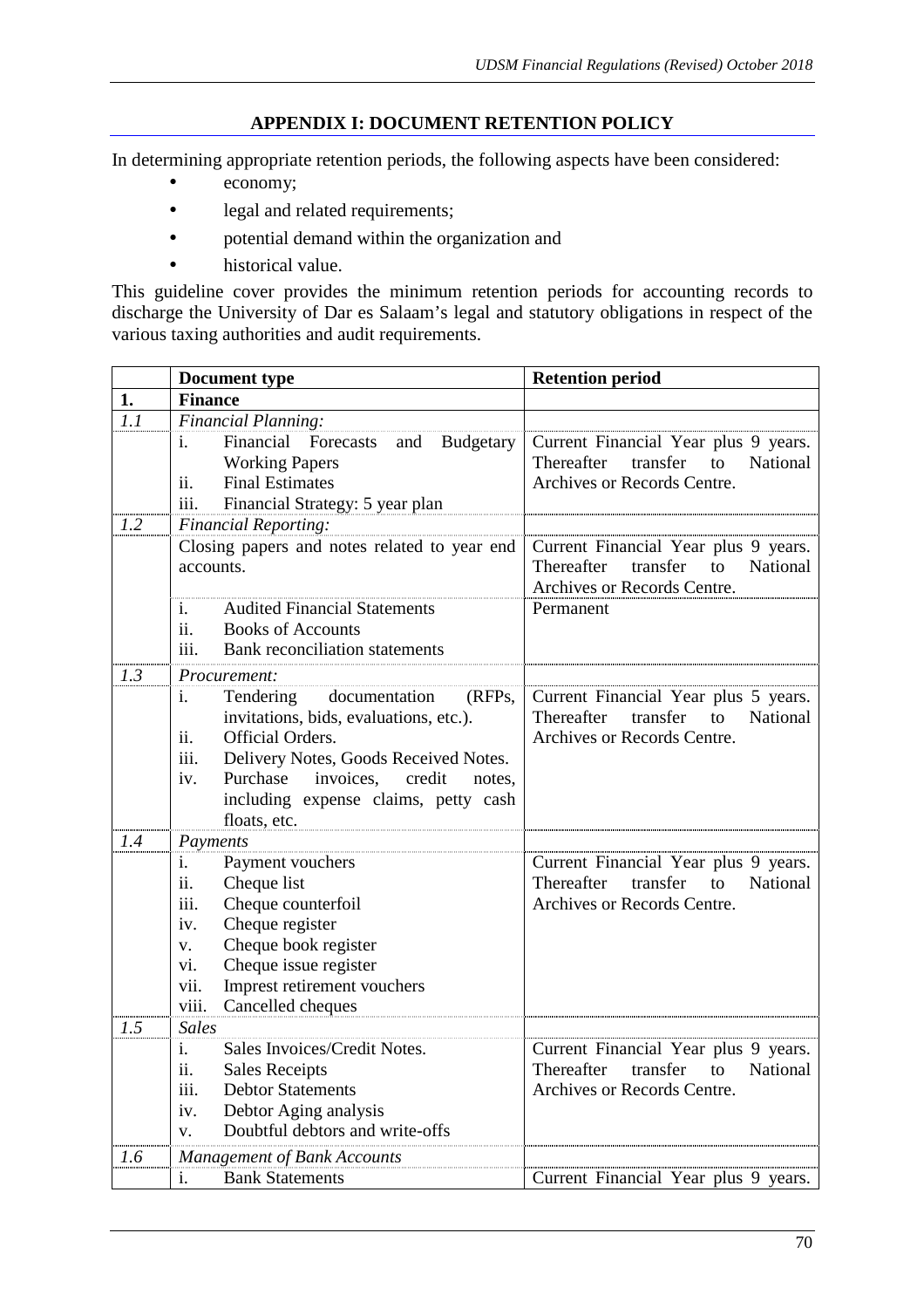|    | ii.<br>Bank accounts database                        | National<br>Thereafter<br>transfer<br>to                                            |
|----|------------------------------------------------------|-------------------------------------------------------------------------------------|
|    | iii.<br>Correspondence with banks                    | Archives or Records Centre.                                                         |
|    | List of bank signatories<br>iv.                      |                                                                                     |
| 2. | <b>Payroll</b>                                       |                                                                                     |
|    | Payroll amendment notifications<br>i.                | Permanent                                                                           |
|    | ii.<br><b>Statutory Deduction</b>                    |                                                                                     |
|    | iii.<br>Tax returns                                  |                                                                                     |
|    | Pension funds return<br>iv.                          |                                                                                     |
|    | Salary deductions<br>V.                              |                                                                                     |
|    | Salary slips<br>vi.                                  |                                                                                     |
|    | vii.<br>Bank salary transfer                         |                                                                                     |
|    | Payroll summary<br>viii.                             |                                                                                     |
| 3. | <b>Personnel</b>                                     |                                                                                     |
|    | $\overline{i}$ .<br>Individual staff files           | of leaving plus<br>5 <sup>5</sup><br>Date<br>years.                                 |
|    | ii.<br>Redundancy records                            | Thereafter<br>transfer<br>National<br>to                                            |
|    | <b>Staff Performance Appraisal Reports</b>           | Archives or Records Centre.                                                         |
|    | 111.<br>Application forms/interview notes            |                                                                                     |
|    | iv.<br>Scheme of service                             |                                                                                     |
|    | V.                                                   |                                                                                     |
|    | Organizational structure<br>VI.                      |                                                                                     |
|    | vii.<br>Staff development records                    |                                                                                     |
|    | Staff retention scheme<br>viii.                      |                                                                                     |
|    | Succession plan<br>ix.                               |                                                                                     |
| 4. | <b>Insurance</b>                                     |                                                                                     |
|    | Insurance policies                                   | Policy termination plus 9 years.                                                    |
|    |                                                      | Thereafter<br>transfer<br>National<br>to                                            |
|    |                                                      | Archives or Records Centre.                                                         |
|    | Insurance claims<br>i.                               | Settlement plus 9 years. Thereafter                                                 |
|    | Insurance settlement<br>11.                          | transfer to National Archives<br>or                                                 |
|    |                                                      | Records Centre.                                                                     |
|    | Insurance database                                   | Permanent                                                                           |
| 5. | <b>Tax Management</b>                                |                                                                                     |
|    | i.<br>VAT assessments, tax returns                   | Current Financial Year plus 9 years.                                                |
|    | Income Tax year end returns, etc.<br>11.             | Thereafter<br>transfer<br>National<br>to                                            |
|    |                                                      |                                                                                     |
|    | iii.<br>Tax claims                                   | Archives or Records Centre.                                                         |
|    |                                                      |                                                                                     |
| 6. | Investments/Treasury, etc.<br>i.                     |                                                                                     |
|    | Acquisition of Investments - contracts,<br>etc.      | Current Financial Year plus 9 years.<br>Thereafter<br>transfer<br>to<br>National    |
|    | ii.                                                  | Archives or Records Centre.                                                         |
|    | Disposal of Investments - contracts, etc.            |                                                                                     |
|    | Rent and lease contracts<br>1.                       | Permanent                                                                           |
|    |                                                      |                                                                                     |
|    | ii.<br>Long-term investments policy                  |                                                                                     |
|    | <b>Portfolio Valuations</b><br>iii.                  |                                                                                     |
|    | Portfolio Ledgers<br>iv.<br>V.                       |                                                                                     |
|    | Investment register                                  |                                                                                     |
| 7. | <b>Estates Management</b>                            | Permanent                                                                           |
|    | Title deeds, licenses, etc.                          |                                                                                     |
|    | Register of Properties, plant and equipment,<br>etc. | Disposal plus 9 years. Thereafter<br>transfer to National Archives<br><sub>or</sub> |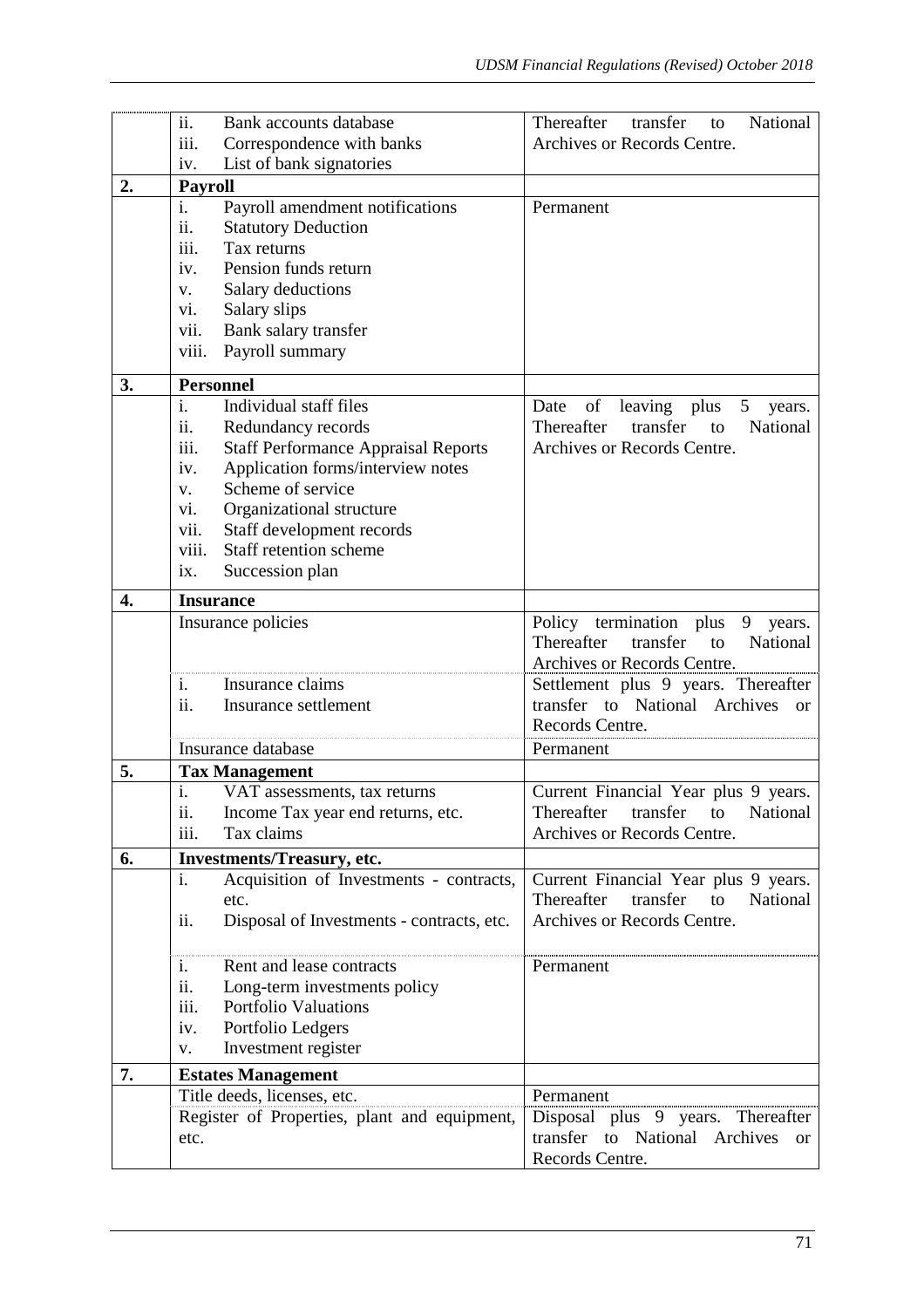# **APPENDIX II: ILLUSTRATIVE FORMAT OF THE LOSS REPORT**

### **LOSS REPORT**

(To be filled by the Sub-Vote Holder where the loss occurred)

Department: Office where loss occurred: Date of loss occurrence: Amount of loss [in currency, TZS, etc.]: Whether the loss was made good in whole or part: In case of fraud, the votes or sub votes charged: Name of the officer[s] responsible for safe custody of lost property: Length of time the property has been in custody of the officer: Names of other officers involved with the loss: Names of Officers with inspection or supervisory duties: Precise circumstances in which the loss occurred: Details of arrangements in existence for safeguarding of public property: Statement whether these arrangements had been properly carried out: Details of arrangements in existence for periodic checking and for depositing of money into banks or hand over of cash: